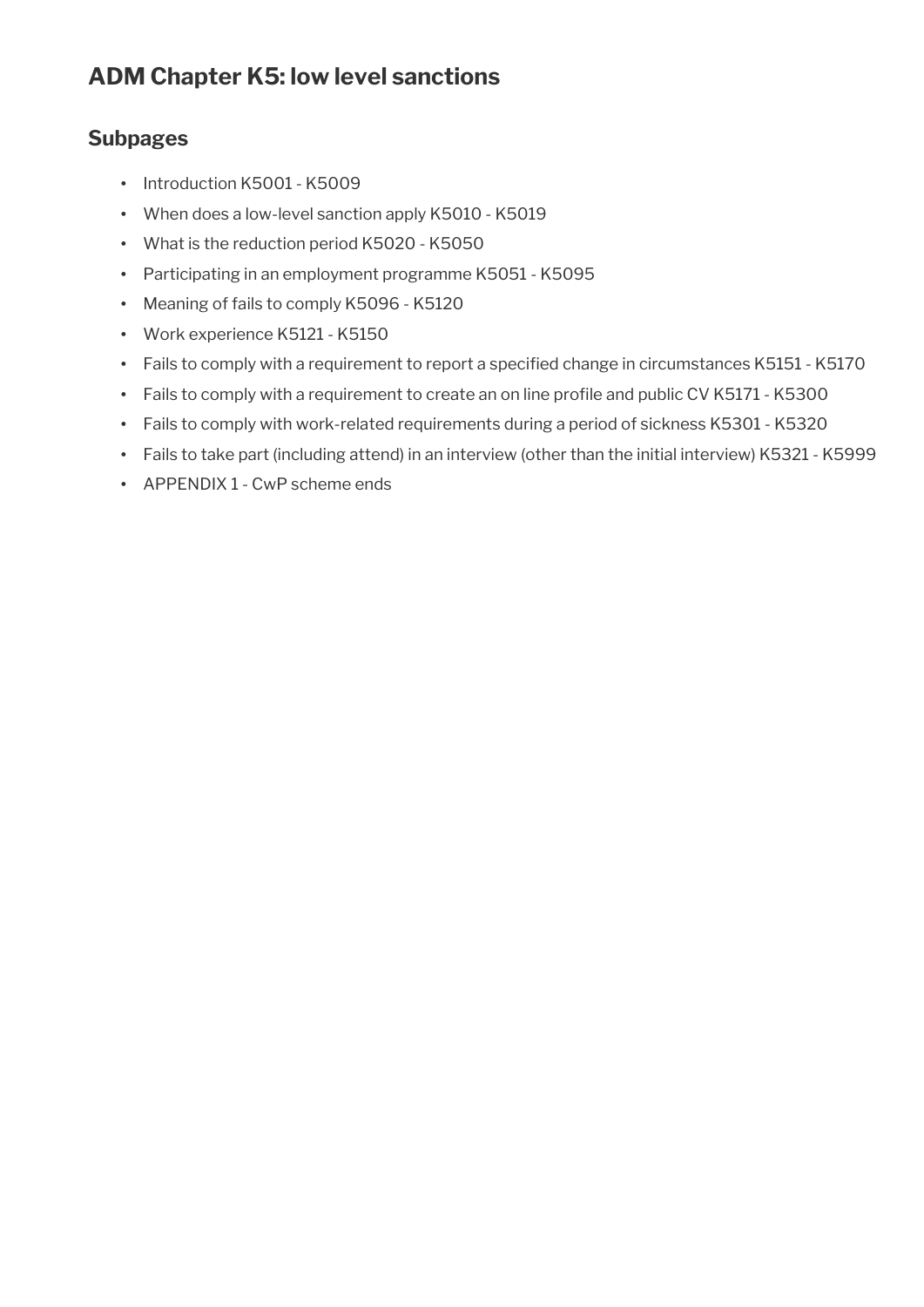# **Introduction K5001 - K5009**

# **Introduction**

K5001 This Chapter should be read with ADM Chapter K1 (Sanctions – general principles), which gives guidance on the

- **1.** meaning of terms
- **2.** what general considerations apply when determining whether a sanction applies
- **3.** the compliance condition
- **4.** the public law principles of fairness including the
	- 4.1 prior information requirement
	- 4.2 burden of proof **and**
	- 4.3 notification of requirements.

**Note:** See ADM Chapter [K2](https://intranet.dwp.gov.uk/manual/advice-decision-making-adm/adm-chapter-k2-good-reason) for guidance on Good reason, ADM Chapter [K8](https://intranet.dwp.gov.uk/manual/advice-decision-making-adm/adm-chapter-k8-when-reduction-have-effect) for guidance on when the reduction has effect, and Chapter [K9](https://intranet.dwp.gov.uk/manual/advice-decision-making-adm/adm-chapter-k9-amount-reduction) for guidance on the amount of the reduction.

K5002 A low-level sanction is a reduction of an award of UC for a sanctionable failure by a claimant $^1$  who

**1.** falls within specified work-related requirements groups<sup>2</sup> - see <u>K5010</u> and

**2.** fails for no good reason to comply with specified work-related requirements  $^3$  - see K5015.

See ADM Chapter 12 for guidance on work-related requirements groups, and Chapter 13 for guidance on work-related requirements. See Chapter  $K1$  (Sanctions - general principles) for the meaning of a sanctionable failure and meaning of current sanctionable failure and ADM Chapter [K2](https://intranet.dwp.gov.uk/manual/advice-decision-making-adm/adm-chapter-k1-sanctions-general-principles) for guidance on good reason.

**Note 1:** All low-level sanctionable failures limit imposing a sanction on claimants that fail to comply for no good reason with work-related or connected requirements. See further guidance in ADM Chapter [K1](https://intranet.dwp.gov.uk/manual/advice-decision-making-adm/adm-chapter-k1-sanctions-general-principles) (Sanctions - general principles).

**Note 2:** Conditionality and sanctions cannot be imposed on a claimant when there is no entitlement to UC (see further guidance in ADM Chapter K1).

1 WR Act 12, s 27; UC Regs, reg 104(1); 2 WR Act 12, s 21 or 22; 3 s 15(1), 16(1), 17(1)(b) & 23(1), (3) & (4)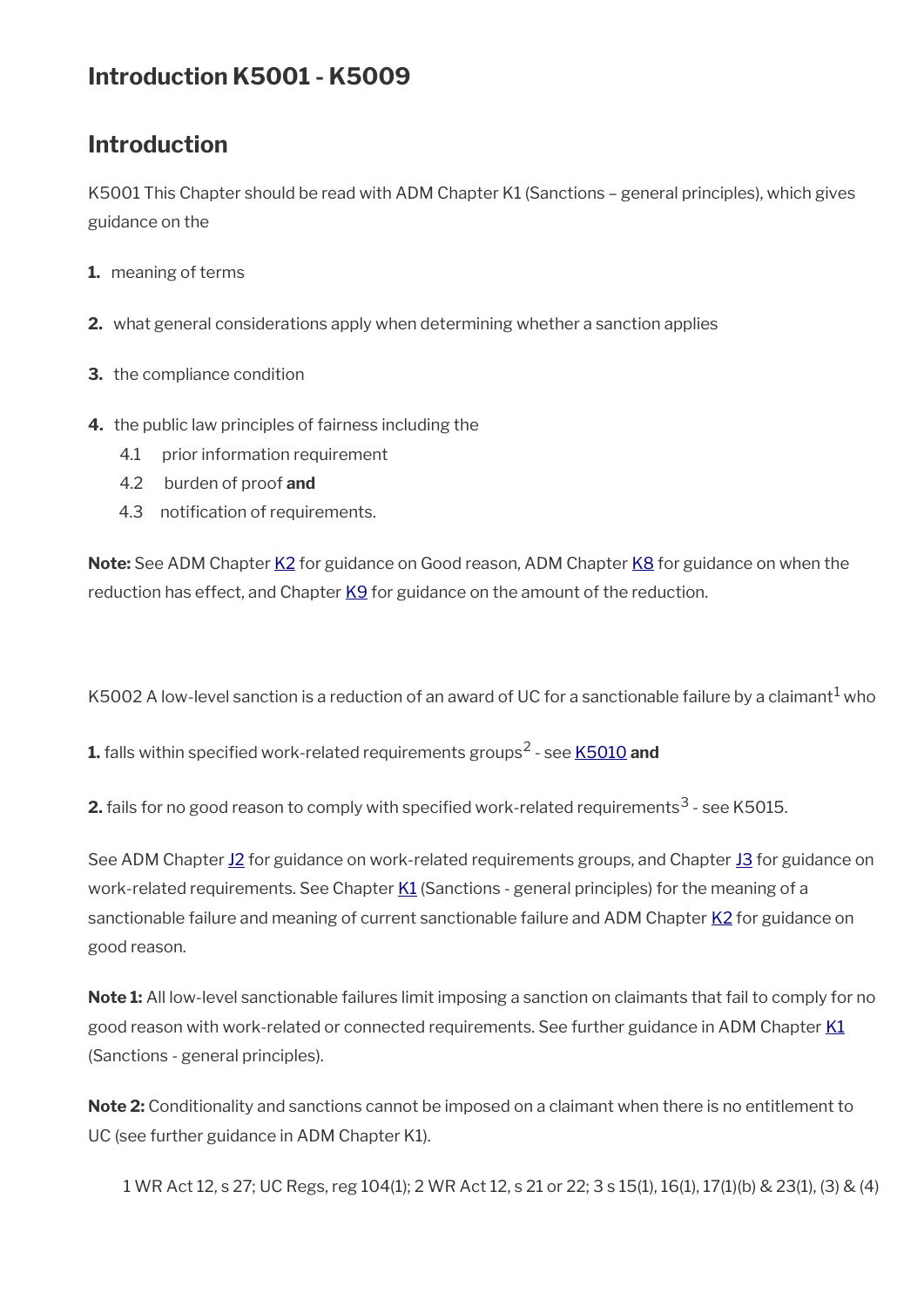K5003 The low-level reduction period is in two parts:

**1.** an open period which ends as in K5020 **1.** or K5025 **1.**1**and**

**2.** where the claimant is aged

**2.1** 18 or over, a fixed period of 7, 14 or 28 days<sup>2</sup> (see K5020 **2.**) **or** 

**2.2** 16 or 17, a fixed period of 7 days, but only if there was a previous sanctionable failure which resulted in a low-level sanction<sup>3</sup> (see K5205 **2.**).

1 UC Regs, reg 104(2)(a) & (3)(a); 2 reg 104(2)(b); 3 reg 104(3)(b)

K5004 The length of the fxed period reduction in K5003 **2.1** depends on whether there have been previous sanctionable failures resulting in a low-level sanction. See K5020 et seq for further details.

K5005 – K5009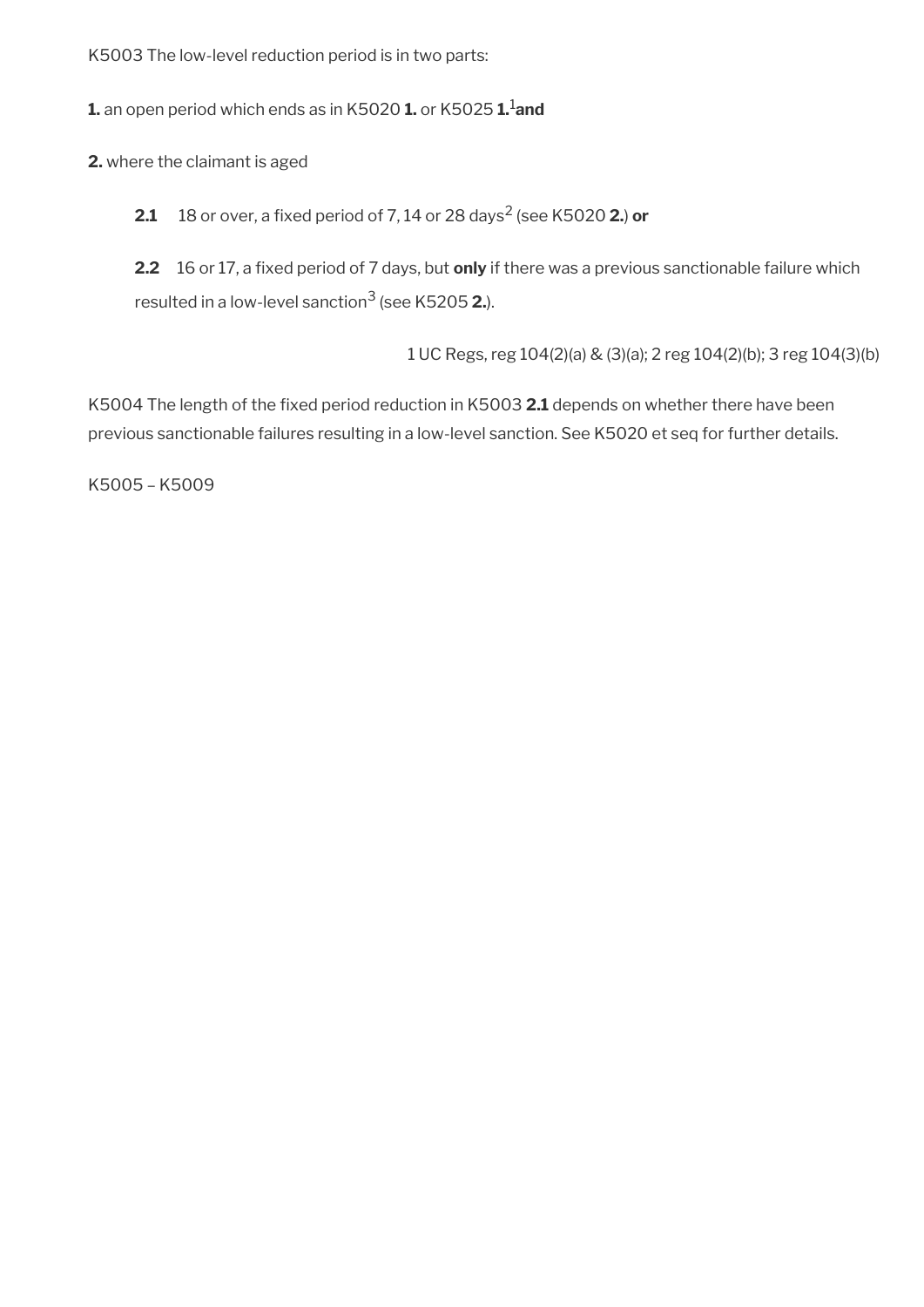# **When does a low-level sanction apply K5010 - K5019**

[Which work-related groups are subject to low-level sanctions](#page-3-1) K5010 - K5014

[Which work-related requirement failures are subject to low-level sanctions](#page-3-0) K5015

[Imposition of requirements](#page-4-0) K5016 - K5019

#### <span id="page-3-1"></span>**Which work-related groups are subject to low-level sanctions**

K5010 Claimants in the

**1.** WfI and work preparation only group<sup>1</sup>or

**2.** all work-related requirements group<sup>2</sup>

who fail for no good reason to comply with the work-related requirements in [K5015](#page-3-0) are subject to a lowlevel sanction<sup>3</sup>. See ADM Chapter J2 for guidance on work-related requirements groups and ADM Chapter K2 for guidance on good reason.

1 WR Act 12, s 21; 2 s 22; 3 UC Regs, reg 104(1)(a)

K5011 – K5014

### <span id="page-3-0"></span>**Which work-related requirement failures are subject to low-level sanctions**

K5015 Low-level sanctions apply where the claimant fails for no good reason to comply with<sup>1</sup>

**1.** a WfI requirement<sup>2</sup>or

**2.** a work preparation requirement<sup>3</sup>or

**3.** a work search requirement – but **only** in relation to a requirement to take particular action specifed by the Secretary of State4**or**

**4.** a requirement to

**4.1** take part in an interview about the imposition of or compliance with a work-related requirement5 **or**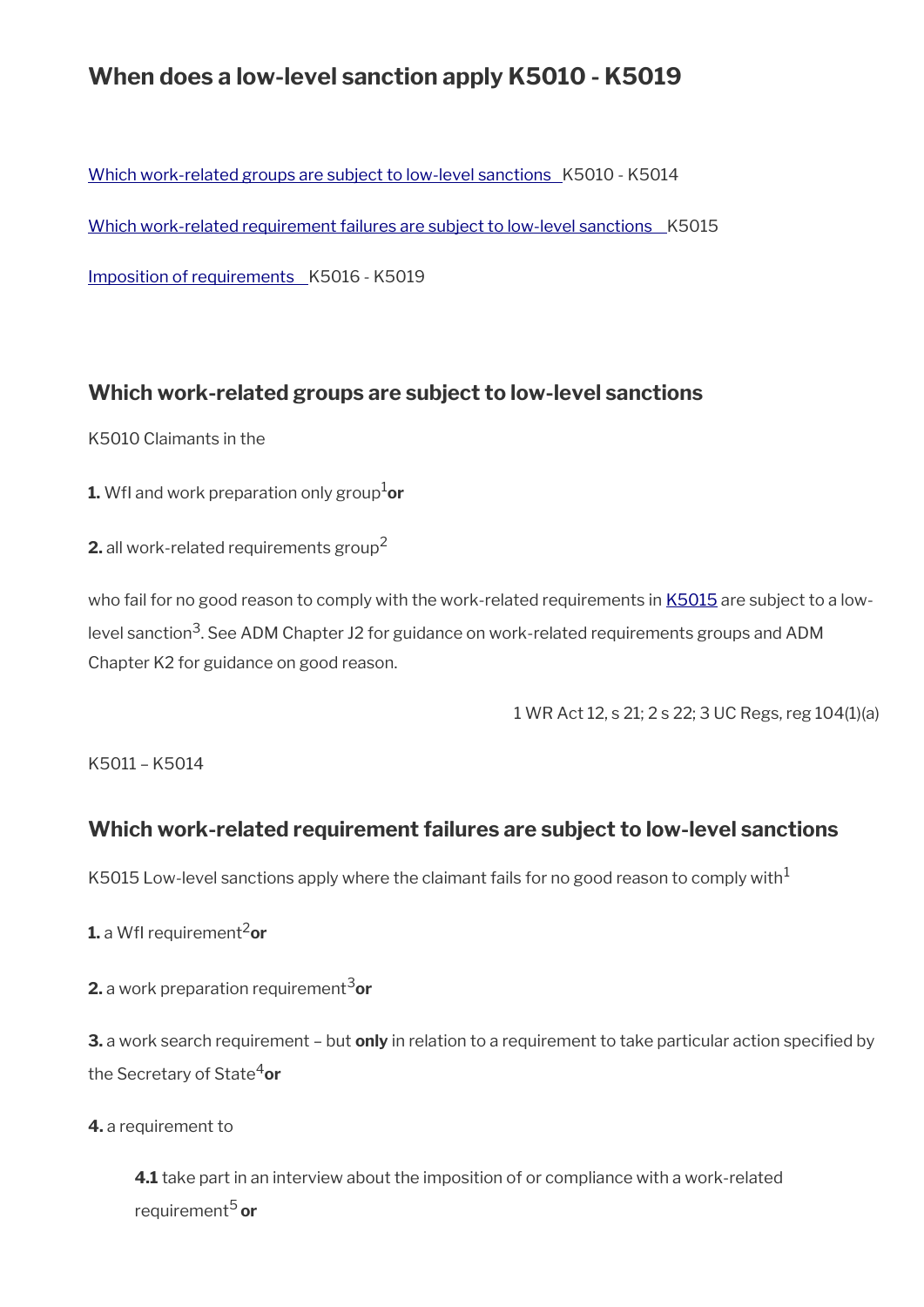**4.2** provide information or evidence of compliance with a work-related requirement<sup>6</sup> or

**4.3** report changes of circumstances relevant to the imposition of or compliance with a workrelated requirement $^7$  (see further guidance at K5151).

**Note 1:** See ADM Chapter J3 for detailed guidance on work-related and work preparation requirements.

**Note 2:** See K5051 et seq for further details where the work preparation requirement is to participate in an employment programme or a work placement (other than MWA). See guidance at K5121 where the work preparation requirement is to participate in work experience. See guidance in K5321 for guidance on failing to participate (includes attend) in an interview (other than the initial interview).

1 UC Regs, reg 104(1)(b); 2 WR Act 12, s 15(1); 3 s 16(1); 4 s 17(1)(b); 5 s 23(1); 6 s 23(3); 7 s 23(4)

### <span id="page-4-0"></span>**Imposition of requirements**

K5016 For guidance as to when and how a

**1.** work preparation requirement<sup>1</sup>or

**2.** connected requirement<sup>2</sup> (participating in an interview)

is imposed by the Secretary of State see ADM Chapter J3 (Work-related requirements).

**Note 1:** When imposing any work-related requirement the Secretary of State **must** have validly imposed the requirement in accordance with the public law principles of fairness as established in case law<sup>3</sup>. See K5017 and ADM Chapter K1 for further guidance**.**

**Note 2:** See guidance at K5121 et seq where the work preparation requirement is to apply for, attend or take part in work experience. See guidance at K5051 et seq for guidance on employment schemes. See guidance in K5321 for guidance on failing to participate (includes attend) in an interview (other than the initial interview).

1 W R Act 12, s 16; 2 s 23; *3 R (Reilly) v SSWP [2014] AC 453 & R (Reilly 2) v SSWP [2016] ECWA Civ 413*

K5017 Whatever is required of a claimant in their responsibilities, the Secretary of State has to be able to produce evidence to support that the claimant was adequately informed of the

**1.** specific requirement and

**2.** consequences of failing to comply

if a sanction is to be imposed.

**Note 1:** The DM has to be satisfed that there is a sanctionable failure, that the public law principles of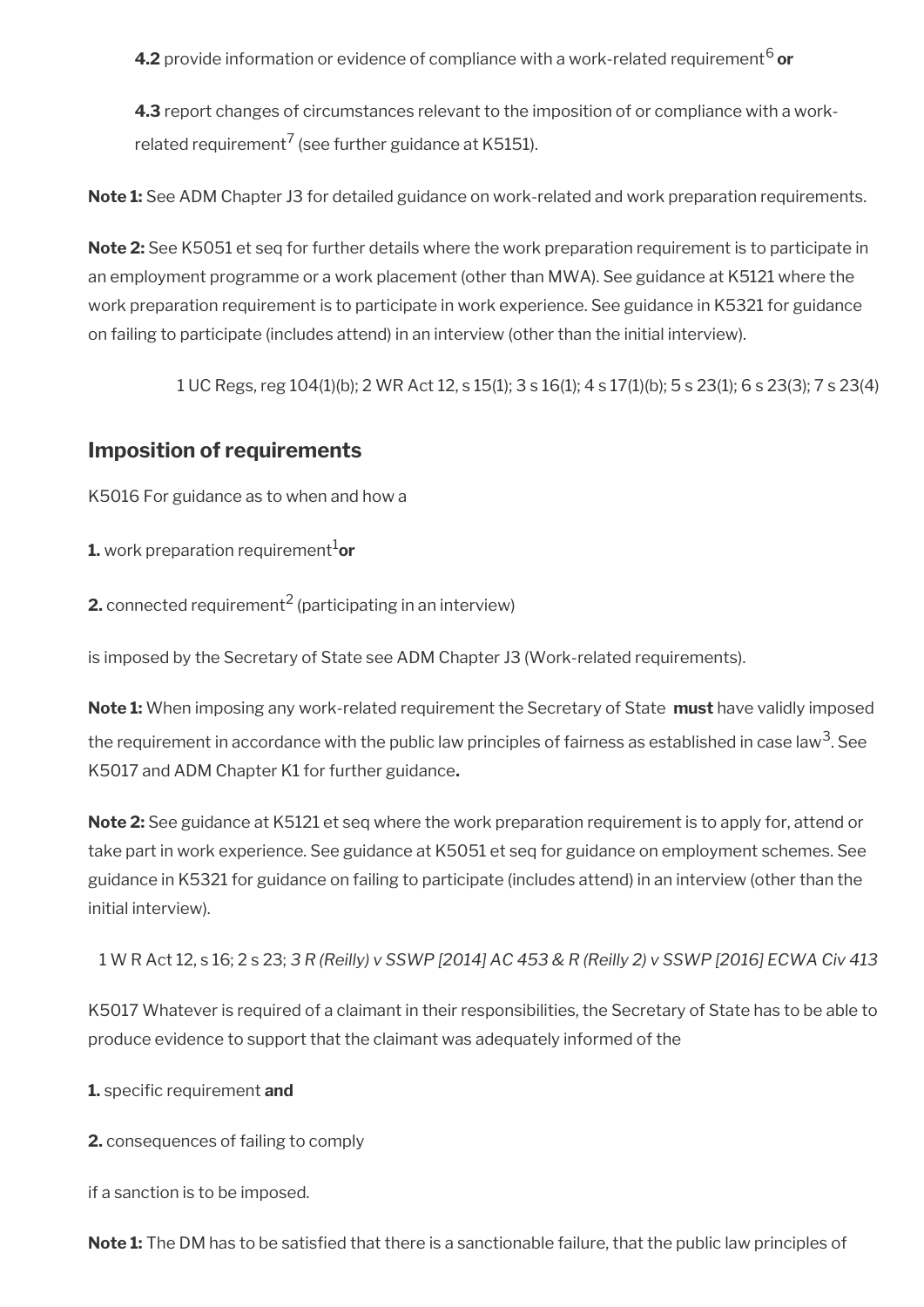fairness<sup>1</sup> have been met to validly impose a requirement and the claimant has been adequately notified of the specific requirement and the consequences of failing to comply (see further guidance in ADM Chapter K1 (Sanctions – General principles). Only then will the DM consider whether the claimant can show good reason for the failure and whether a sanction applies (see ADM Chapter K2 – Good reason).

**Note 2:** Providers of certain employment schemes can be authorised persons under relevant legislation<sup>2</sup> to act on behalf of the Secretary of State (see K5054 and further guidance on delegating and contracting out functions in ADM Chapter K1(Sanctions - General principles).

1 R (Reilly) v SSWP [2014] AC 453; R (Reilly 2) v SSWP [2016] ECWA Civ 413 ; 2 WR Act 12, s 29

K5018 – K5019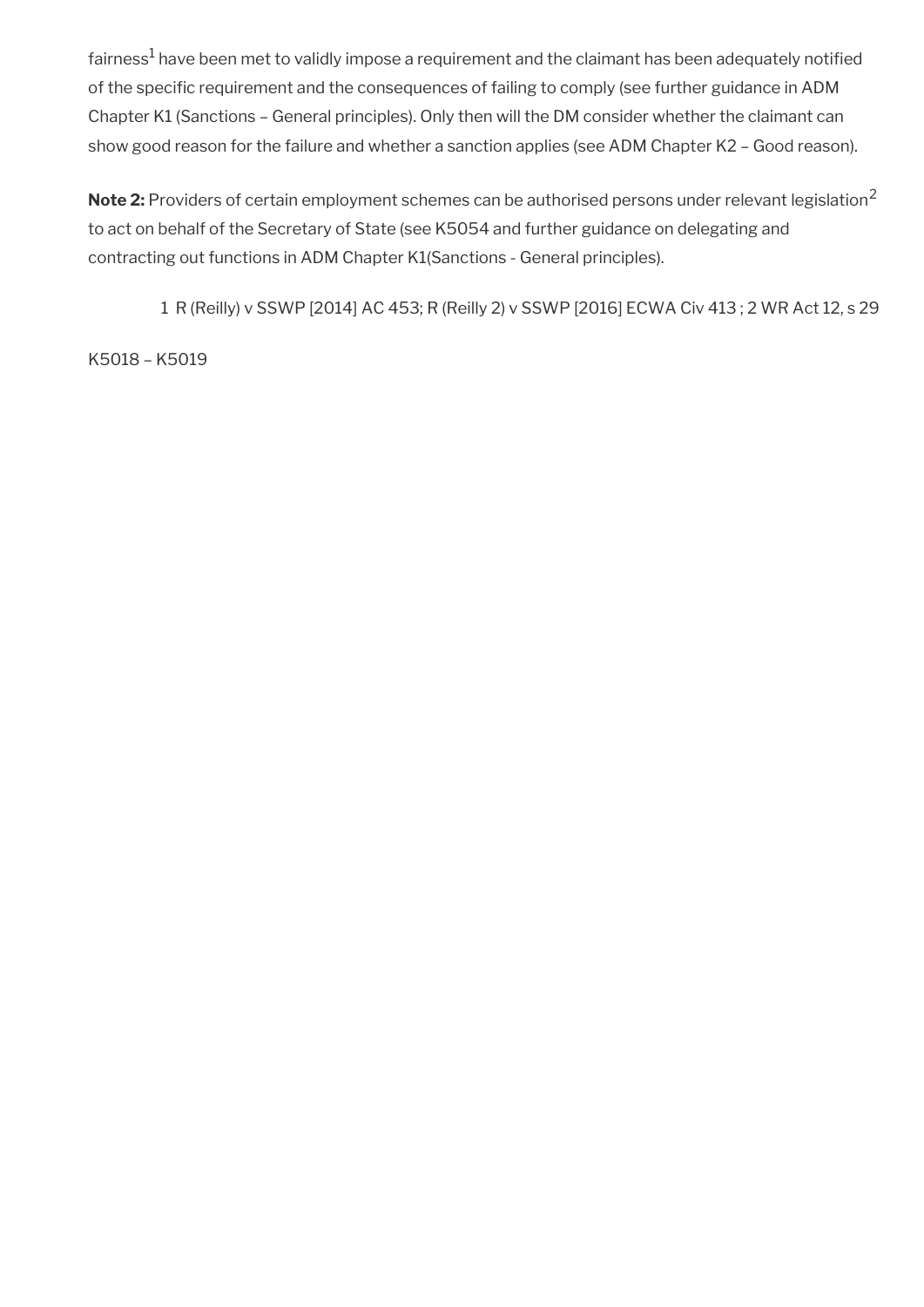# **What is the reduction period K5020 - K5050**

[Claimant aged 18 or over](#page-6-0) K5020 - K5024

[Claimant aged 16 or 17](#page-9-0) K5025 - K5050

# <span id="page-6-0"></span>**Claimant aged 18 or over**

K5020 Where the claimant is aged 18 or over on the date of the sanctionable failure, the reduction period is the total of  $1$ 

**1.** the number of days beginning with the date of the sanctionable failure and ending with

**1.1** the day before the day on which the claimant meets a compliance condition specifed by the Secretary of State **or**

**1.2** the day before the day on which the claimant falls into the "no work-related requirements" group2**or**

**1.3** in the case of a work preparation requirement, the day before the day on which the claimant is no longer required to take specifed action3**or**

**1.4** the date on which the award terminates (other than because the claimant ceases to be, or becomes, a member of a couple)

whichever is soonest **and**

**2.** a fixed period of

**2.1** 7 days where there has not been a previous low-level sanctionable failure within 365 days, but not 14 days, of the date of the current sanctionable failure **or**

**2.2** 14 days if, within 365 days, but not 14 days, of the date of the current sanctionable failure, there was another low-level sanctionable failure for which a 7 day reduction was imposed **or**

**2.3** 28 days if, within 365 days, but not 14 days, of the date of the current sanctionable failure, there was another low-level sanctionable failure for which a 14 day or 28 day reduction was imposed.

**Note 1:** See ADM Chapter K1 (Sanctions – general principles) for the meaning of compliance condition, and ADM Chapter K8 (When a reduction is to have effect) for guidance on when the reduction begins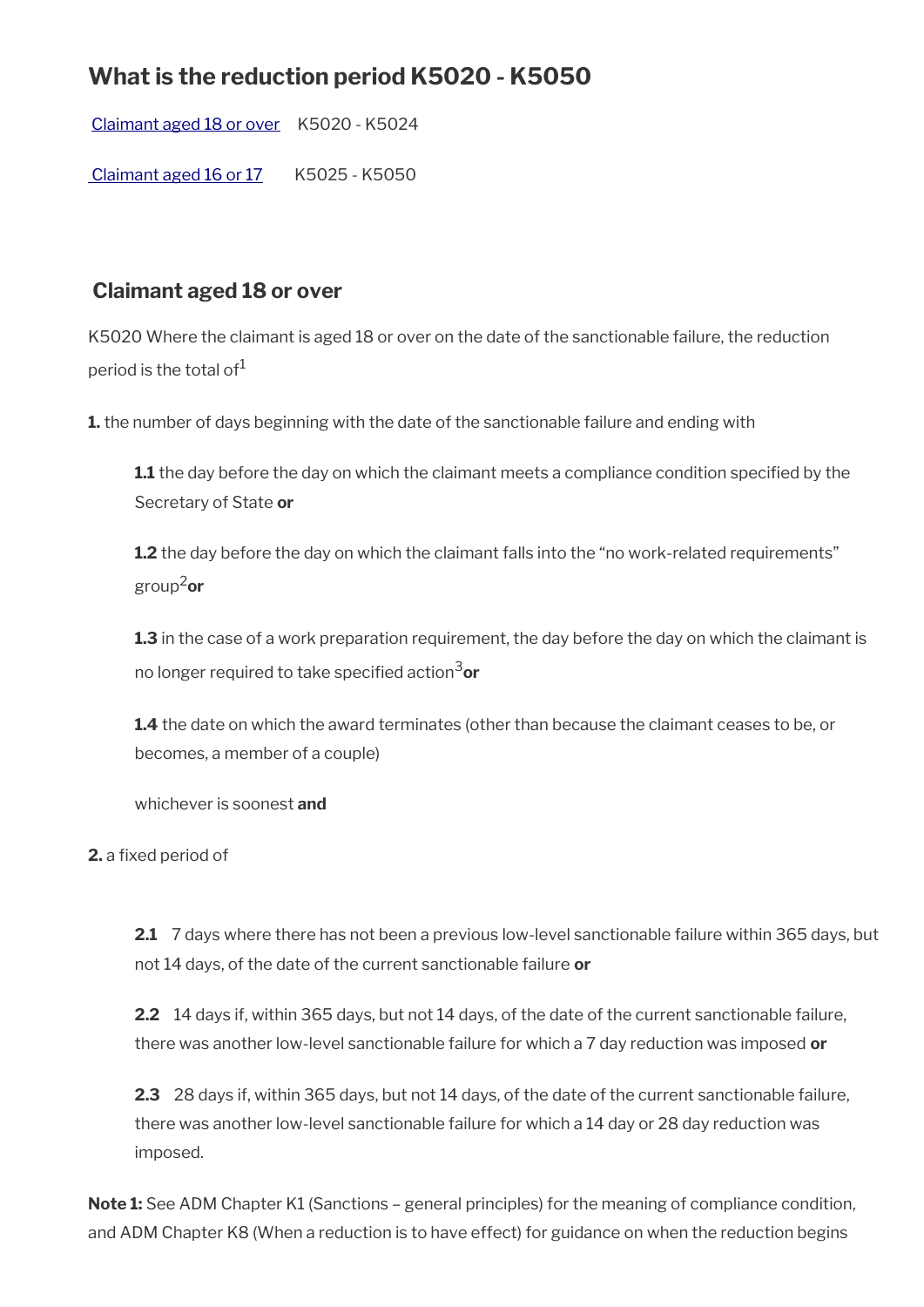where there is more than one sanctionable failure.

**Note 2:** For each low-level sanctionable failure the DM will consider whether a sanction applies. There is no discretion not to impose a sanction where the conditions to sanction apply. For each sanction doubt referral there must be a sanction decision and an outcome notifed to the claimant. Wherever the claimant fails to comply then a low-level sanction decision has to be made and a sanction applied if appropriate. This means where there are multiple failures more than one open-ended period can be running at the same time for the same period (see further guidance in ADM Chapter K1 (Sanctions – General principles).

1 UC Regs, reg 104(2); 2 WR Act 12, s 19; 3 s 16

#### K5021 This means

**1.** a failure **must** be within 365 days of the previous most recent sanctionable failure in order to escalate to the next penalty **and** 

**2.** where there are two low-level sanctionable failures within 14 days of each other, a sanction will be imposed for each failure, but the duration of the second sanction will not escalate but remain at the same duration as the previous sanction.

**Note:** The DM considers whether there has been another sanctionable failure within 14 days or 365 days of the date of the current sanctionable failure in question.

K5022 A sanctionable failure which

 $\boldsymbol{1}$  is within 14 days of the current sanctionable failure under consideration $^1$  (see ADM Chapter K1)  $\boldsymbol{\mathsf{or}}$ 

**2.** resulted in a reduction at a different level **or**

**3.** was imposed for a sanctionable failure as in K5020 (claimant aged 16 or 17)

does not count for the purposes of calculating which period in K5025 applies.

1 UC Regs, reg 101(4)

#### **Example 1**

**Jamie has multiple low-level sanctionable failures as per the table below:**

| Dates of the low-level Period between   | Duration of sanction |
|-----------------------------------------|----------------------|
| sanctionable failures current low-level |                      |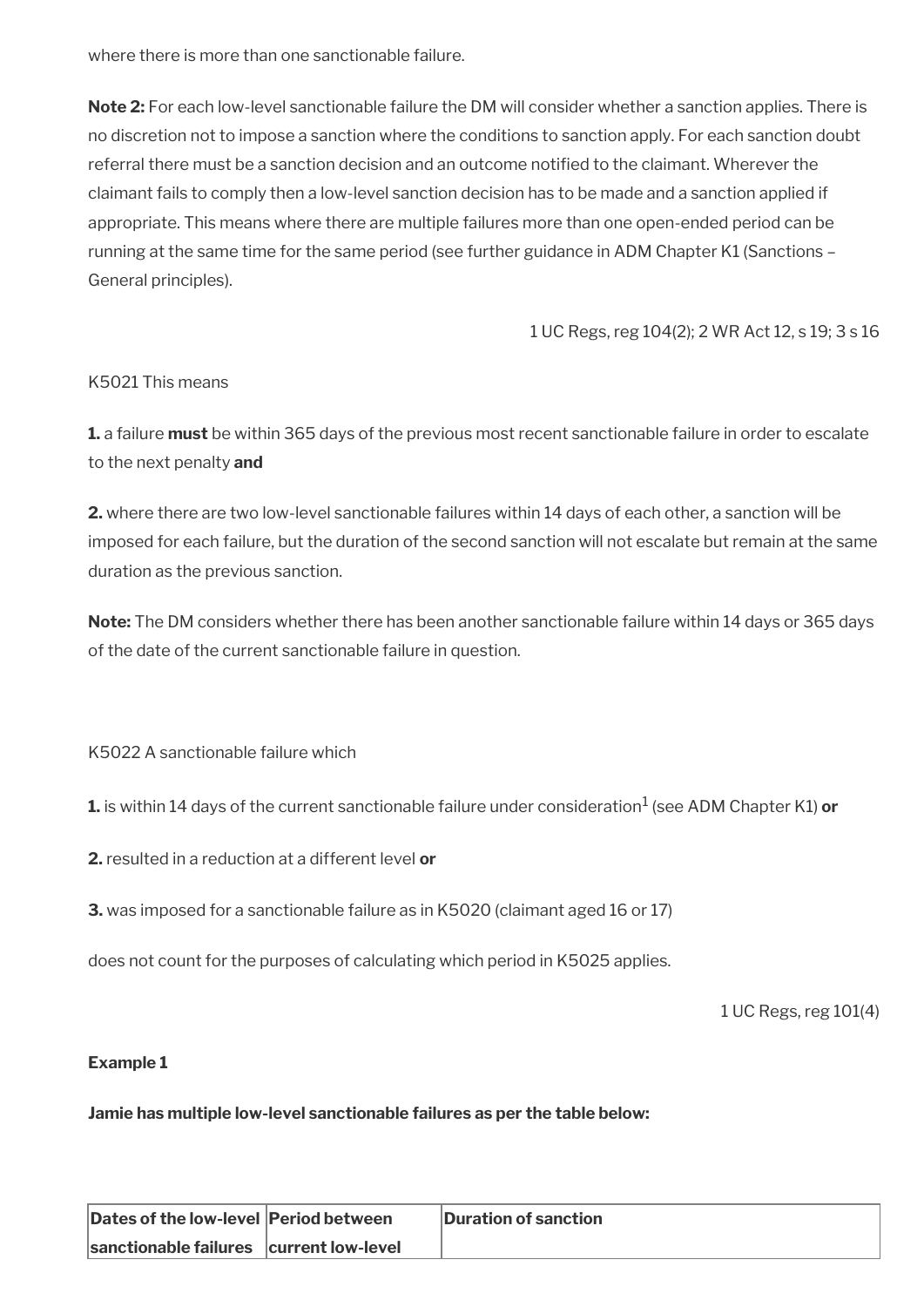|                                        | sanctionable failure |                                                                                                                 |
|----------------------------------------|----------------------|-----------------------------------------------------------------------------------------------------------------|
|                                        | & most recent        |                                                                                                                 |
|                                        | previous             |                                                                                                                 |
|                                        | sanctionable low-    |                                                                                                                 |
|                                        | level failure        |                                                                                                                 |
|                                        |                      | 10 days - this is Jamie's first low-level sanctionable<br>failure. His compliance requirement is to arrange and |
| 29.7.16 - Jamie fails to               |                      | attend an interview with his provider. He contacts the                                                          |
| participate in an                      |                      | provider on 1.8.16 and arranges an appointment which he                                                         |
| interview with his Wp                  | None                 | attends on 4.8.16.                                                                                              |
| provider without a                     |                      |                                                                                                                 |
| good reason                            |                      | A 10 day reduction period applies - a 3 day open ended                                                          |
|                                        |                      | sanction from 29.7.16 to 31.7.16 plus a 7 day fixed period                                                      |
|                                        |                      | sanction.                                                                                                       |
|                                        |                      | 12 days - on 8.8.16 Jamie compiles. A 12 day reduction                                                          |
| 3.8.16 - Jamie fails to                |                      | period applies - a 5 day open ended sanction plus a 7 day                                                       |
| attend his normal work                 |                      | fixed period sanction. As there has been a previous low-                                                        |
| search review with his 5 days          |                      | level sanctionable failure on 29.7.16 which is within 365                                                       |
| Work Coach without a                   |                      | days and also within 14 days of the current sanctionable                                                        |
| good reason.                           |                      | failure on 3.8.16, the fixed period sanction is also for 7                                                      |
|                                        |                      | days and cannot escalate to the next level.                                                                     |
|                                        |                      | 20 days - Jamie complies on 30.8.16. A 20 day reduction                                                         |
| 24.8.16 - Jamie fails to               |                      | period applies - a 6 day open ended sanction from                                                               |
| participate in an                      |                      | 24.8.16 to 29.8.16 plus a 14 day fixed period sanction. As                                                      |
| interview with his Wp                  | 21days               | there has been a previous low-level sanctionable failure                                                        |
| provider without a                     |                      | on 3.8.16 which is within 365 days but not within 14 days                                                       |
| good reason                            |                      | of the current sanctionable failure on 24.8.16, the fixed                                                       |
|                                        |                      | period sanction escalates to 14 days.                                                                           |
|                                        |                      | 17 days - Jamie complies on 8.9.16. A 17 days reduction                                                         |
|                                        |                      | period applies - a 3 day open ended sanction for the                                                            |
|                                        |                      | period 5.9.16 to 7.9.16 plus a 14 day fixed period sanction.                                                    |
| 5.9.16 - Jamie fails to                |                      | As there has been a previous low-level sanctionable                                                             |
| attend an appointment                  | 12 days              | failure on 24.8.16 which is within 365 days and also                                                            |
| with his Wp provider                   |                      | within 14 days of the current sanctionable failure on                                                           |
| without good reason.                   |                      | 5.9.16, the fixed period sanction is also for 14 days and                                                       |
|                                        |                      | cannot escalate to the next level. The fixed period                                                             |
|                                        |                      | sanction must be for the same duration as the previous                                                          |
|                                        |                      | sanction, i.e. 14 days.                                                                                         |
| $ 4.10.16$ – Jamie fails to $ 29$ days |                      | 30 days - Jamie complies on 6.10.16. A 30 day reduction                                                         |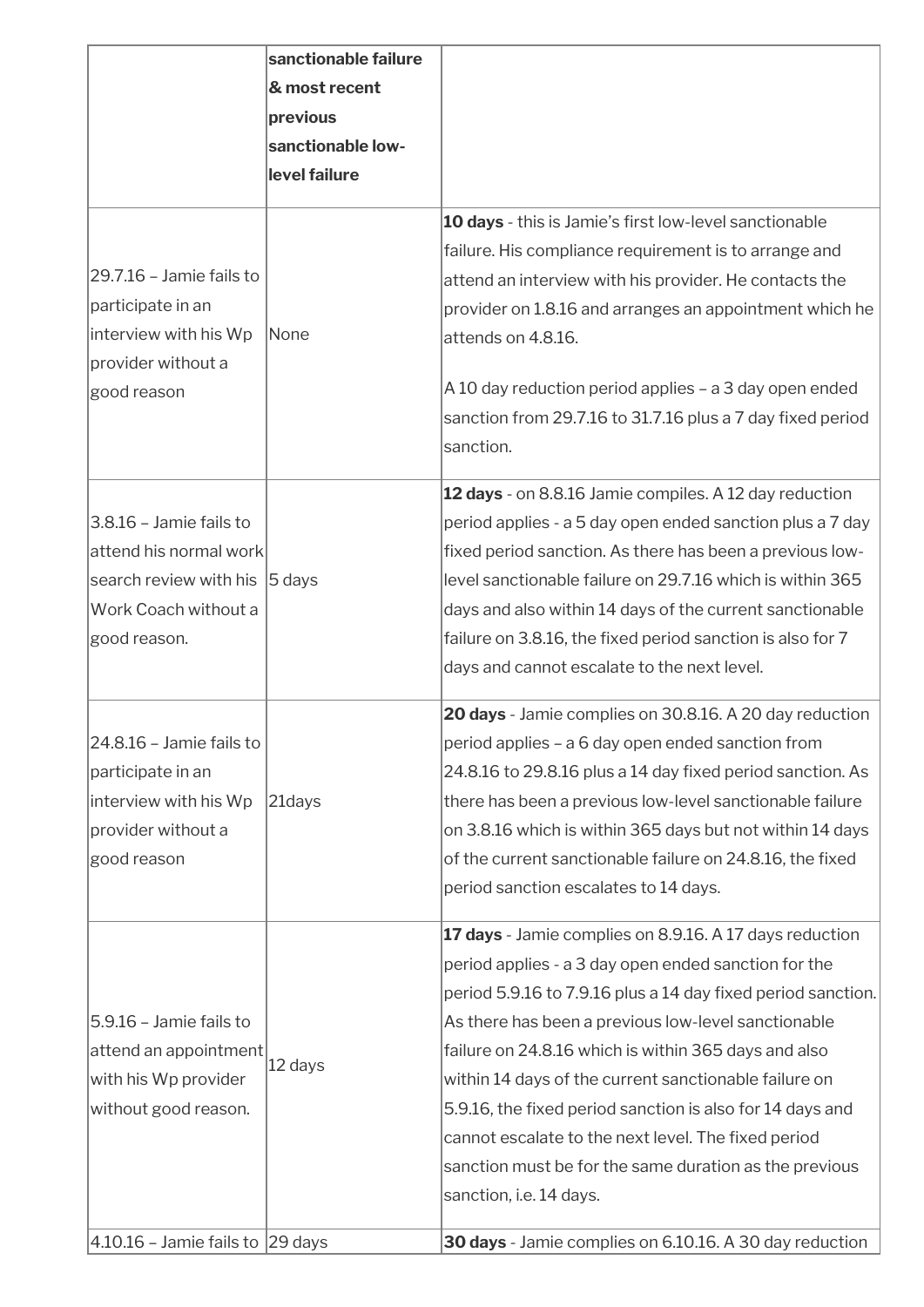|                                                                            | attend his normal work |  | period applies. A 2 day open ended sanction from 4.10.16  |
|----------------------------------------------------------------------------|------------------------|--|-----------------------------------------------------------|
| search review<br>appointment with his<br>work coach without<br>good reason |                        |  | to 5.10.16 plus a 28 day fixed period sanction. As there  |
|                                                                            |                        |  | has been a previous low-level sanctionable failure on     |
|                                                                            |                        |  | 5.9.16 which is within 365 days but not 14 days of the    |
|                                                                            |                        |  | current sanctionable failure on 4.10.16, the fixed period |
|                                                                            |                        |  | sanction escalates to 28 days.                            |
|                                                                            |                        |  |                                                           |

#### **Example 2**

Lily is entitled to UC. She is in the all work-related requirements group, and a 91 day higher-level sanction is imposed from June 2014 when she failed without good reason to apply for a suitable job vacancy.

Lily's health deteriorates and the DM determines that she has LCW. Lily is now in the work preparation group, and on 22.9.14 she fails to attend an initial WFI. Lily's previous higher-level sanction is not used to calculate the fxed period of the lower-level sanction imposed due to the failure to take part in a WFI. There are no previous low-level sanctionable failures and so the fixed period sanction will be for 7 days.

K5023 – K5024

# <span id="page-9-0"></span>**Claimant aged 16 or 17**

K5025 Where the claimant is aged 16 or 17 years old on the date of the sanctionable failure, the reduction period is the total of  $1$ 

**1.** the number of days beginning with the date of the sanctionable failure and ending with the day before the day on which

**1.1** the claimant meets a compliance condition specifed by the Secretary of State **or**

**1.2** the claimant falls into the "no work-related requirements" group<sup>2</sup>or

**1.3** in the case of a work preparation requirement, the claimant is no longer required to take specifed action3**or**

**1.4** the award is terminated (other than because the claimant ceases to be, or becomes, a member of a couple)

**2.** where there has been a previous low-level sanctionable failure within 365 days of the current sanctionable failure, a fixed period of 7 days

whichever is soonest **and**

**Note:** Once a claimant reaches 18 any subsequent failures will be at the aged 18 or over level.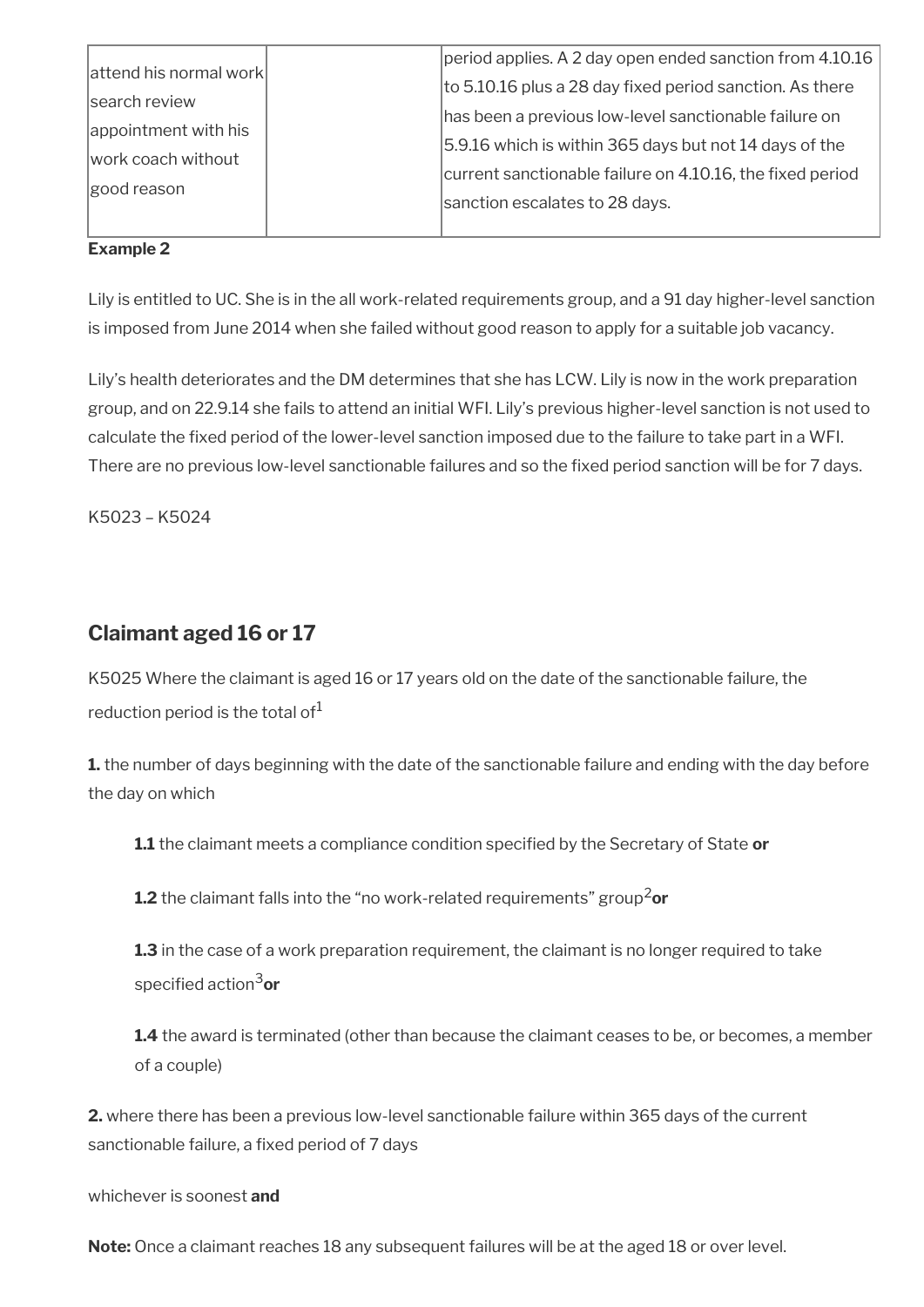#### **Example**

Gracie is 17 and entitled to UC. She has LCW and is in the work preparation group. She has already had a low-level sanction for failure to attend a WfI in June 2014, and a further sanction is imposed when she fails to attend a further WfI in August 2014. Gracie still hasn't agreed to take part in a WfI in September 2014 when she moves in with her partner Brian, who is also entitled to UC. The low-level reduction for Gracie's sanctionable failure continues for the new award of UC paid to Gracie and Brian as joint claimants.

Gracie provides evidence that from 14.12.14 she is within 11 weeks of her EDC. Gracie is no longer required to meet any work-related requirement, and the open period part of the low-level reduction ends on See ADM Chapter K9 for guidance on the amount of the reduction.

K5026 – K5050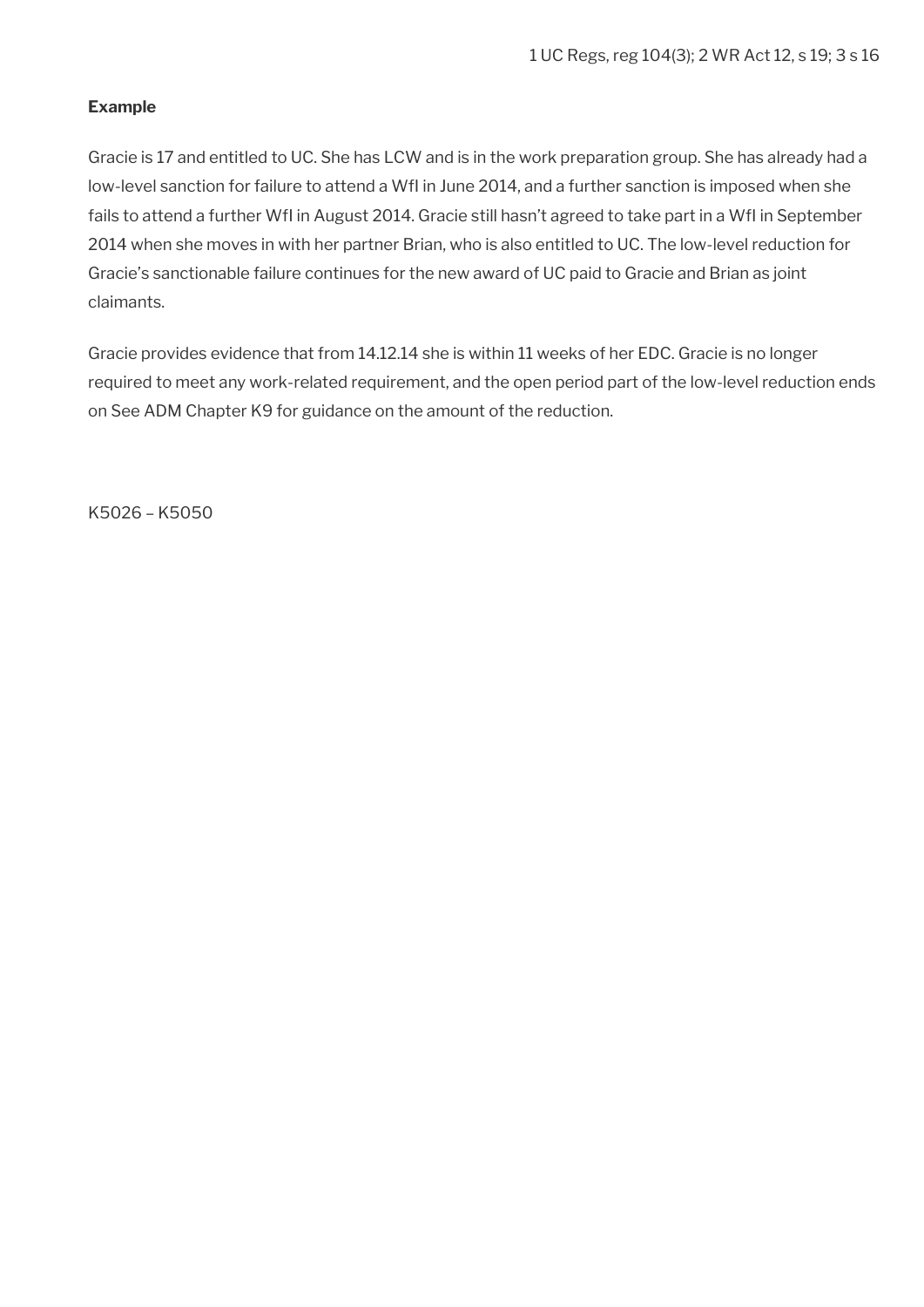# **Participating in an employment programme K5051 - K5095**

Definition of schemes K5056 - K5090

Selection to participate [in an employment programme](#page-21-0) K5091 - K5095

K5051 A low-level sanction can be imposed where the claimant fails for no good reason to comply with a work preparation requirement which

**1.** is specifed by the Secretary of State **and**

**2.** in the opinion of the Secretary of State makes it more likely that the claimant will obtain paid work, more paid work or better-paid work $^1\!$ 

This includes participating in an employment programme<sup>2</sup> (see K5015 **2.**).

**Note 1:** Providers of certain employment programmes and schemes, for example the Wp, can be authorised persons under relevant legislation<sup>3</sup> to act on behalf of the Secretary of State (see K5054 and further guidance on delegating and contracting out functions in ADM Chapter K1 (Sanctions- General principles)).

**Note 2:** For the meaning of 'specified' see ADM Chapter K1 (Sanctions – general principles).

Note 3: For the meaning of fails to comply see ADM Chapter K1 (Sanctions - general principles).

*1 WR Act 12 s 16; 2 s 16(3)(d); UC Regs, reg 104(1)(b)(ii); 3 W R Act 12, s 29*

K5052 Individual programmes are not defned in UC legislation, but for the purposes of K5051 employment programmes **may** include

**1.** The sector-based work academy (sbwa) (see K5056)

**2.** Skills Conditionality (Sc) (see K5057)

**3.** The Work Programme (Wp) (see K5058)

**4.** Community Work Programme (CwP) (see K5061)

**5.** Youth Obligation (see K5062)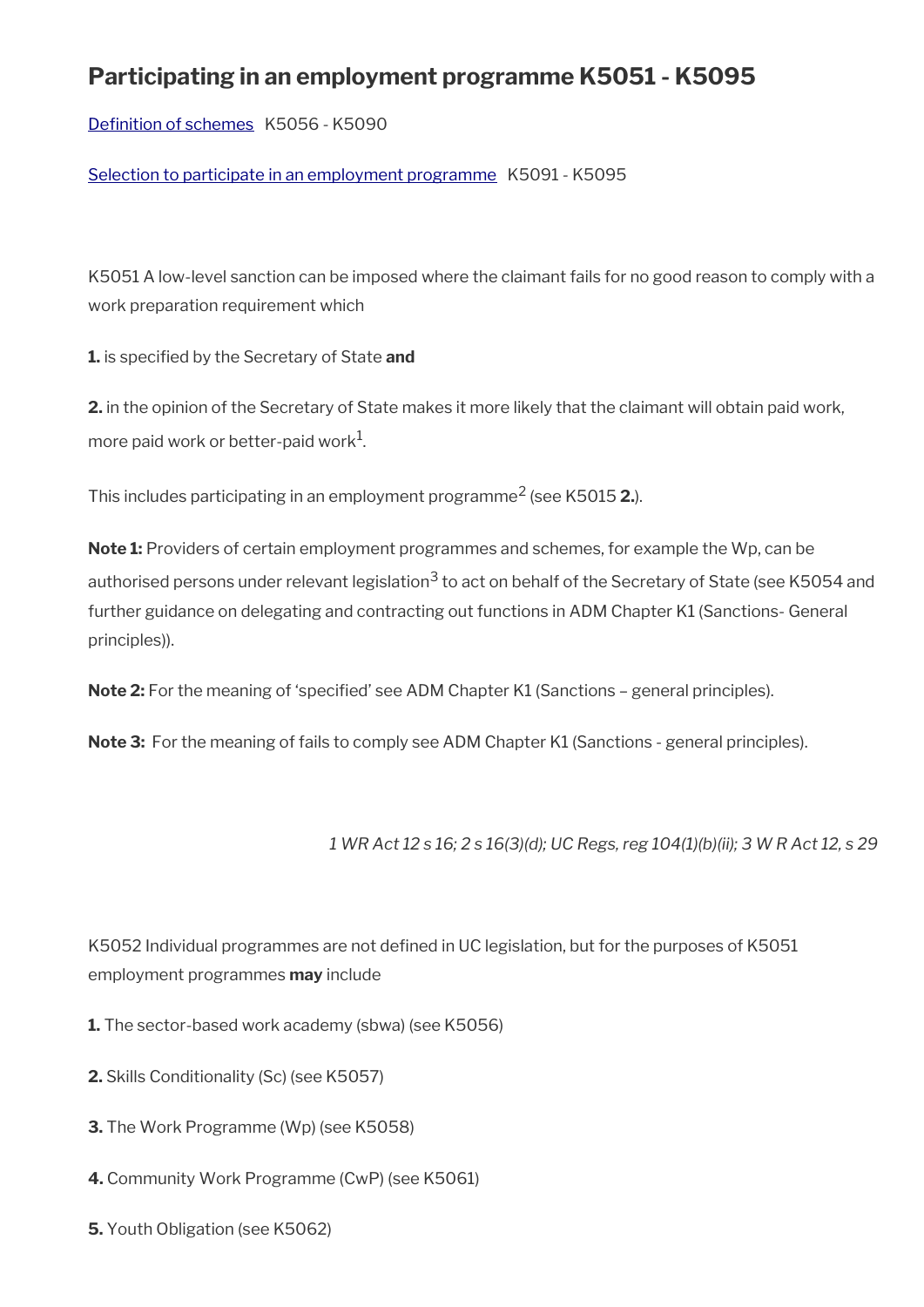- **6**. Traineeships (see **Note 3.**)
- **7.** Work and Health Programme (WHP) (see K5071)
- **8**. Public Sector Comparator (PSC) (see K5076)

**9.** Restart Scheme (see K5086).

**Note 1:** This does **not** include the MWA scheme<sup>1</sup>. For detailed guidance on the MWA scheme see ADM Chapter K3 (Higher-level sanctions).

**Note 2:** Some schemes are defined in JSA legislation<sup>2</sup>. Definitions of those schemes are the same for the purposes of UC claimants see K5056 et seq..

**Note 3:** Traineeships are defined in UC legislation<sup>3</sup> (see guidance in ADM Chapter H6 – Students and student income). Also see further guidance at K5068 regarding traineeships and Youth Obligation.

**Note 4:** For guidance on work experience see K5121.

**Note 5:** This does not include the Kickstart Job scheme. For guidance on the Kickstart Job scheme see ADM Chapter K3.

> 1 WR Act 12, s 26(2)(a) & 27(3); UC Regs, reg 114; 2 JSA (SAPOE) Regs; 3 UC Regs, reg 12(1B)

K5053 All these schemes aim to support UC claimants towards or into paid work, more paid work or better-paid work, and address various issues such as a lack of experience of work and the associated skills needed within the work place which can have a significant effect on the chances of unemployed people.

**Note 1:** Any requirements **must** have been correctly and adequately notifed to the claimant in order to meet the Secretary of State's obligation to meet the public law principles of fairness (see guidance in ADM Chapter K1 – Sanctions – general principles). Once selected to participate and mandated to a scheme, the DM would determine under good reason if the claimant advocated the requirements or any activity as specifed were unreasonable, taking into account all the individual facts and circumstances of the case (see full guidance in ADM Chapter K2 - Good reason).

**Note 2:** Employment schemes are not designed to provide claimants with experience of work of a suitable type or status to that which they have undertaken previously or have aspirations to obtain but are designed to offer transferable skills to other employments and help to develop disciplines to improve the chances of obtaining and sustaining employment and making the claimant more attractive to prospective employers. There is no provision for consultation with claimants about what placements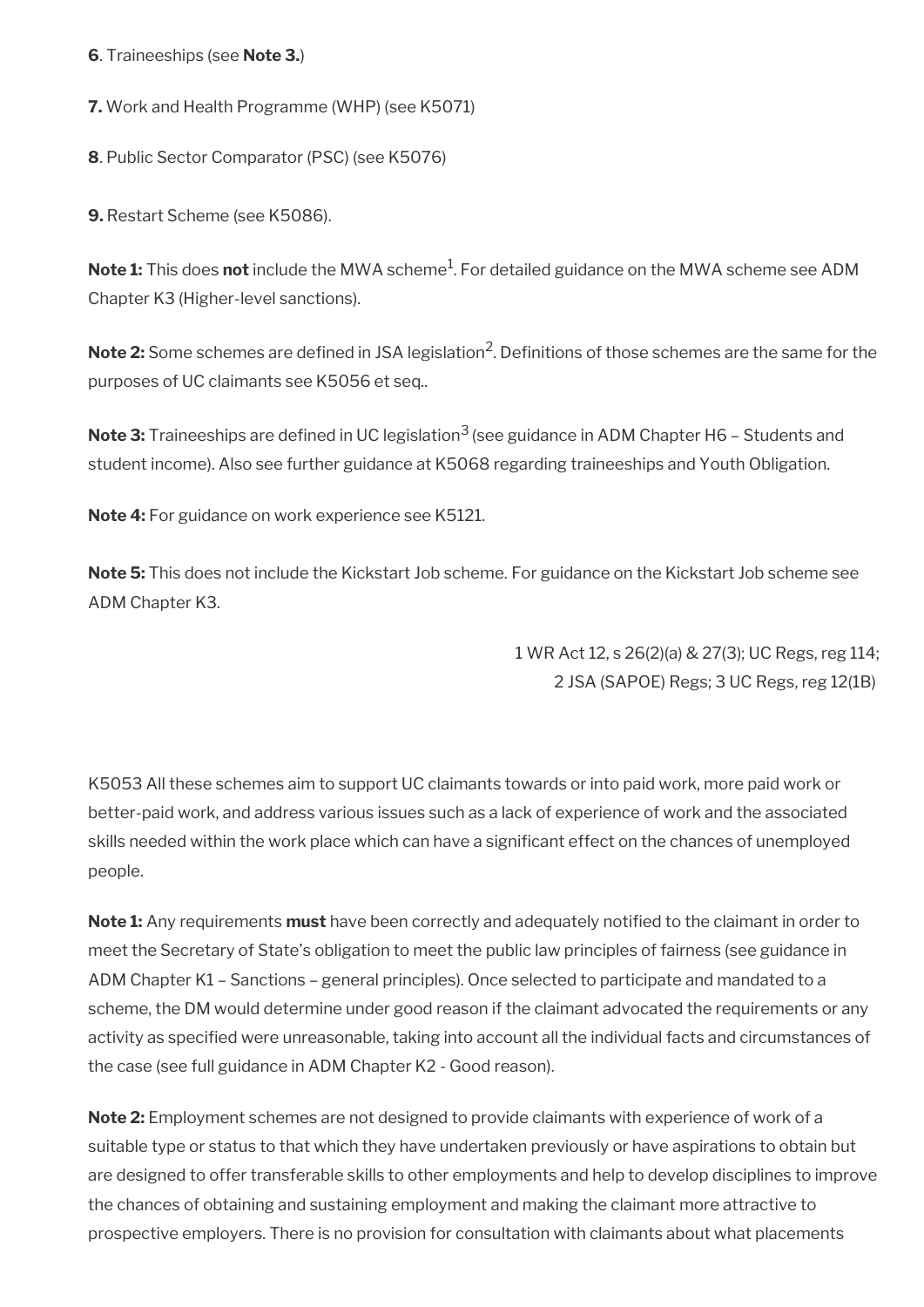would be most suitable or beneficial for them but the claimant should understand fully what is required of them and by when and what the consequences of failing to comply will be, to be able to raise any meaningful representations at the relevant time (see guidance on the 'prior information requirement' in ADM Chapter K1 (Sanctions – General principles)).

K5054 Providers of certain employment programmes, e.g. the Work Programme scheme, the Work and Health Programme and the Restart Scheme, can be authorised persons to act on behalf of the Secretary of State to mandate claimants to participate in the scheme as part of a work preparation requirement $^1\!$ . See ADM Chapter K1 (Sanctions - General principles) for guidance on delegation and contracting out of certain functions to authorised persons.

1 WR Act 12, s 29

K5055

# <span id="page-13-0"></span>**Definition of schemes**

#### **The sector-based work academy (sbwa)**

K5056 The sbwa is a scheme which provides for

**1.** a period of up to 6 weeks training to enable a claimant to gain the skills needed in the work place **and**

**2.** a work experience placement for a period to be agreed with the claimant **and** 

**3.** either a guaranteed job interview with an employer or support to help participants through an employer's application process.

**Note 1:** The academies are designed to support claimants aged 18 years or over who are relatively job ready. The training and work experience is tailored to employers' needs to help fll vacancies more efficiently whilst supporting participants into sustained employment.

**Note 2:** Participation in the sbwa is voluntary but once the claimant has agreed to participate they are then mandated to attend the training element and guaranteed job interview but they cannot be mandated to take part in the work experience element. Once they have agreed to participate they can be sanctioned if they fail to comply for no good reason with either the training element or guaranteed job interview but not the work experience element unless they are dismissed for gross misconduct (also see K5121 for further guidance on work experience). This includes a claimant who has been on Youth Obligation for 6 months who agrees to participate in a sbwa (also see K5062 for further guidance on Youth Obligation).

**Note 3:** The guaranteed job interview forms part of the sbwa which is an employment programme and a failure to comply with the requirement to participate in that interview for no good reason is a failure to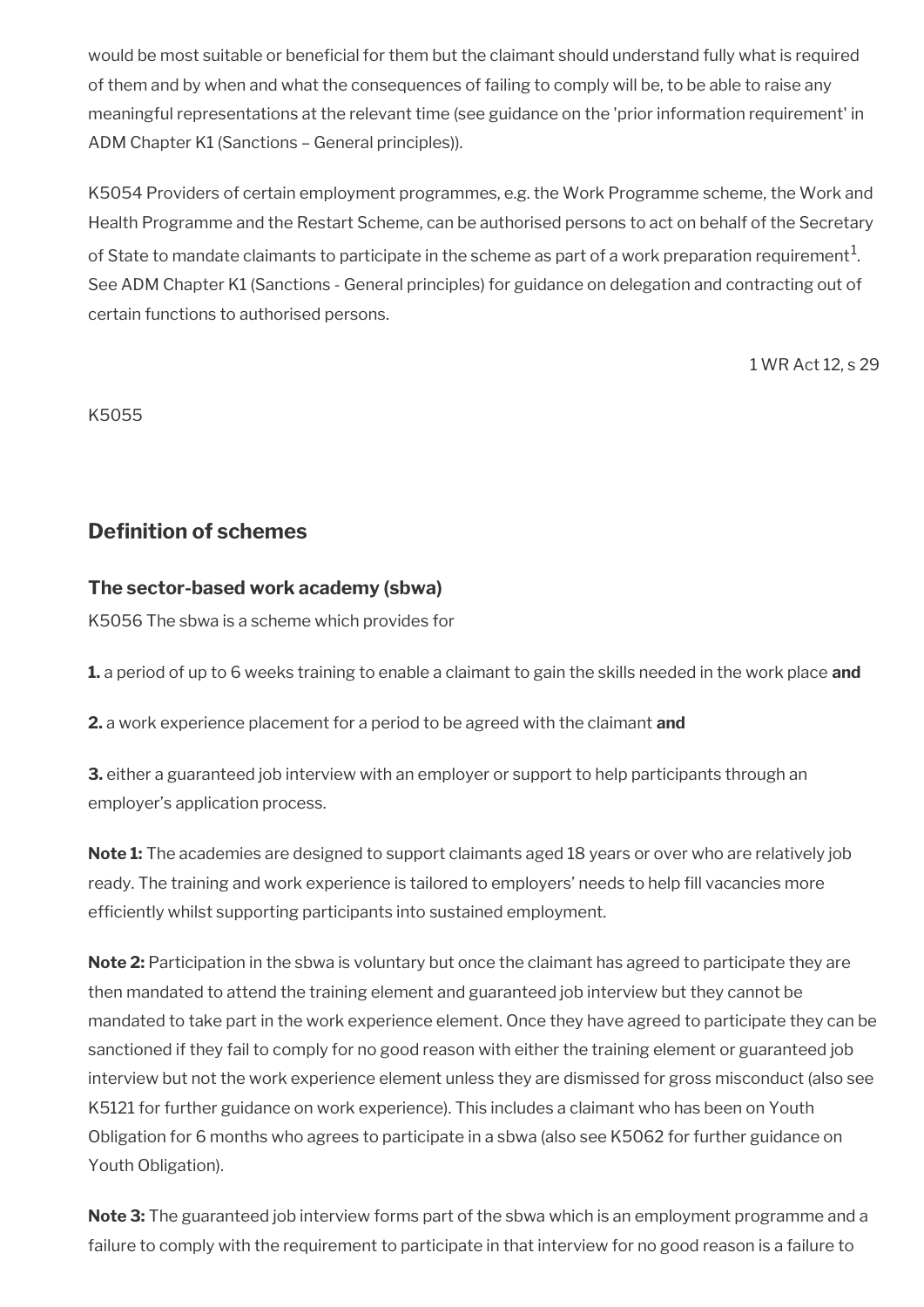comply with a work preparation requirement. Therefore the DM can only ever consider a low-level sanction for the failure.

**Note 4:** A claimant cannot be mandated to take part in a sbwa open day. Participation will be purely voluntary. The sbwa open day takes place before the claimant volunteers to take part in the scheme and is an information session to publicise the vacancies and opportunities that are linked to participation in the sbwa.

#### **Skills Conditionality (Sc)**

K5057 Sc is a scheme comprising of training or other activity designed to assist a claimant to obtain skills needed to obtain employment. Sc embraces all types of training. Claimants are referred on a mandatory basis to undertake activity to address an identifed skills search.

#### **The Work Programme (Wp)**

K5058 The Wp is a scheme designed to assist a claimant at risk of becoming long-term unemployed in which, for a period of up to 2 years, the claimant is

**1.** given such support as the provider of the Wp considers appropriate and reasonable in the claimant's circumstances **and**

**2.** subject to minimum levels of support published by the provider, to assist the claimant to obtain and sustain employment which may include work search support, provision of skills training and work placements for the benefit of the community.

K5059 The Wp is designed to assist a claimant at risk of becoming long-term unemployed to move into and stay in work. The scheme is delivered by contracted private, public and voluntary and community sector providers.

**Note:** The long term unemployed are those claimants who are in the AWRR conditionality group and have not moved into employment within 24 months of their claim.

K5060 From 31.3.17 referrals to the Wp scheme will cease. All claimants referred to the scheme up to and including 31.3.17 will be expected to complete their usual 104 weeks of participation which includes claimants coming back onto UC within that time. Current processes should be followed for considering a sanction for any failure to participate in the scheme where the original date of referral to the scheme is on or before 31.3.17.

**Note:** Existing Wp scheme participants in Scotland referred to the scheme on or before 31.3.17 will be expected to participate as normal and DMs will consider failures to participate following current processes but see K5081 for guidance on new employment provision in Scotland from 3.4.17.

#### **Community Work Placements (CwP)**

K5061 CwP is a scheme lasting up to 30 weeks, designed to assist a claimant who requires further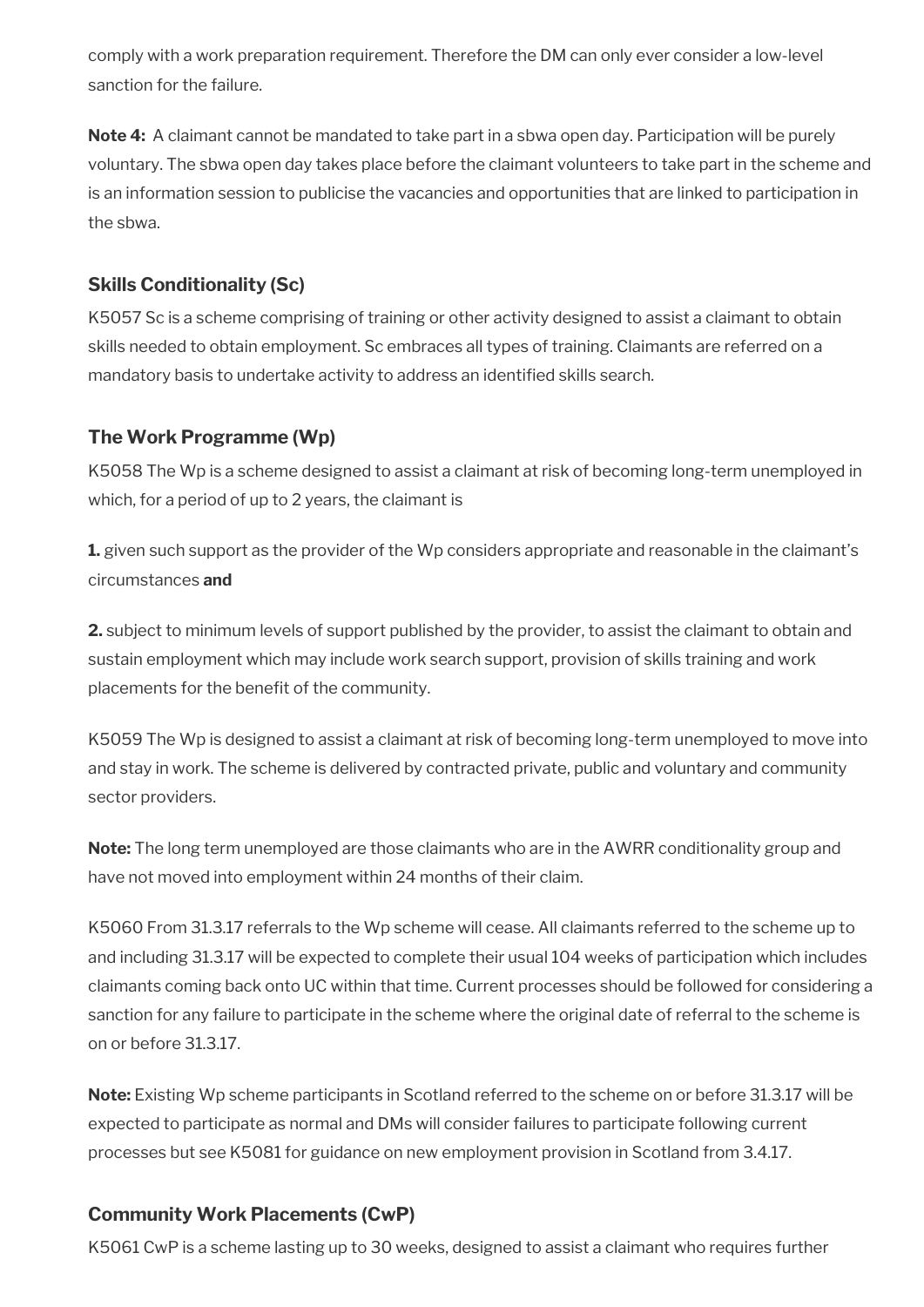support in order to obtain and sustain employment, in which participants undertake

**1.** work placements for the benefit of the community and

**2.** work-related activity.

The CwP is primarily aimed at claimants returning from the Wp who require additional support to find employment. CwP is an external provision to support claimants whose key barriers to employment are lack of work history and/or lack of motivation. It is a mandatory programme delivered by providers who are expected to deliver work placements for claimants of up to 26 weeks, alongside supporting job search of at least 2 hours a week but with the fexibility to deliver up to 10.

**Note 1:** Except for in certain areas, the CwP scheme ends on 27.10.16. The final date a Work Coach can refer a claimant to the CwP scheme is 31.3.16 and the last date claimants can participate in the CwP scheme will be 26.10.16 (see further guidance in Appendix 1 to this chapter).

 $\mathsf{Note} \, 2\mathrm{:}$  CwP are removed from relevant legislation $^1$  from 20.11.17 as they are no longer in use. For guidance refer to Appendix A.

1 JSA (SAPOE) Regs, reg 3

#### **Youth Obligation**

K5062 Youth Obligation is not defned in legislation. It is a DWP policy lead initiative where from day 1 of their claim, an 18-21 year old in the AWRR group, will be required to participate in an intensive period of support to help them become effective jobseekers as quickly as possible.

 $\mathop{\mathsf{Note}}\nolimits 1$ : Claimants are required to take part in Youth Obligation as a work preparation requirement $^1$  (i.e. an action that the Secretary of State thinks will make it more likely that the claimant will obtain paid work (more or better-paid work).

**Note 2:** The Secretary of State has an obligation to 'specify' any work-related or connected requirement clearly to the claimant (see guidance in ADM Chapter K1 for the meaning of 'specify' and notifying requirements).

1 WR Act 12, s 16

K5063 Claimants may face a low-level sanction where they fail for no good reason to comply with mandatory requirements while on Youth Obligation in the frst 6 months of participation. For example, failing to participate in

**1.** the intensive activity programme

- **2.** workshops
- **3.** coaching sessions ('follow–up') interviews **or**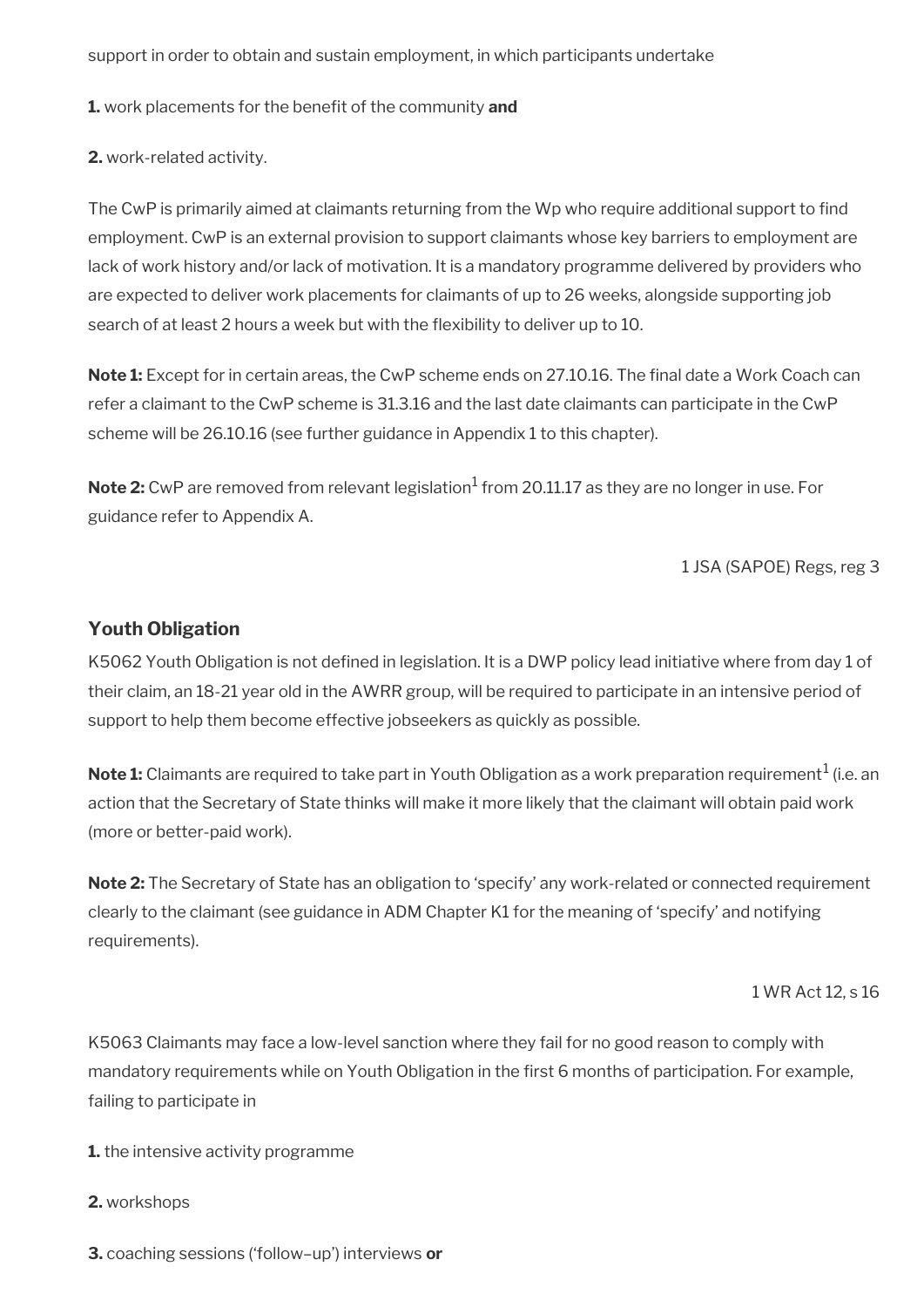**4.** work search reviews

which are mandatory requirements and will be subject to the imposition of a low-level sanction where the claimant cannot show good reason for any failure to comply $^1$  (see K5096 et seq).

**Note:** A 2 to 8 weeks work experience placement may be available to Youth Obligation claimants in the first 6 months of their claim but participation is purely voluntary, therefore no sanction can be applied for failing to participate or if they leave or are dismissed for misconduct from the work experience placement.

1 WR Act 12, s 27(2)(a)

#### **Example**

Tom is participating in Youth Obligation. He has been in receipt of UC for 2 months. He is notifed of the requirement to participate in a workshop on 18.5.17 and a follow up interview by phone with his work coach on 23.5.17.

Tom attends and participates in the workshop but fails to take part in the follow up call.

Tom cannot show good reason for his failure to comply. He states he forgot about the interview.

The DM is satisfed that Tom was adequately notifed of the requirement to take part in the follow up interview and of the circumstances of failing to comply and that it was reasonable in the circumstances.

The DM imposes a low-level sanction for the failure.

#### **At six months of the claim**

K5064 Those on Youth Obligation still claiming UC after six months will be encouraged to

**1.** apply for

- **1.1** an apprenticeship **or**
- **1.2** a traineeship **or**
- **2.** gain work-based skills through a guaranteed work experience opportunity lasting 3 months **or**
- **3.** participate in a sbwa

to give them the skills they need to move into sustainable employment.

K5065 Referral to any of the options in K5064 is voluntary. Claimants opt in to the opportunity they agree will provide the support they need. See further guidance at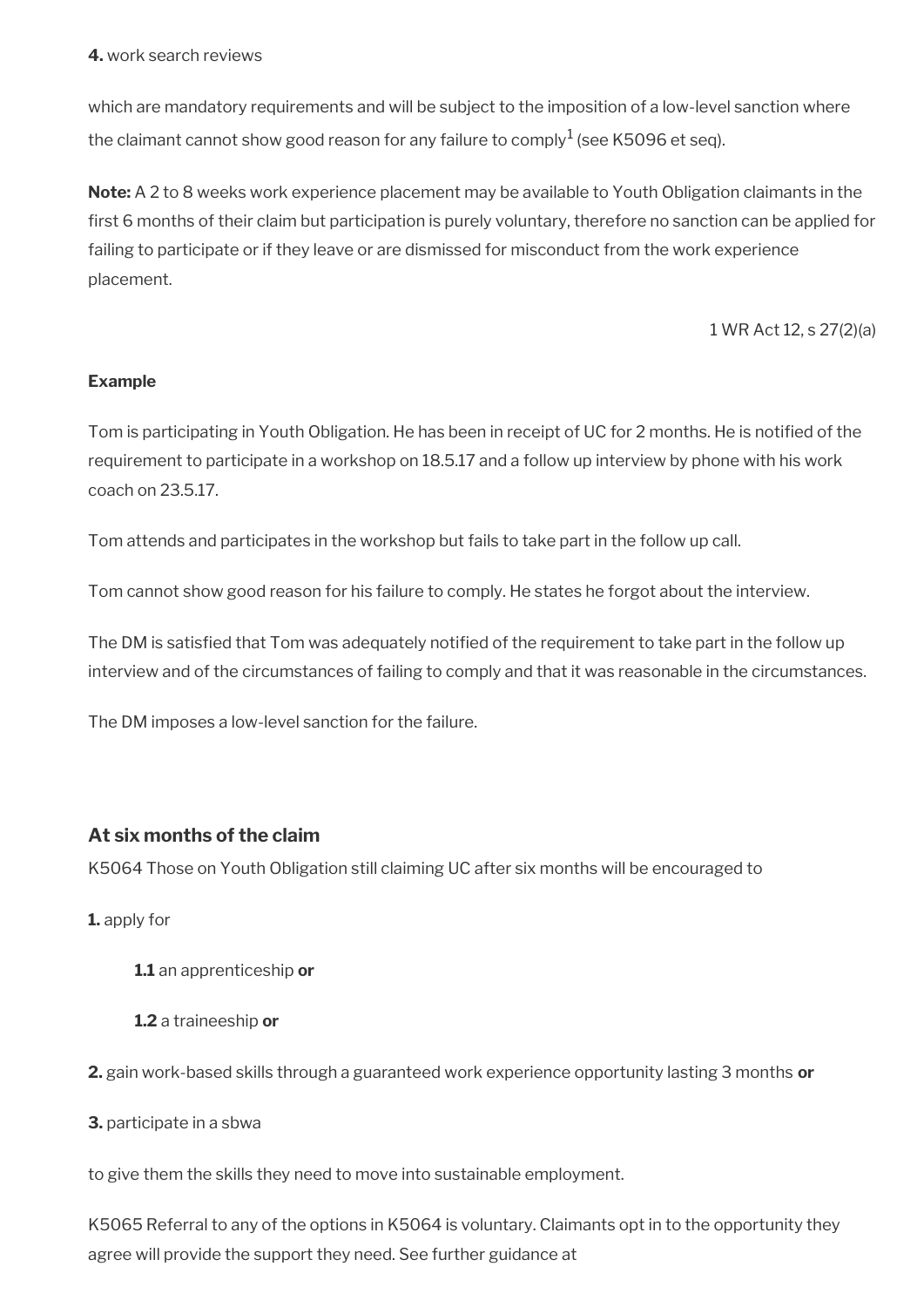- **1.** K5066 for those claimants who volunteer to participate in a sbwa
- **2.** K5067 for those claimants who volunteer for the guaranteed 3 month work experience placement
- **3.** K5068 for those claimants who volunteer for a traineeship

#### **Participating in a sbwa**

K5066 If a claimant who has been on Youth Obligation for 6 months agrees to participate in a sbwa, they are required to participate in the training element and the guaranteed interview (if one is offered) see guidance at K5056. If they fail to do so without good reason, a sanction will apply. The claimant will also be offered a work experience placement as part of their participation in the sbwa. Taking part in work experience is voluntary but if a claimant starts work experience but they or the employer later decides that the placement is not suitable they may leave and a sanction will not apply. However, if they start the work experience placement and are asked to leave because of their misconduct they may be sanctioned. See further guidance at K5056.

#### **Example**

Adam is on Youth Obligation and has been in receipt of UC for 6 months. He volunteers to take part in the sbwa scheme and participates as required in the training element and guaranteed job interview. He agrees to and starts a work experience placement and after week 2 the employer and Adam agree the work is not suitable for him.

A sanction cannot be considered.

#### **Guaranteed 3 month work experience placement**

K5067 Participation in a work experience placement is voluntary and therefore no sanction can be applied for failing to participate or if a claimant loses or is dismissed from a work experience placement due to misconduct. If a claimant agrees to participate in a guaranteed 3 month work experience opportunity but changes their mind before they start or during their placement, a sanction cannot be applied. However, if they do take up the guaranteed 3 month work experience placement and are dismissed for gross misconduct they may be sanctioned. See further guidance at K5121

#### **Example 1**

Poppy is offered a 3 month guaranteed work experience placement as part of Youth Obligation and agrees to take part. She has been in receipt of UC for 6 months.

She attends the interview and agrees to start the work experience placement in a warehouse.

After the third week Poppy decides to leave the work experience placement as she does not think the work is for her. She is struggling to keep up with the heavy physical demands of the job to meet the required targets set for a warehouse operative.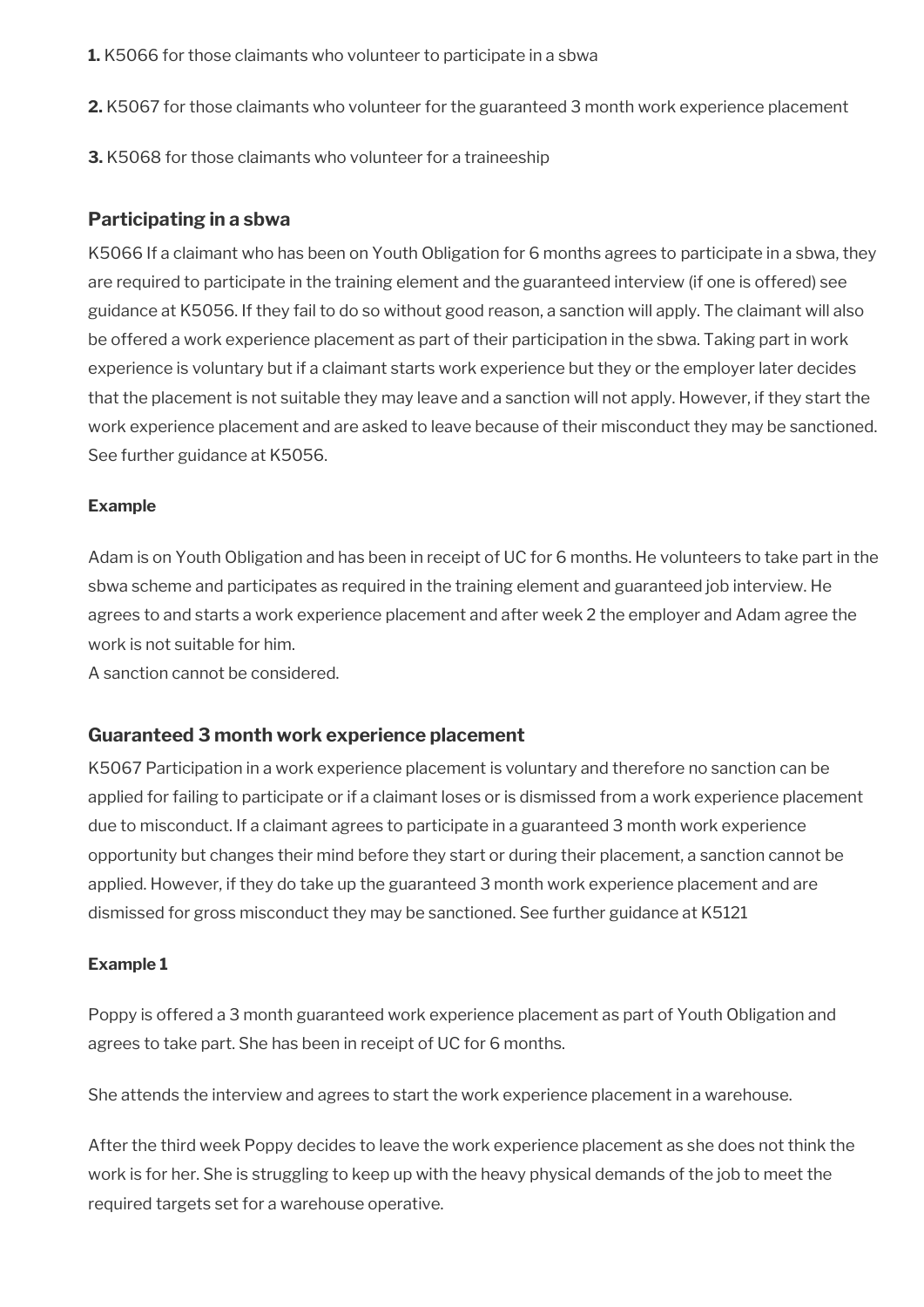No sanction can be considered.

#### **Example 2**

Peter is on Youth Obligation and volunteers for a 3 month guaranteed work experience placement at a garage. He is dismissed from the work experience placement for assaulting a colleague and causing actual bodily harm.

His conduct can be regarded as gross misconduct and a low-level sanction imposed.

#### **Traineeships**

K5068 If a claimant who has been on Youth Obligation for 6 months agrees to a traineeship, they are required to participate in the training element. If they fail to do so for no good reason a sanction will apply.

K5069 The claimant will also be offered a work experience placement as part of their participation in the traineeship. Taking part in the work experience element is voluntary and if the claimant starts work experience but they or the host employer later decides that the placement is not suitable they may leave and a sanction will not apply. However, if they start the work experience placement and are asked to leave because of their misconduct they may be sanctioned. See further guidance on work experience at K5121.

K5070

## **Work and Health Programme (WHP)**

K5071 The WHP is a scheme designed to assist a claimant who is long-term unemployed in which, for a period of up to 456 calendar days, the claimant is

**1.** given such support **and** 

**2.** required to participate in such activity

as the provider of the WHP considers appropriate and reasonable in the claimant's circumstances to assist the claimant to obtain and sustain employment $^{\mathrm{1}}$ .

**Note 1:** From 24.11.17 the WHP will be the DWP's new contracted employment provision that will help claimants with a disability or member of an early access disadvantaged group to fnd sustained work.

**Note 2:** The scheme will be rolled out in stages in England and Wales from November 2017 and claimants will be referred on a voluntary basis because it is considered they need the additional support to move into employment.

**Note 3:** The long term unemployed who are in the AWRR conditionality group and have not moved into work within 24 months of their claim to UC will be eligible to be referred to the scheme under a work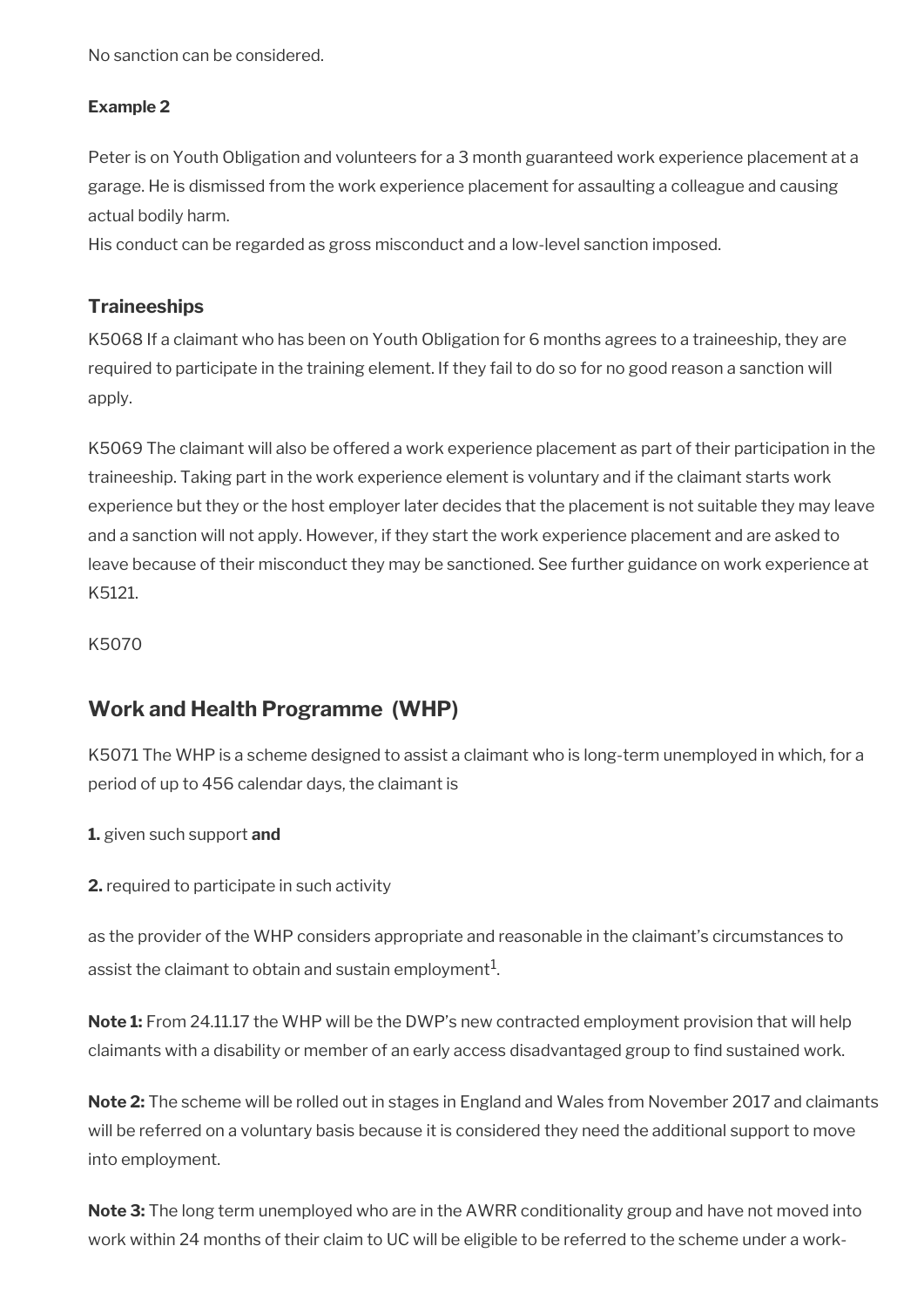preparation requirement on a mandatory basis after February 2018 (see K5072).

K5072 From 3.4.18 UC claimants who are

**1.** within the intensive work search regime of the AWRR work-related group **and**

**2.** still unemployed after 24 months of their claim

will be eligible for referral to the WHP scheme on a mandatory basis.

**Note:** The WHP will not roll out in Scotland or Northern Ireland. The power to create employment support programmes for the long term unemployed and disabled people in Scotland has been devolved to the Scottish Government $^{\rm 1}$ . See K5081 for guidance on employment support in Scotland.

1 Scotland Act 2016

K5073 – K5075

#### **Public Sector Comparator (PSC)**

K5076 PSC has been given the resource and flexibility to deliver a successful programme of Work & Health Programme (WHP) provision for the most vulnerable customers and long term unemployed alongside the WHP.

K5077 The purpose of the PSC is to provide an assessment of whether, given similar resources and freedoms to a contracted provider, DWP can deliver the same level or better performance than contracted provision.

K5078 The PSC will not operate nationally. Only a small number of selected districts will run the provision alongside the WHP. Those districts are

- **1.** Lincolnshire, Nottingham and Rutland
- **2.** Leicestershire and Northamptonshire
- **3.** Devon and Cornwall
- **4.** Dorset, Hampshire, Isle of Wight and Wiltshire.

**Note 1:** Selection, Notifcation & Participation in the programme is done in exactly the same way as for the WHP and other employment schemes using the same legal provisions $^1\!$ 

**Note 2:** Normal WHP letters will be issued to mandate the claimant to the programme and the PSC has its own MAN's and MEN's which are equivalent to those issued by providers to mandate to appointments, activities and job vacancies.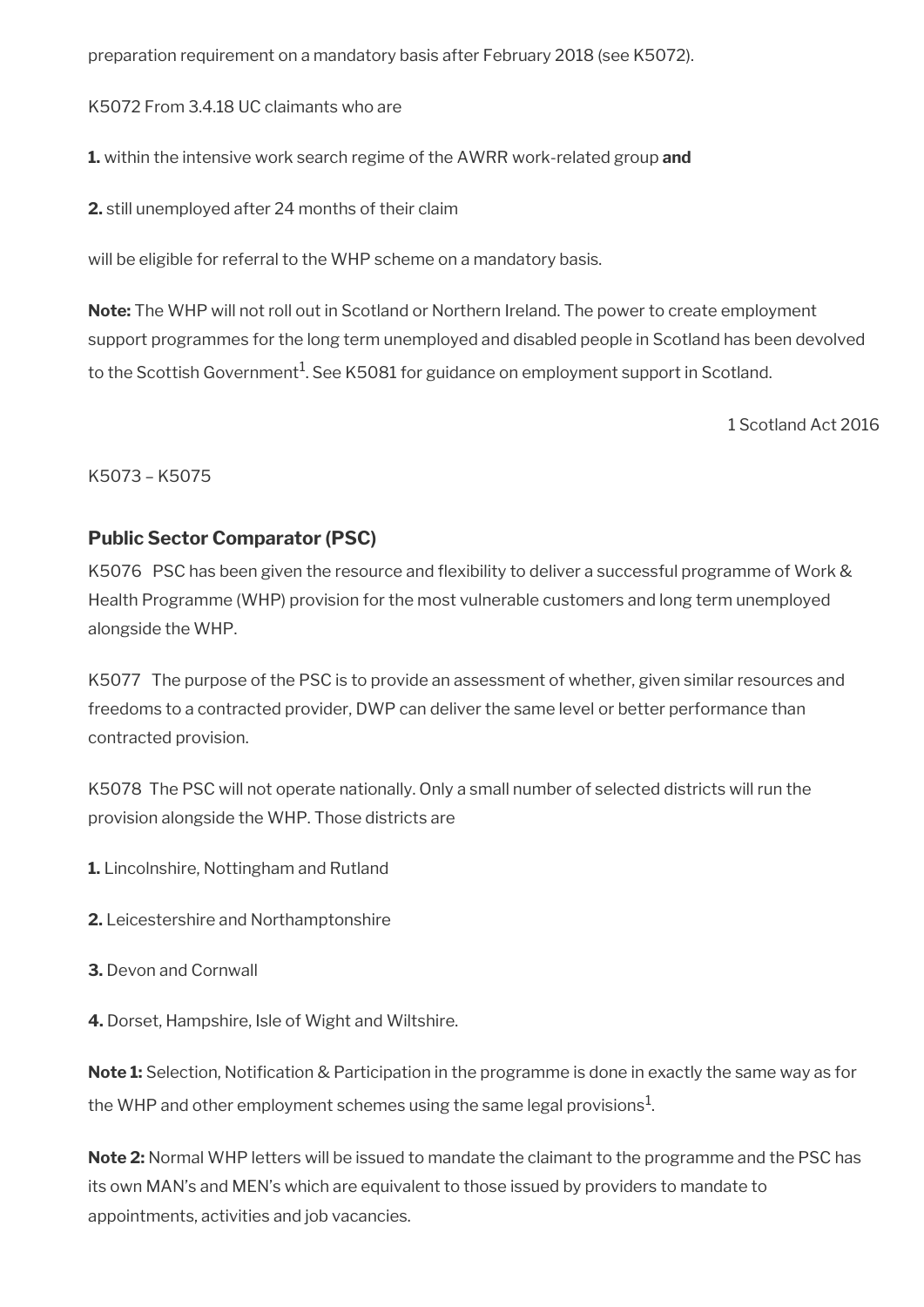K5079 – K5080

#### **Work Able Scotland and Work First Scotland**

K5081 From 3.4.17 the Scottish Government will use it's powers $^1$  to deliver new employability support in Scotland. The current Wp and Work Choice schemes run by DWP (UK) will be replaced by two new schemes for Scottish claimants,

**1**. Work Able Scotland, which will offer support to UC claimants with LCW, **and**

**2.** Work First Scotland, which will deliver employment support for disabled UC claimants with complex needs.

1 Scotland Act 2016

K5082 Referrals to the schemes at K5081 **1.** and **2.** will commence from 3.4.17 and cease on 22.12.17. Participation will be on a purely voluntary basis and therefore will not attract a sanction for any failure to participate.

**Note:** Existing claimants living in Scotland who are already participating in the Wp prior to 3.4.17 will be expected to continue to participate as normal and will be subject to a sanction for any failure to participate without good reason (see K5058).

K5083 – K5085

#### **Restart Scheme**

K5086 From 28.6.21 a new mandatory provider lead employment scheme is introduced in England and Wales for UC claimants who

- 1. are in the AWRR conditionality group **and**
- 2. have been unemployed for 12 months (see **Note 1**).

**Note:** From 17.01.22 a claimant who has been unemployed for 9 months may be eligible for the Restart scheme.

K5086 Eligible claimant's will be referred to the Restart Scheme as the next step of their journey towards employment and will spend up to 12 months on the provision. The Restart Scheme allows work coaches, claimants and providers to work together and develop the claimant's employability skills and move them towards and into work. Providers will work with participants on activities with the emphasis on positive engagement and providing the relevant support to help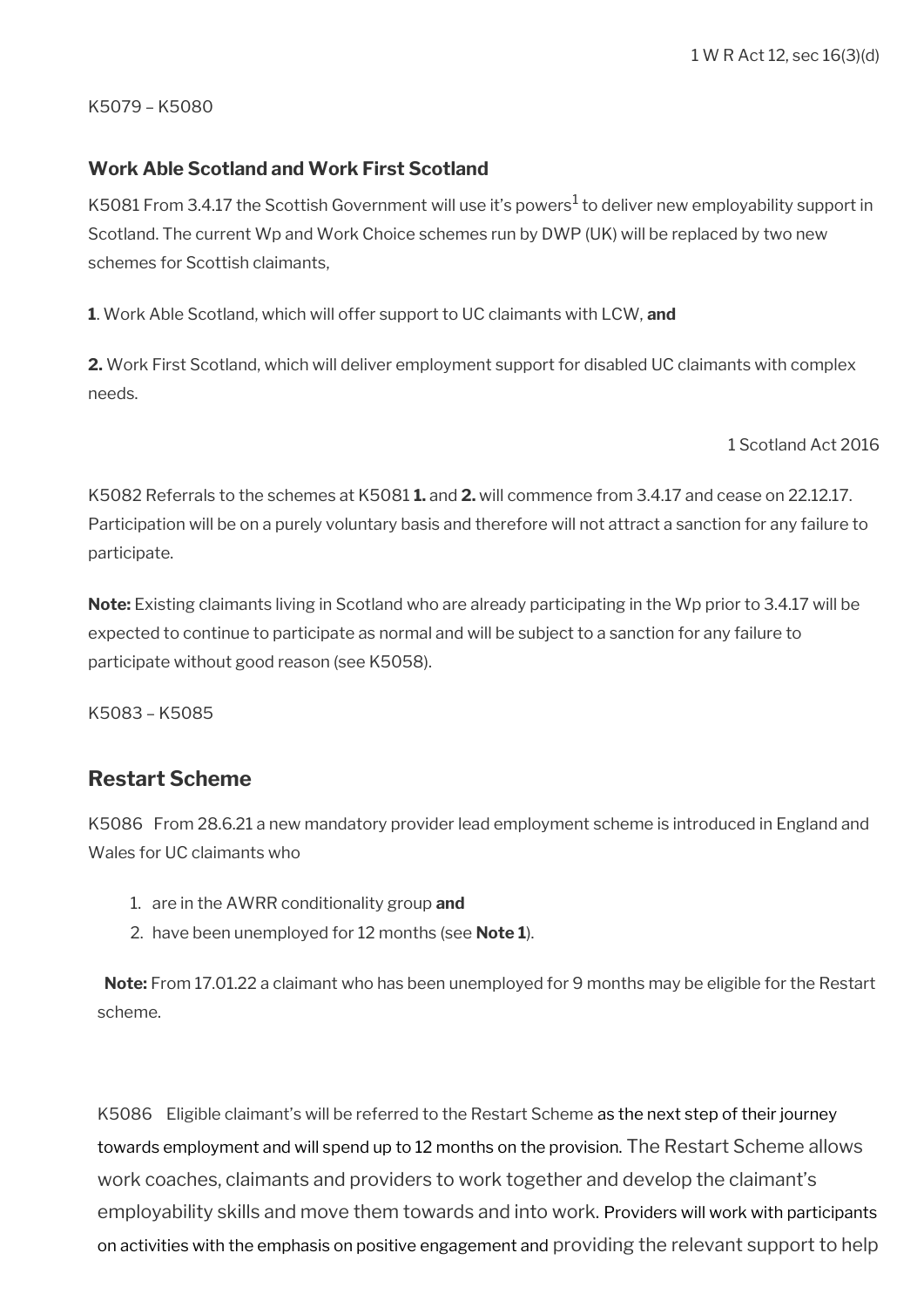claimants overcome a range of barriers to work. Support is tailored to the individual participant so each person will receive different support. Restart scheme providers have support in place to help people address health issues or complex barriers that may be affecting their ability to look for work. The support lasts for 12 months or until the claimant finds sustained work.

**Note:** Work coaches will continue to see claimants at fortnightly interventions during their time on the Restart Scheme.

K5087 Participants and providers will agree a plan of activities which are achievable and reasonable in the individual claimant's circumstances and in the opinion of the Secretary of State moves them closer to employment. Where the participant refuses to engage for no good reason, the Provider may mandate them to undertake an activity and make a referral to a Jobcentre Plus DM to make a decision on whether the claimant can show good reason and whether a sanction would apply.

**Note 1**: The guidance at K5050 regarding the public law principles of fairness and notifcations applies equally to the Restart Scheme. The claimant **must** have been adequately notifed of any mandatory requirement to take part in the scheme and the consequences of failing to do so.

**Note 2**: The guidance in ADM Chapter K2 applies to the consideration of good reason should the claimant be mandated to take part in an activity as part of the Restart scheme and fails to do so.

K5088 - K5090

# <span id="page-21-0"></span>**Selection to participate in an employment programme**

K5091 There may also be a connected requirement $^1$  which provides that the Secretary of State may require a claimant to participate in an interview for any purpose relating to the imposition of a workrelated requirement on the claimant. This provision is used to mandate the claimant to participate in an interview prior to mandating to certain employment programmes, for example a pre-selection interview to discuss participation in the WHP.

1 WR Act 12, s 23

K5092 At this interview the work coach will determine whether the claimant will be referred to the specifc programme using a selection process to assess the individual's eligibility for referral onto the relevant provision following the criteria detailed in the policy for the scheme and operational instructions. A claimant who fails for no good reason to attend and participate in this interview will be liable to a low-level benefit sanction $^{\rm 1}$ .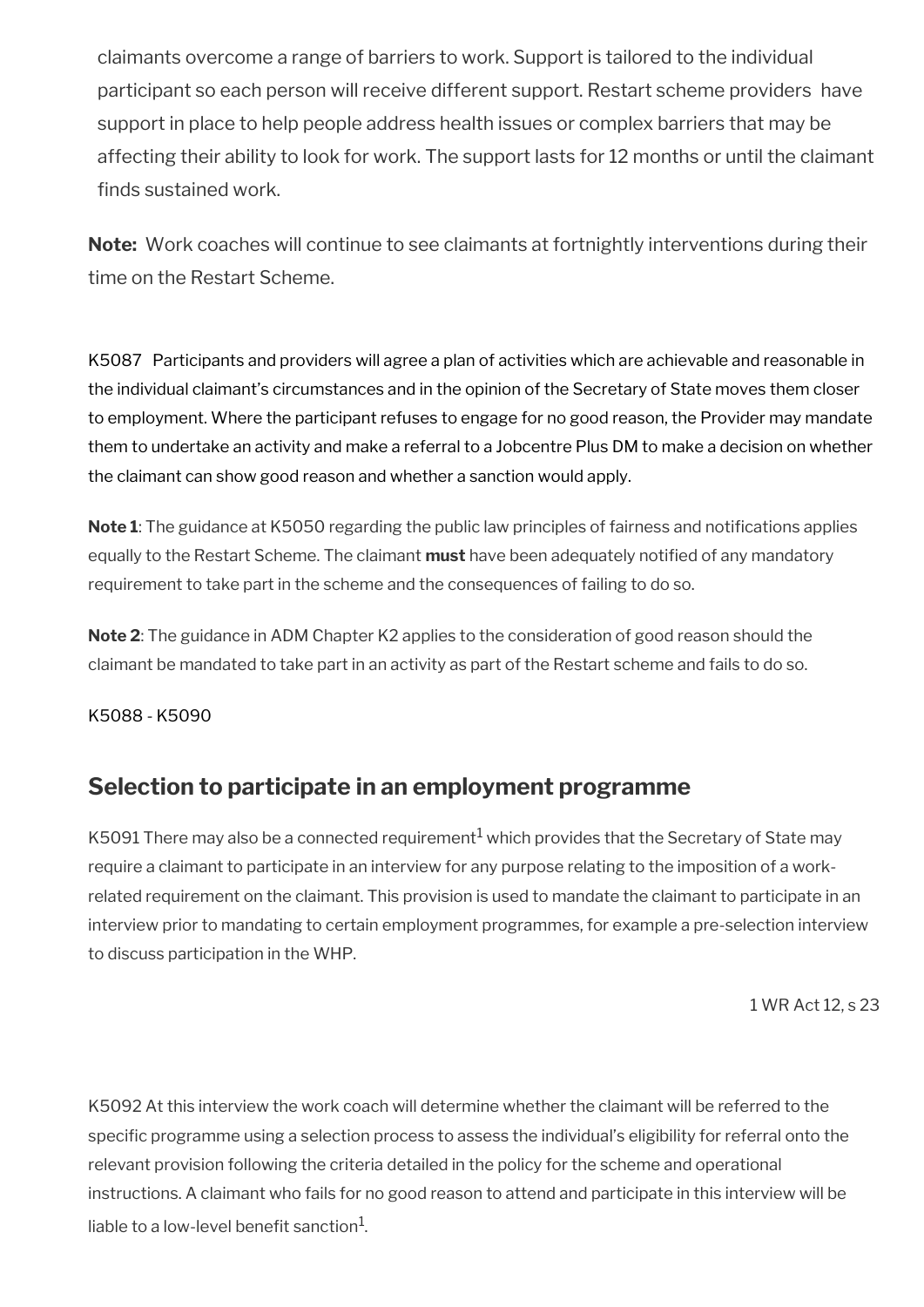**Note:** A sanction can only be imposed if the work-related or connected requirement has been validly imposed in accordance with public law principles of fairness (see guidance in ADM Chapter K1).

1 WR Act 12, s 27(2)(b)

K5093 – K5095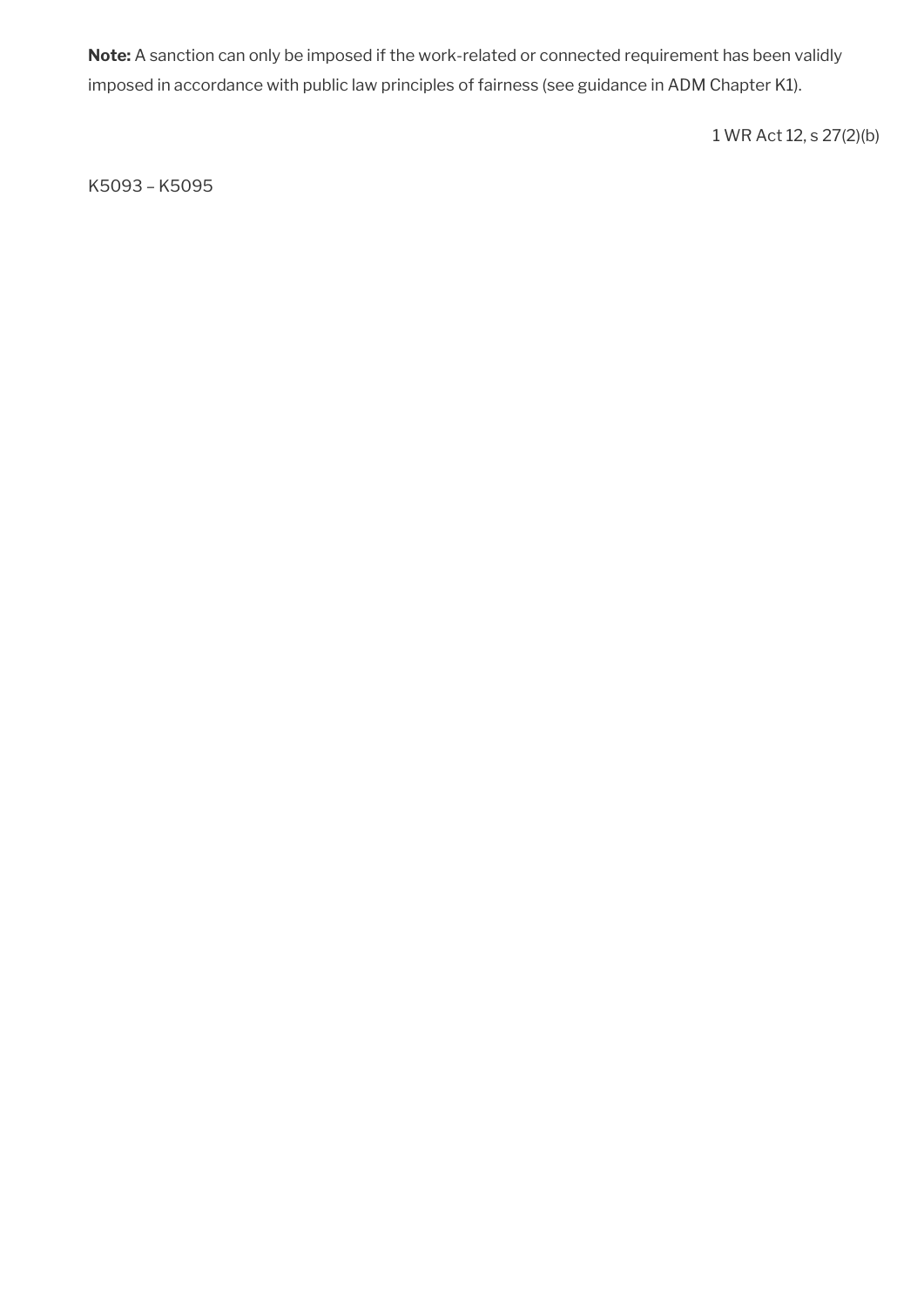# **Meaning of fails to comply K5096 - K5120**

[Meaning of fails to comply](#page-23-0) K5096 - K5100  [Conduct](#page-25-1) K5101 - K5103 [Inappropriate behaviour](#page-25-0) K5104 [Prior conduct](#page-27-0) K5105 - K5120

# <span id="page-23-0"></span>**Meaning of fails to comply**

K5096 Fails to comply is not defned in legislation and therefore takes its everyday meaning of failing 'to meet a specific requirement'. This includes a failure to take part in any activity which is specified by the Secretary of State in relation to a work-related or connected requirement that is considered reasonable and acceptable in the claimant's individual circumstances, which makes it **more likely** in the opinion of the Secretary of State that the claimant will obtain paid work, more paid work or better-paid work.

**Note 1:** For the meaning of 'specified' see ADM Chapter K1 (Sanctions – general principles).

**Note 2:** In order for a low-level sanction to be imposed for any failure to comply the DM has to be satisfed that there is a sanctionable failure, that the 'prior information requirement' has been met and the claimant has been adequately notified of the specific requirement and the consequences of failing to comply before considering good reason and whether a sanction should be imposed (see further guidance in ADM Chapter K1 (Sanctions – General principles).

**Note 3: 'More likely'** is not defined in legislation so takes its ordinary meaning of the probability of obtaining paid work (more or better-paid work) is very high; i.e. it is reasonably expected to happen.

K5097 Actions may include, for example

- **1.** turning up and taking part in an interview
- **2.** preparing an action plan
- **3.** writing a CV
- **4.** working as a team
- **5.** displaying interpersonal skills
- **6.** taking part in skills training
- **7.** developing a business plan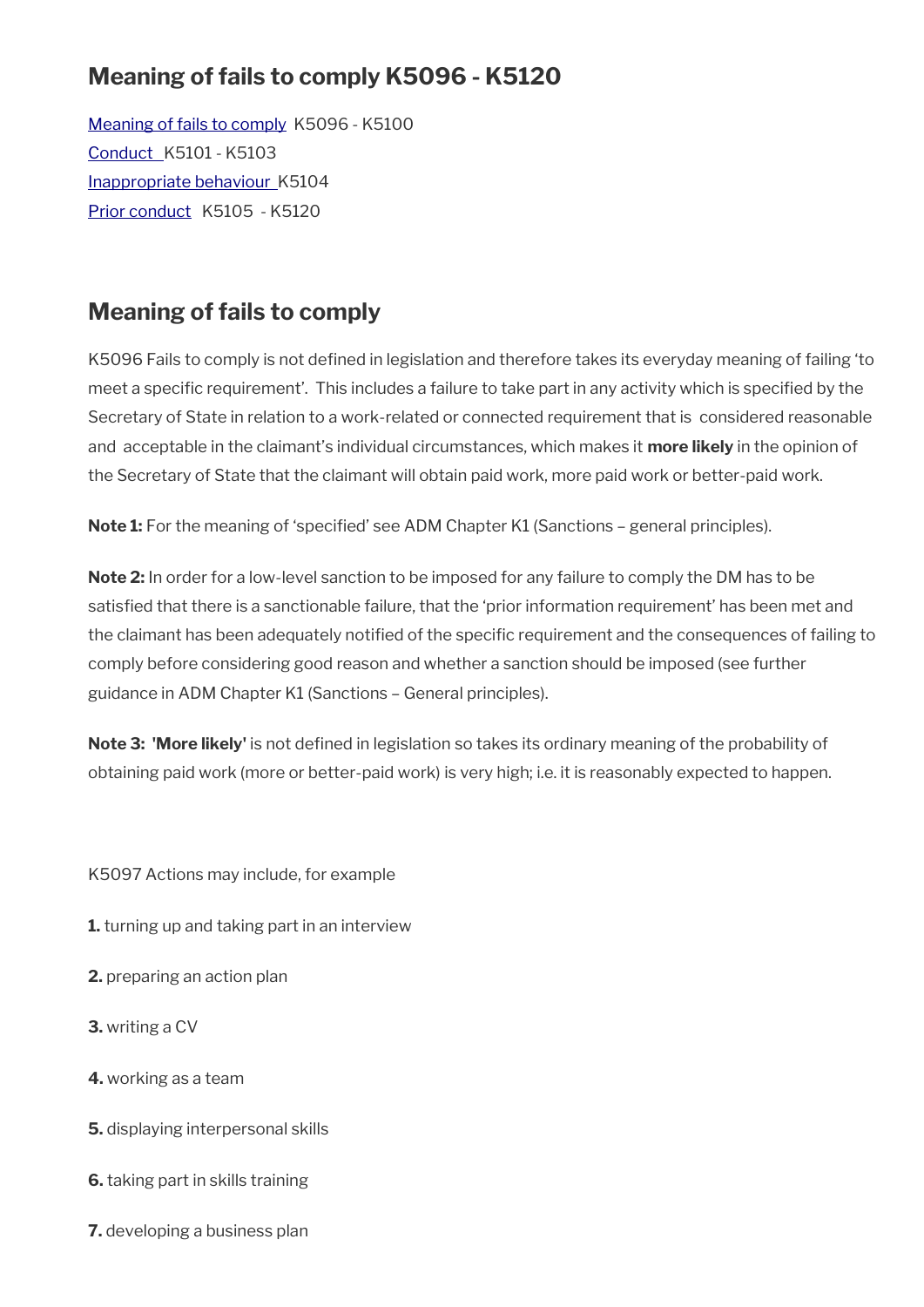**8.** improving personal presentation

**9.** attending a skills assessment

**10.** taking part in work experience or work placement (but also see K5121)

**11.** taking part in workshops

**12**. taking part in an employment scheme or training programme

**13**. any reasonable action which in the opinion of the Secretary of State will mean the claimant's chance of obtaining paid work (more or better-paid work) is highly likely.

This is not an exhaustive list. The action can be any reasonable work-related activity which in the opinion of the Secretary of State will make it more likely a claimant will obtain paid work, more paid work or better-paid work. See further guidance at K5121 regarding work experience. See **Note 3.** at K5096 for the meaning of '**more likely'**.

**Note 1:** It would not include group information sessions or open days where the claimant is merely obtaining further information. A claimant cannot be mandated to attend an event where they are simply given information because until they act on that information, they have not been helped in fnding paid work or improved their chances of doing so (see further guidance on Group Information Sessions at K5341 ). There must be a measurable outcome at the end of it. See K5056 **Note 4.** regarding the sbwa open day. It would not be more likely that the claimant would obtain paid work(more or better-paid work) merely by being better informed.

**Note 2:** The Secretary of State has an obligation to **'specify'** any work-related or connected requirement clearly to the claimant (see guidance in ADM Chapter K1 for the meaning of 'specify' and notifying requirements).

**Note 3:** It would be for the DM to consider all the facts and circumstances of the case and the claimant's reasons for any failure to comply with any work-related or connected requirement when determining whether to impose a sanction. If the DM can show a requirement was validly imposed and there has been a sanctionable failure the burden of proof is then on the claimant to show good reason for the failure. For detailed guidance on burden of proof see ADM Chapter K1 (Sanctions – general principles) and for guidance on good reason see ADM Chapter K2 (Sanctions - Good reason).

K5098 – K5100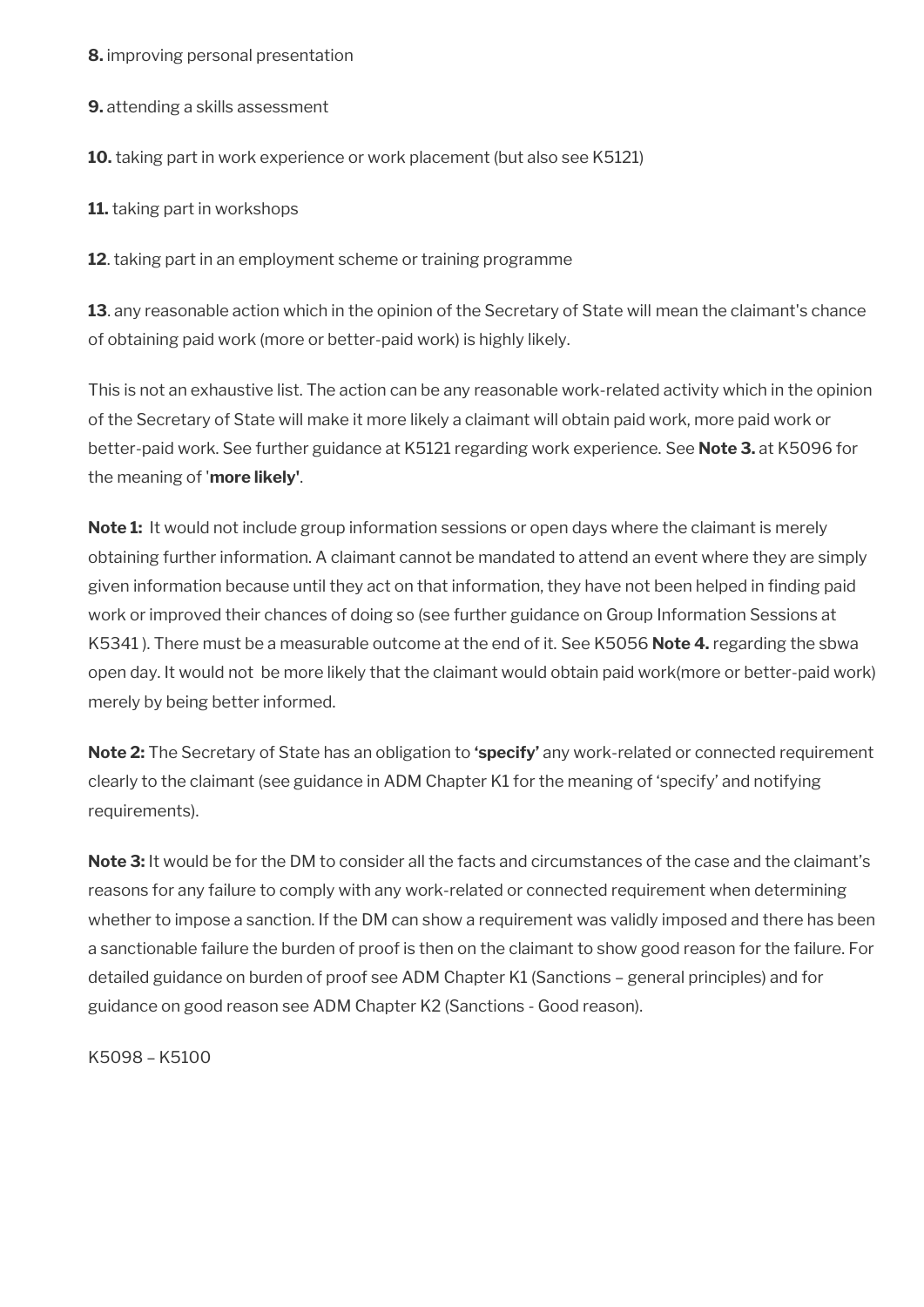## <span id="page-25-1"></span>**Conduct**

K5101 Work-related requirements are designed to help certain claimants enhance their employment prospects and gain opportunities to develop skills and disciplines associated with a normal working environment to make it more likely they will obtain paid work (more or better-paid work). This includes activities such as

**1.** attending on time,

**2.** carrying out tasks,

**3.** working as a team,

**4.** gaining work experience **and**

**5.** developing interpersonal skills.

Those skills and disciplines can also include 'behaviours' expected of a someone in a work setting (see K5102 et seq).

K5102 A claimant's conduct can be relevant to whether a person has failed to comply with any workrelated or connected requirement and their acts and omissions will be considered by the DM under good reason with reference to that claimant's personal circumstances (see ADM Chapter K2 (Good reason). for guidance on good reason).

K5103

#### <span id="page-25-0"></span>**Inappropriate behaviour**

K5104 Inappropriate behaviour can be

**1**. any unreasonable act or omission shown towards any other person, for example a work coach, an employer, other employees or customers

**2.** a refusal to complete a specific task

**3.** where a claimant is particularly obstructive, antognistic, uncooperative, disinterested, offensive or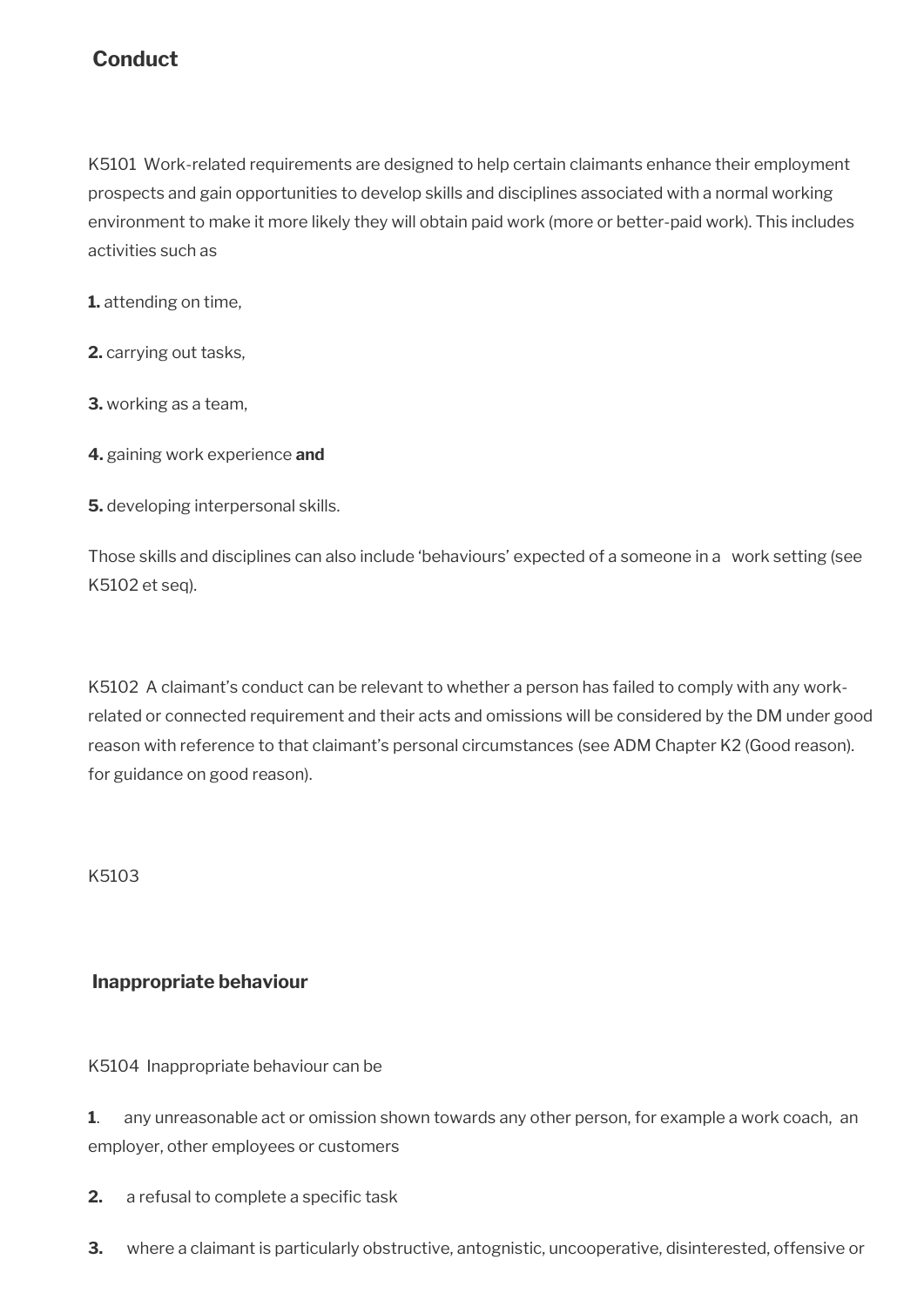unwilling

- **4**. showing disinterest and not doing anything and/or not following instructions
- **5**. intimidating or bullying other staff or behaving in an unreasonable manner
- **6**. the use of offensive language, whether swearing or not, that is not appropriate in a work setting
- **7**. turning up for an interview under the infuence of drugs and/or alcohol
- **8.** any behaviour considered unacceptable or unreasonable by someone in a work setting.

This list is not exhaustive. The DM should consider the behaviour or act along with all the facts, circumstances and evidence of the individual case when considering if the behaviour was unreasonable.

**Note 1**: The DM, however, should be mindful of any mitigating factors or circumstances that may have impacted on how the claimant reacted or behaved (for example; complex needs or mental health problems) and whether that was reasonable in the claimant's individual circumstances. Care should be taken to ensure all the facts and circumstances are taken into account before deciding to impose sanction (see full guidance on good reason in ADM Chapter K2).

**Note 2:** The DM should be careful to make sure all departmental records have been checked (for example journal notes and claimant history) to ensure the full picture is known particularly where there are indications the claimant may have complex needs, is suffering some personal crisis or has mental health issues.

#### **Example 1**

Em starts a work placement as required in a charity shop, but is asked to leave the placement on her frst day because of her attitude and rude behaviour towards the other staff and customers. She uses offensive language to the manager and is rude to other volunteer employees in the shop. She refuses to sort clothes onto hangers when asked to do so complaining that it is menial work. The other volunteer employees in the shop complain to the manager they are intimidated and upset by Em's attitude.

The DM can consider a sanction as Em's loss of the placement is due to her conduct and behaviour. Even though she turned up at the right time and place to start the placement, being asked to leave the placement due to her conduct on the frst day means these actions can be considered as a failure to participate in the scheme as required.

Her behaviour is not considered acceptable or reasonable or to be expected in a work setting. Em is given a chance to explain her behaviour and the DM would fully consider all the individual facts and circumstances and the reasons given by Em for her behaviour when considering whether to impose a sanction.

See ADM Chapter K2 for further guidance on good reason.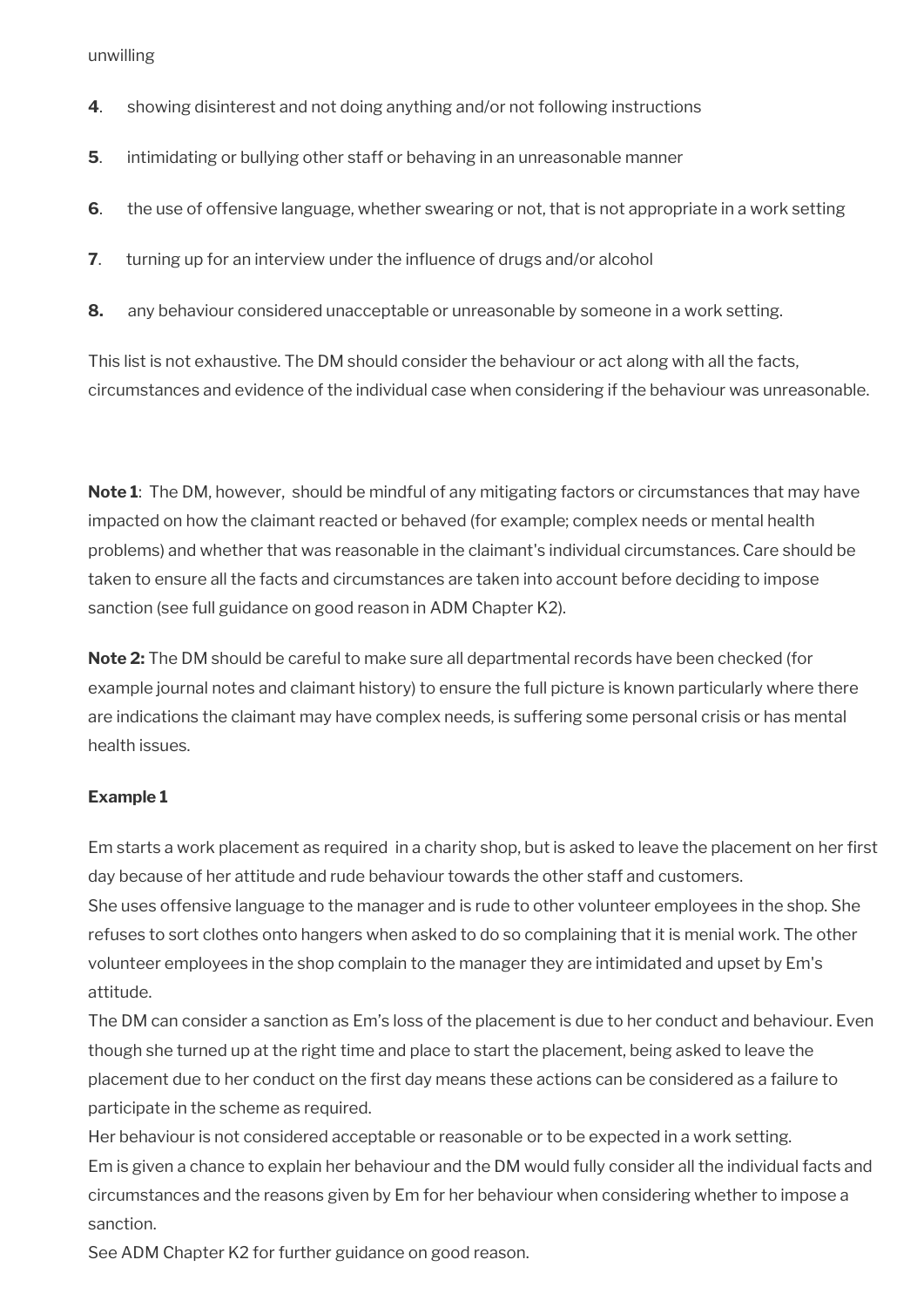#### **Example 2**

Tyler is taking part in a training course as a work-preparation requirement. On the third day of the course he is dismissed from the course as he is caught trying to steal a lap top from the training provider. Tyler's conduct is inappropriate and unreasonable and can be considered a failure to participate in the work preparation requirement.

#### <span id="page-27-0"></span>**Prior conduct**

K5105 Prior conduct can also be taken into account if it is legitimately linked to the decision to sanction.

#### **Example**

Stephen is required to take part in a work placement in a decorating factory. The week prior to the start date of the placement he visits the decorating factory with a view to identifying what participation in the placement will require.

As he made this purpose known to the manager at the decorating factory at the time, it was not an accidental casual visit to the factory unconnected with the placement Stephen was expected to take up. During this visit he was rude to the receptionist. He said he wanted to know if the placement would involve repeated standing as he has bad legs and cannot stand for long periods of time. He repeatedly complained about having to take part in a placement , was aggressive and rude. He was unkempt in appearance and behaved irrationally by laying down in the waiting room and going to sleep when asked to wait until the manager could come and talk to him.

This was unreasonable behaviour as would be expected in any work setting and gave relevant context to whether Stephen would behave appropriately once he started the placement.

When Stephen did turn up to start the placement on the relevant date he maintained his attitude of not wanting to be there. He was unkempt and unsuitably dressed for the placement and openly displayed antagonism to being on the placement. The manager asked him to leave.

The combination of Stephen's behaviour on his previous visit and his lack of contrition on the start date can be treated as a failure to participate.

K5106 – K5120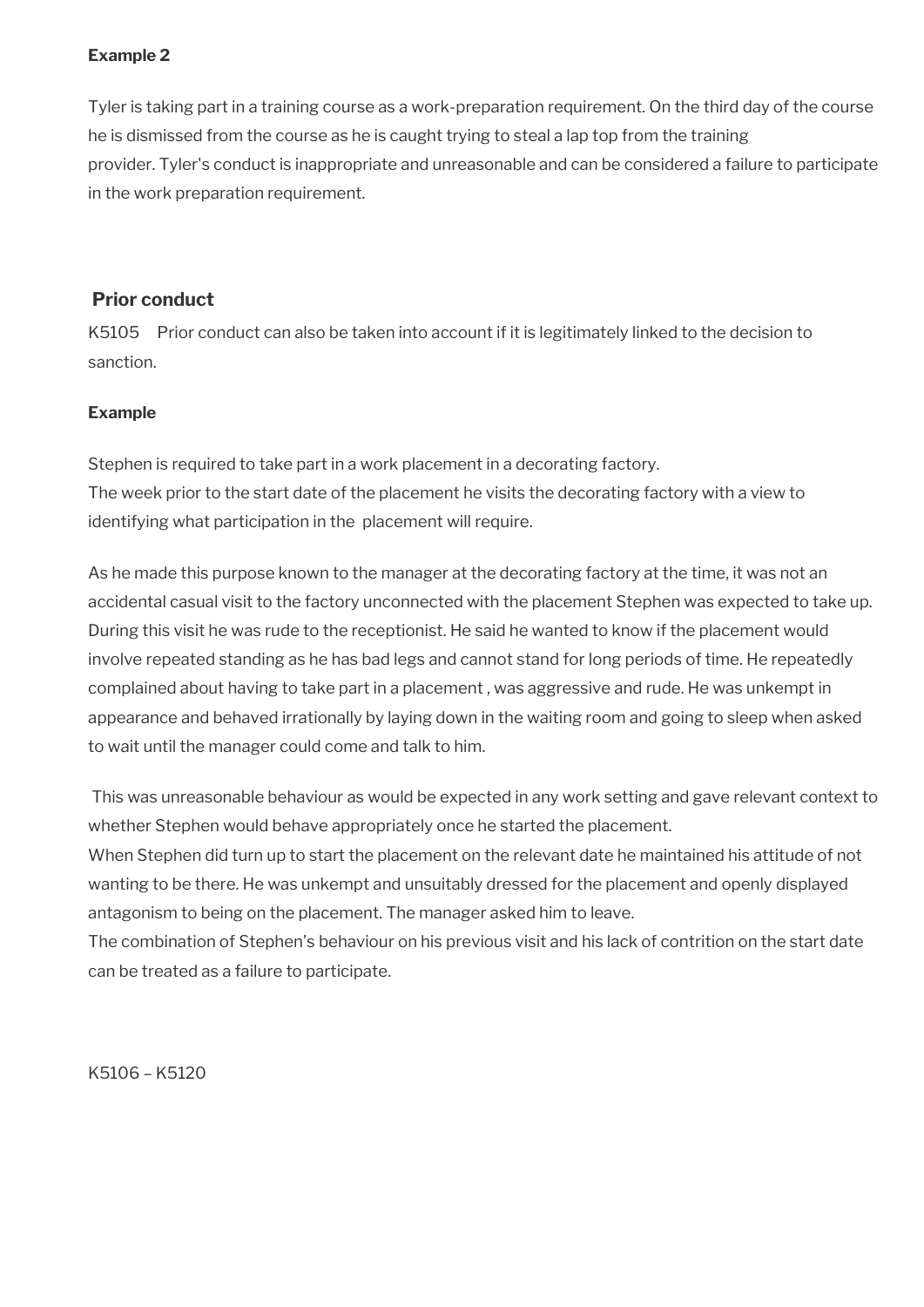# **Work experience K5121 - K5150**

[Gross misconduct](#page-29-0) K5124 - K5150

K5121 In UC legislation there is no definition of work experience. Participation in a work experience opportunity is on a purely voluntary basis and a low–level sanction cannot be imposed where the claimant fails to comply for no good reason with a work experience opportunity unless the claimant is dismissed for gross misconduct.

#### **Example**

Poppy is mandated to a work experience placement as part of Youth Obligation. She has been in receipt of UC for 6 months. She attends the interview and starts the work experience placement in a warehouse.

After the first week Poppy decides to leave the work experience placement, as she does not think the work is for her. She is struggling to keep up with the heavy physical demands of the job.

No sanction can be considered.

K5122 Claimants should be encouraged to take part in work experience as it can improve their prospects of employment. It provides the opportunity to gain some tangible work related experience and claimants should gain an insight into the skills and behaviours employers require and see how the skills they have can be adapted to the work place. It gives the claimant opportunity to

- **1.** learn new skills
- **2.** demonstrate they
	- **2.1** are reliable, for example by turning up on time every day,
	- **2.2** can follow instructions
	- **2.3** can work and cooperate with others
- **3.** get an up to date entry for their CV **and**
- **4.** impress so that ideally they get a work related reference from the employer.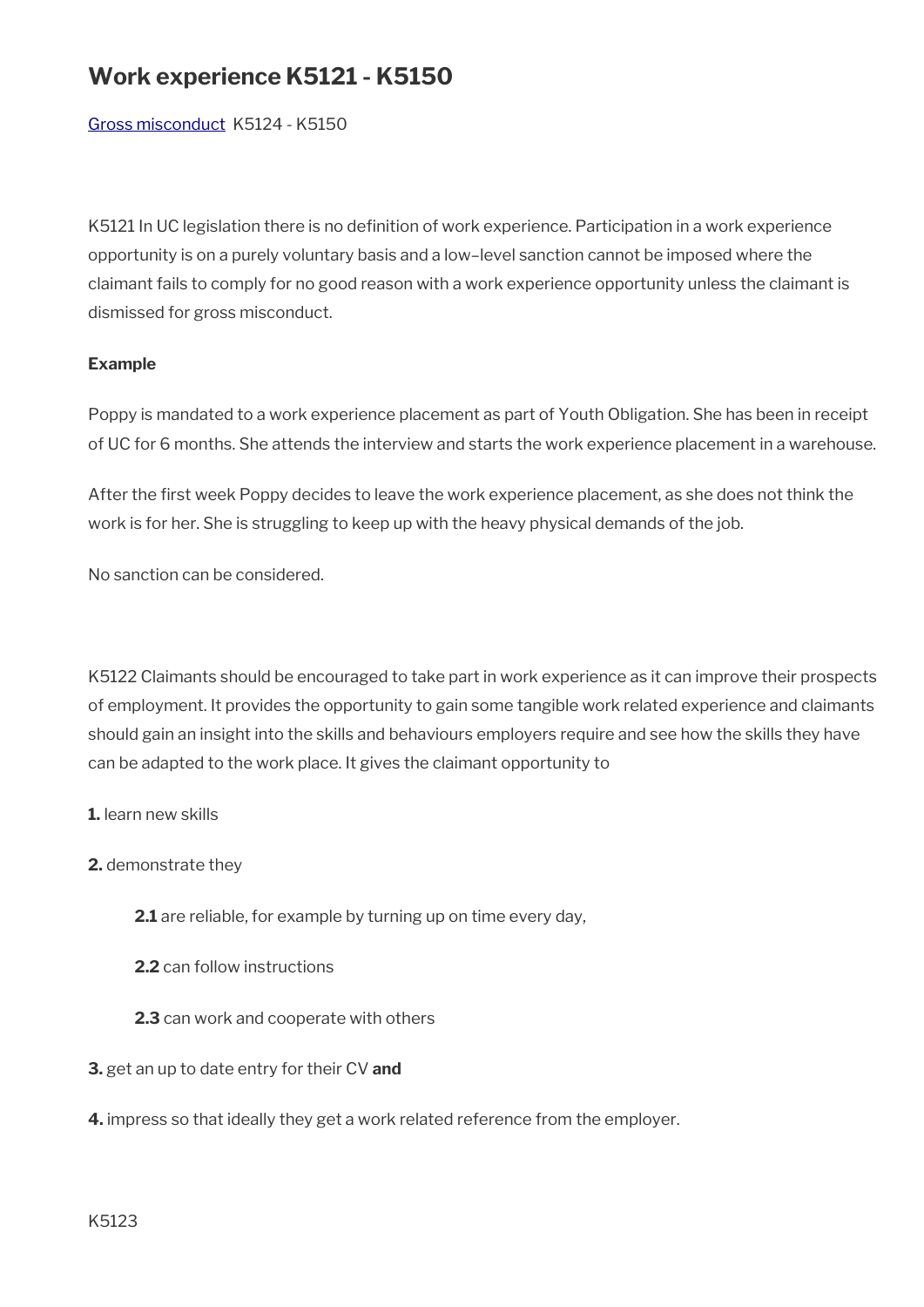## <span id="page-29-0"></span>**Gross misconduct**

K5124 Gross misconduct is not defined in legislation but suggests misconduct that is 'blatantly wrong' or 'unacceptable'. It is conduct that is so serious that only one instance of such behaviour will warrant the employer's immediate termination of the work experience.

**Note:** For full guidance on misconduct see ADM Chapter K3.

K5125 The DM should be able to establish when making a decision to sanction for gross misconduct that it was fair and reasonable in all the circumstances. Instances of gross misconduct and the seriousness of the conduct will need to be assessed in the light of all the individual particular circumstances having regard to all the relevant facts and evidence.

**Note:** The claimant will be given the opportunity to comment on allegations made against them but good reason will not apply to gross misconduct.

K5126 Examples of gross misconduct which would normally justify the imposition of a sanction are

- **1.** dishonesty or theft from the employer or co-workers
- **2.** fighting with or assault on another person in the workplace
- **3.** abusive behaviour towards co-workers or customers
- **4.** deliberately damaging the employer's property
- **5.** a serious act of insubordination towards a person in a position of authority in the workplace
- **6.** endangering the safety of self or others by some deliberate act or omission
- **7.** serious incapability through the use of alcohol or illegal drugs.

**Note 1:** This list is not exhaustive and each case should be considered on its own merits.

**Note 2:** Repeated instances of minor misconduct such as lack of punctuality or carelessness in performing tasks will not amount to gross misconduct.

#### **Example 1**

Vicky is participating in a work experience placement and has an argument with her supervisor regarding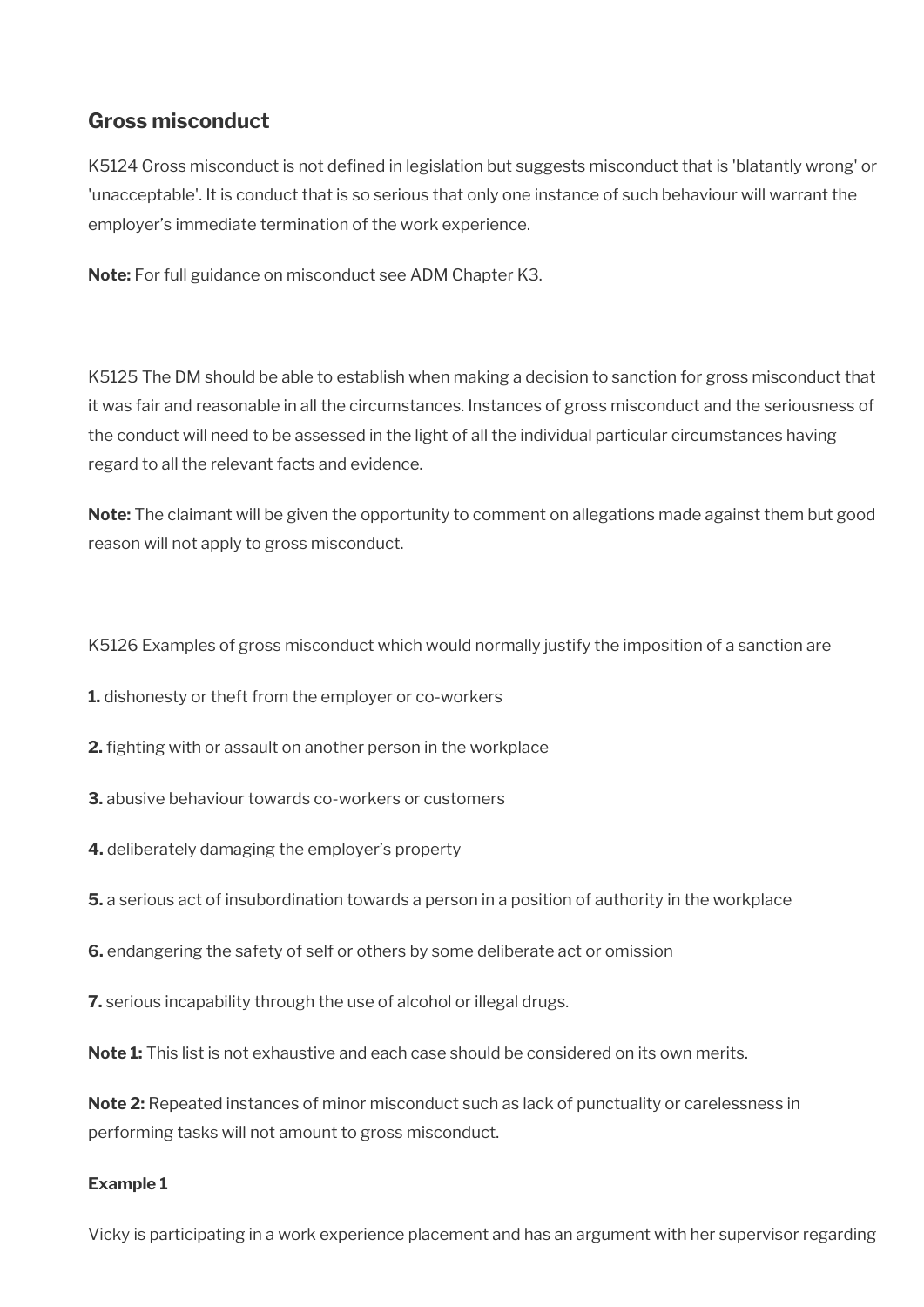her standard of work. She storms off and deliberately punches and smashes a glass door panel. She says she needed to let off steam. She is dismissed from her work experience placement. Her actions were deliberate and damaged the employer's property and could have endangered her safety or the safety of others. Her conduct can be regarded as gross misconduct and a low-level sanction imposed.

#### **Example 2**

Dom is constantly late for his work experience opportunity. He says he finds it hard to get up in the mornings. Although his actions are minor misconduct and he is dismissed from his work experience opportunity, they do not amount to gross misconduct and so no sanction would be imposed.

#### **Example 3**

Evie is participating in a sbwa work experience placement. She tells her employer she has decided to leave her work experience placement and then turns up for work drunk. She is asked to leave the placement immediately.

A low-level sanction is imposed on the grounds of her having lost the work experience placement on account of gross misconduct.

Evie requests a review of the decision stating she had already decided to leave the placement before the gross misconduct occurred and she didn't think it would matter as her attendance on the work experience is voluntary.

The DM determines the sanction is still appropriate as Evie failed in her obligation to maintain a minimum standard of good behaviour whilst participating in the work experience regardless of the fact that she had already announced an intention to leave the work placement and is regarded as having failed to participate for no good reason.

K5127 – K5150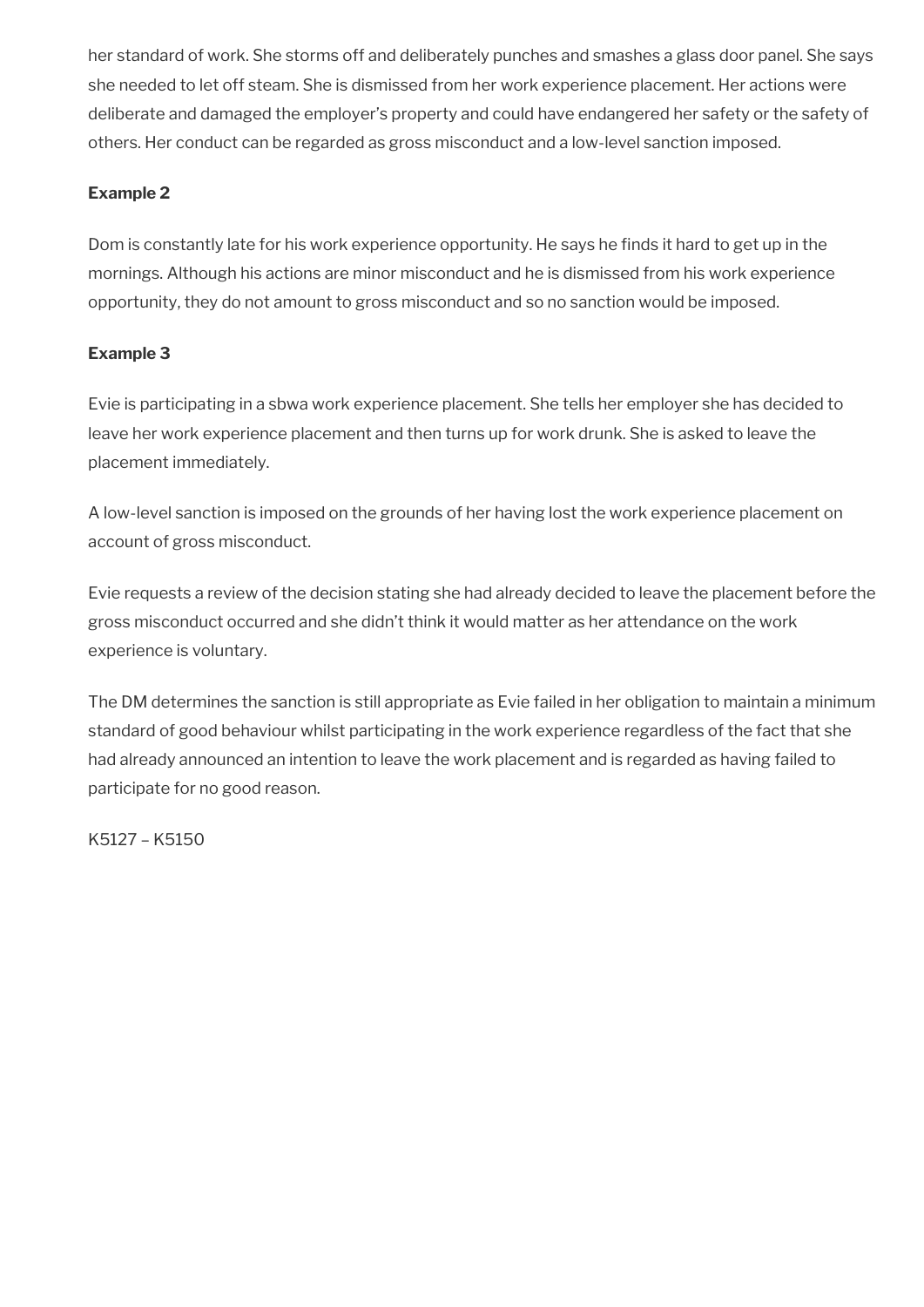# **Fails to comply with a requirement to report a specifed change in circumstances K5151 - K5170**

[Requirement to notify within 5 working days that the claimant has left paid work](#page-31-0) K5152 - K5170

K5151 Low-level sanctions can apply where a claimant fails without good reason to comply with a requirement to report specifed changes of circumstances relevant to the

**1.** imposition of **or**

**2.** compliance with a work-related requirement $^1$ .

The DM will also have to consider whether the claimant lost pay or paid work through their own actions when deciding the length and number of sanctions to apply.

**Note:** It is for the DM to consider each case on its own individual facts and circumstances and what is reasonable and appropriate for the claimant in consideration of whether the claimant can show good reason for any failure. For further guidance on good reason see ADM Chapter K2.

1 WR Act 12, s 23(4); UC Regs, reg 104(1)(b)

# <span id="page-31-0"></span>**Requirement to notify within 5 working days that the claimant has left paid work**

K5152 Where the Secretary of State has set a requirement to notify losing pay or leaving paid work within 5 days, the responsibility is on the claimant to re-engage with Jobcentre Plus as quickly as possible after leaving the paid employment or losing pay to

**1.** set revised work-related requirements as appropriate

**2.** build on their recent spell of employment **and**

**3.** provide immediate support to help them find

- **3.1** alternative work **or**
- **3.2** better-paid work.

The requirement to notify UC of leaving employment within 5 days will be included on the Claimant Commitment.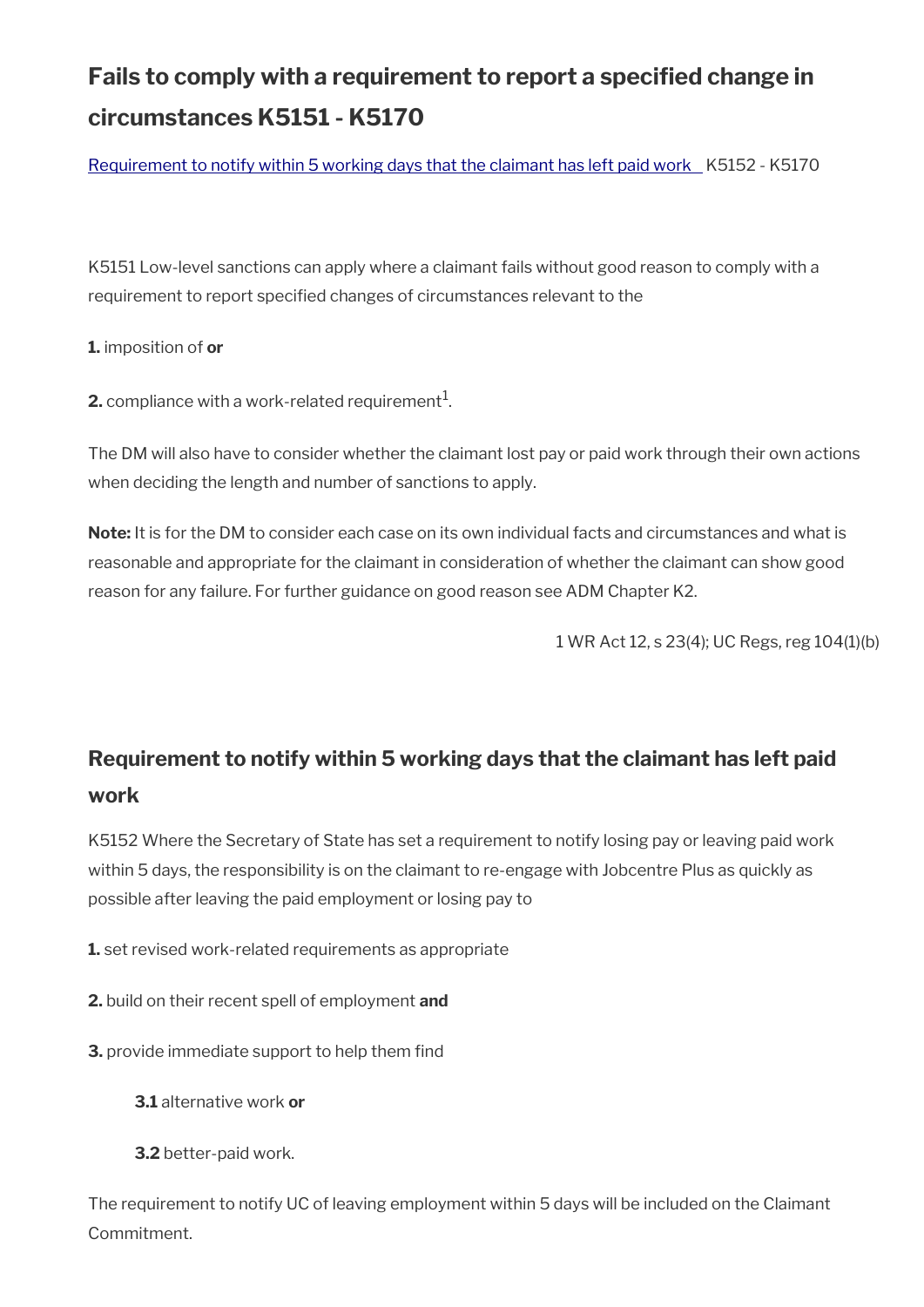Note 1: A claimant is expected to be doing everything reasonable to find work and the period of 5 days or more of failing to report the loss of pay or paid work is a period where they should have been set a workrelated requirement to do that. Because UC continues to be payable depending on the level of earnings UC could continue to be paid without the claimant meeting any conditionality.

**Note 2:** Reference to days is 'working days' excluding Saturdays, Sundays and bank holidays and allowance for posting must be made where the claimant notifes the loss of paid work by post.

K5153 The claimant will have lost paid work or pay

**1.** through their own actions without a good reason in which case a higher-level sanction would be considered for

**1.1** leaving voluntarily without a good reason **or**

**1.2** misconduct<sup>1</sup>or

**2.** as a result of other factors the claimant is not in control of, for example redundancy, but failed to report it within 5 days as specifed by the Secretary of State, in which case a low-level sanction would be considered<sup>2</sup>.

**Note 1:** Where the claimant has left employment or lost pay voluntarily without a good reason and also failed to notify the loss of employment within 5 days without a good reason there are 2 separate failures and 2 sanctions to consider. See example **2.**

**Note 2:** For further guidance on higher-level sanctions and leaving employment voluntarily see ADM Chapter K3.

1 WR Act 12, s 26(2)(d); 2 s 27(2)(b)

#### **Example 1**

Donald has a requirement on his Claimant Commitment that he will notify the Secretary of State within 5 days if he leaves his job.

Donald ceases work on 2.10.15.

He was made redundant and did not report the change until 12.10.15. He cannot show good reason for failing to notify the change within the 5 days allowed by the Secretary of State as specifed on his Claimant Commitment.

The date of failure is 9.10.15 (the date after the 5 days allowed to notify ended).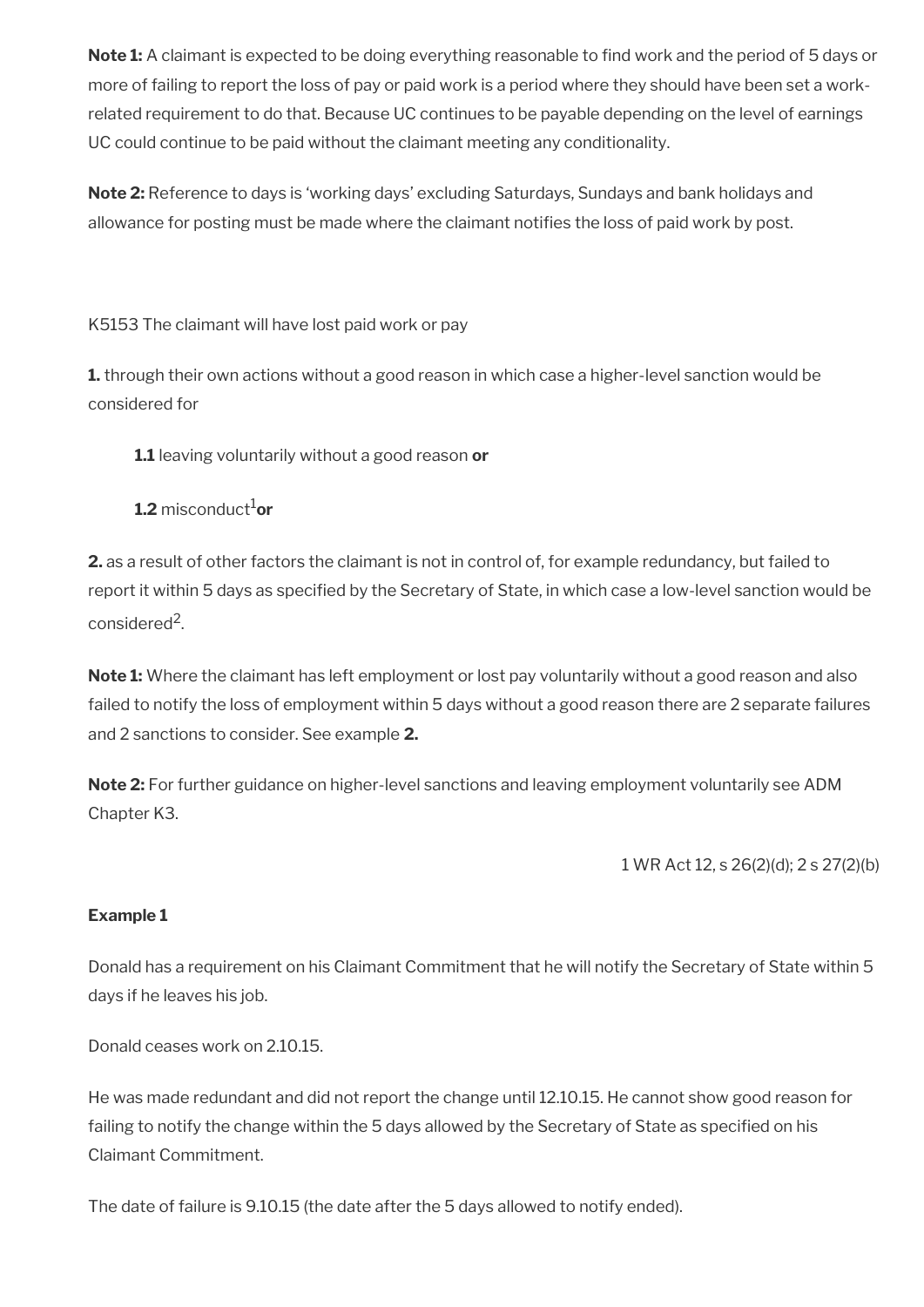The date of compliance is 12.10.15 when Donald informs his work coach the job ended.

The appropriate sanction reduction will be a low-level sanction and will be an open-ended sanction for 3 days for the period 9.10 15 – 11.10.15 (date of failure to the day before the date he complies) plus a fixed period of 7, 14 or 28 days depending on whether there have been previous low-level sanctions applied within 365 days of the date of the current failure.

#### **Example 2**

Ross has a requirement on his Claimant Commitment that he will notify the Secretary of State within 5 days if he leaves his job.

He leaves his job on 6.11.15. He has no good reason for leaving the job and does not inform his work coach he has left the job until 19.11.15. He has no good reason for not notifying he left his job within 5 days.

In this case there are 2 sanctionable failures:

(1) Ross left his job voluntarily without good reason on 6.11.15 and a 91 day higher-level sanction would be appropriate (there are no previous higher-level failures).

(2) Ross also did not show good reason for failing to notify he left his job on 6.11.15. The date of failure is 13.11.15 (the date after the 5 days allowed to notify ended).The date of compliance is 19.11.15 when Ross informs his work coach the job ended.

The appropriate sanction reduction would be a low-level sanction of 13 days; a 6 days open-ended sanction for the period 13.11.15 – 18.11.15 (date of failure to the day before the date he complies) plus a fixed period of 7 days as there have been no previous low-level failures.

The DM imposes a 91 day higher-level sanction for leaving the job voluntarily without a good reason and a 13 day low-level sanction for failing to notify he had left the job within 5 days without a good reason.

K5154 – K5170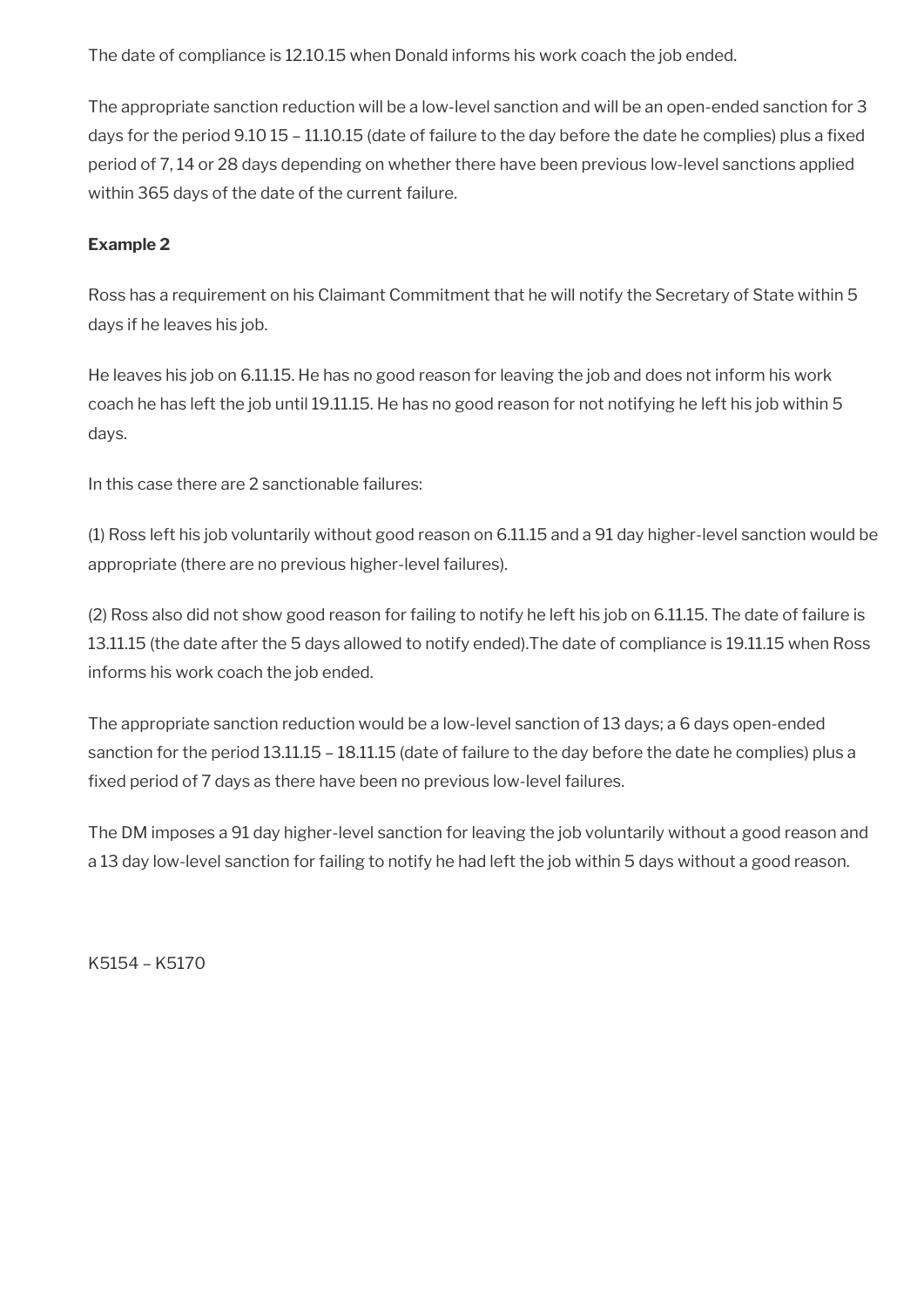# **Fails to comply with a requirement to create an on line profle and public CV K5171 - K5300**

[Universal Jobmatch \(UJ\)](#page-35-1) K5173

 ['Find a Job'](#page-35-0) K5174 - K5200

[Mandating a UC claimant to create a profle and public CV online](#page-38-0) K5201 - K5207

[Evidence](#page-41-0) K5208 - K5300

K5171 Where the claimant refuses or fails to comply with a mandatory request to create an on line jobseeking profile and public CV, the DM has to decide whether in the specific case the

**1.** request to create a profile and public CV was reasonable in the claimants particular circumstances (see guidance at K5180 and **Note 2:** below) **and**

**2.** claimant can show good reason for the failure to do what they were required to do considering all the individual facts and circumstances of the case and the reasons for non-compliance.

**Note 1:** Guidance on good reason is in ADM Chapter K2.

**Note 2:** If one or more of the circumstances in K5204 applies and it is considered unreasonable for the claimant to create an on line jobseeking profle and public CV the claimant should not be mandated to do so. However if this only comes to light after a referral to the DM, for example, in the claimants good reasons, the claimant would be able to show good reason for a refusal or failure to comply. In such cases the DM should make a decision not to sanction. The referral should not be cancelled

K5172 If the claimant cannot show good reason for the failure the DM will impose a low – level sanction $^1\!$ 

Note: If the claimant has failed to apply for a specific vacancy see the guidance in ADM Chapter K3 (Higher-level sanctions).

If there is a consideration of whether the claimant has failed to meet their general work search requirements see the guidance in ADM Chapter K4 (Medium-level sanctions).

1 WR Act 12, sec 27)(2)(a), sec 17(1)(b), UC Regs, reg 104

#### **Example**

Henryk is in the AWRR group and is required to register with UJ and create a profle and public CV. He has agreed and signed his Claimant Commitment which contains the following requirement; "I will create a profle and public CV within Universal Jobmatch as agreed with my work coach. I will use my computer. If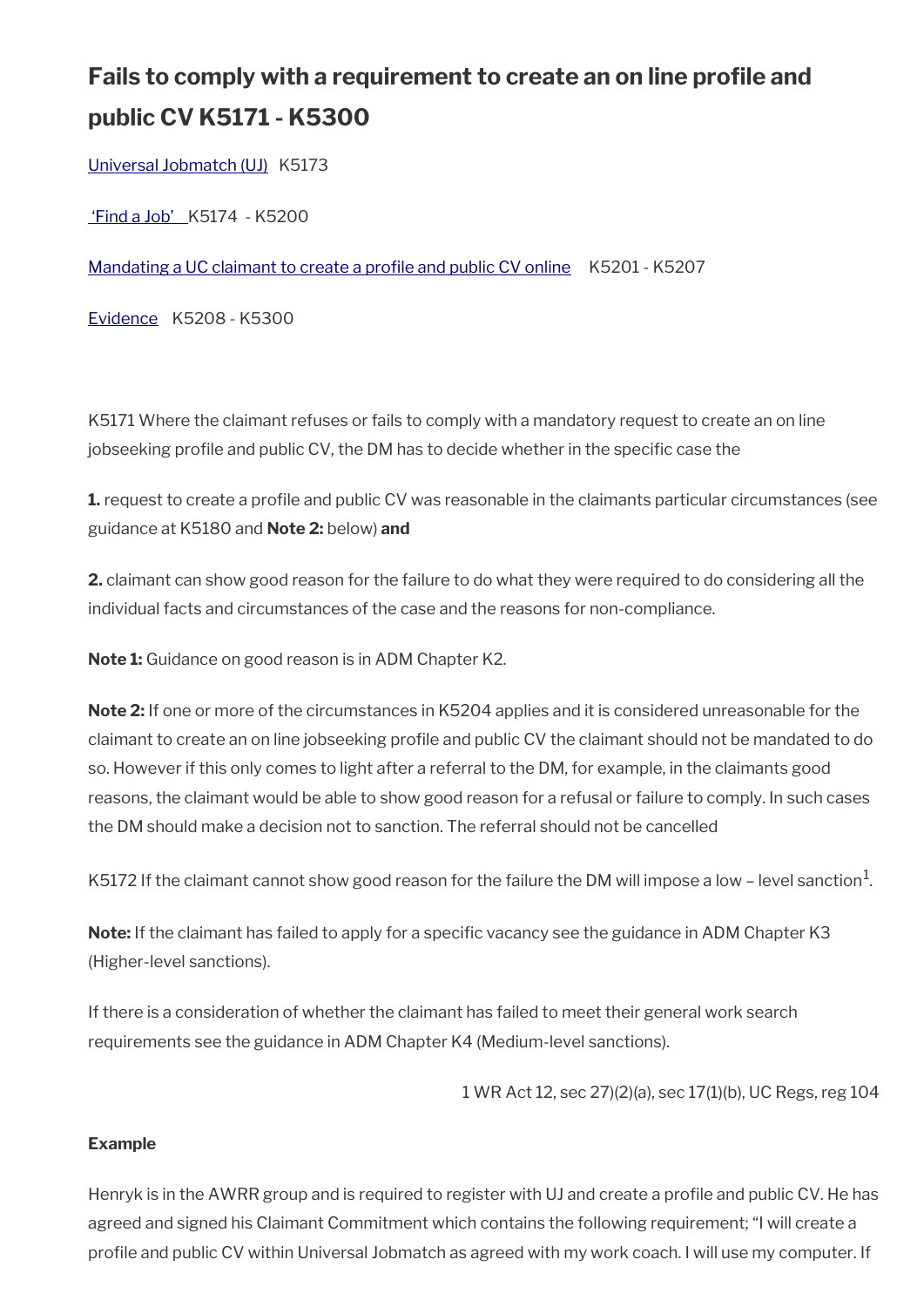I am unable to do this I will contact my work coach to gain access to a public computer in a Universal Credit outlet by 28.6.16".

Henryk fails to meet the requirement and tells his work coach at his next work search review on 28.6.16 this is because his internet connection was down and although he made several attempts at different times and on different days the system kept crashing. He also says he had no credit on his mobile phone to access the internet or to contact the work coach to gain access to the DWP IAD. The work coach makes Henryk an appointment to access the DWP IAD in order to register and create a public CV and profle on UJ.

# <span id="page-35-1"></span>**Universal Jobmatch (UJ)**

K5173 Up to 17.6.18 (see **Note**) UJ is DWPs web based job posting and matching service that the Secretary of State can require claimants to use as part of their work search requirements to create a profile and public CV for the purpose of obtaining work (more paid work or better-paid work) $^1$ .

**Note:** UJ, the DWP's on line jobseeking service, is replaced by a new job matching service, 'Find a Job' (see K5174). The change came into effect on 14.5.18 and access to existing UJ accounts was available up until 23:59 hours on 17.06.18, although employers could no longer post new jobs from 17.05.18. This means 'Find a job' and UJ would run side by side between 14.05.18 and 23:59 hours on 17.06.18.

1 WR Act 12, sec 17

## <span id="page-35-0"></span>**'Find a Job'**

K5174 'Find a job' is a free government recruitment service that will continue to connect jobseekers with thousands of employers across the UK from 14.5.18. One of the fundamental differences to it's predecessor UJ is that DWP staff will **not** be able to access the claimant's 'Find a Job' account and so will not be able to save jobs for claimants to apply for or send messages to claimants.

K5175 In terms of claimants, the new service will no longer have free text functionality to enable claimants to

**1.** type any ad-hoc activity they have done to look and/or apply for jobs,

**2.** enable them to receive on-going job matches to their account,

**3.** send anonymous matches to employers jobs posted on the site from information recorded on the claimants public CV **or**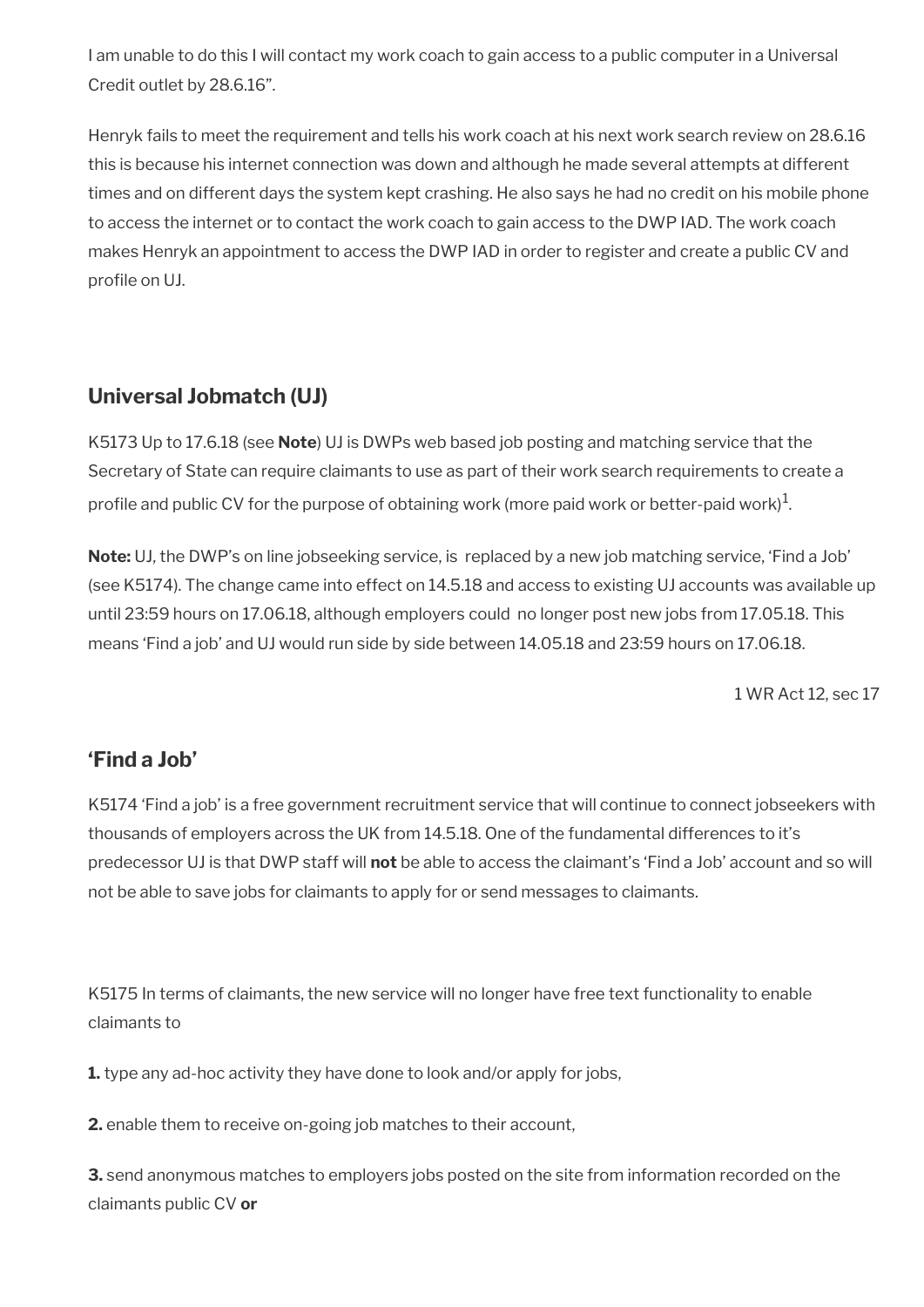**4.** enable employers to send messages to them.

K5176 UC claimants are expected to do all that is reasonably expected of them to seek employment and give them the best prospects of securing employment. It is therefore expected they would look for work through as many different sources as possible including creating and maintaining an online profile $^{\rm 1}$ . This may include using UJ or from 14.5.18 using the 'Find a Job' service (see K5174) if it is reasonable taking into account the claimant's circumstances.

1 WR Act 12, sec 17(3)(c)

K5177 Through using the governments recruitment on line service claimants can

**1.** search and view jobs

**2.** set up an account

**3.** build and upload their public CV

**4.** receive automatic matches to employer's jobs from the profle they create

**5.** allow the Work Coach to help them look for suitable vacancies and save them to their account so they can review and apply for those which are suitable

**6.** achieve enough work related activity each week by enabling a claimant to fulfil a requirement to take all reasonable action for the purpose of obtaining work, in any given week.

However see the guidance at K5174 regarding the facilities available in the 'Find a Job' service.

K5178 For the majority of claimants, creating an on line jobseeking profile and public CV will be an important part of improving employment prospects and where using UJ or 'Find a Job' or other online jobseeking sites, for example Indeed or Reed etc, is required this will normally be included on the Claimant Commitment. However, mandating a claimant to create an on line profle can only be done if all the relevant criteria have been considered and are met (see K5193).

K5179 – K5190

#### **Registering from day 1 of the claim to UC**

K5191 Some claimants who are in the AWRR and work preparation groups will be encouraged to do certain work search activities from day 1 of their claim to UC and operational processes are in place so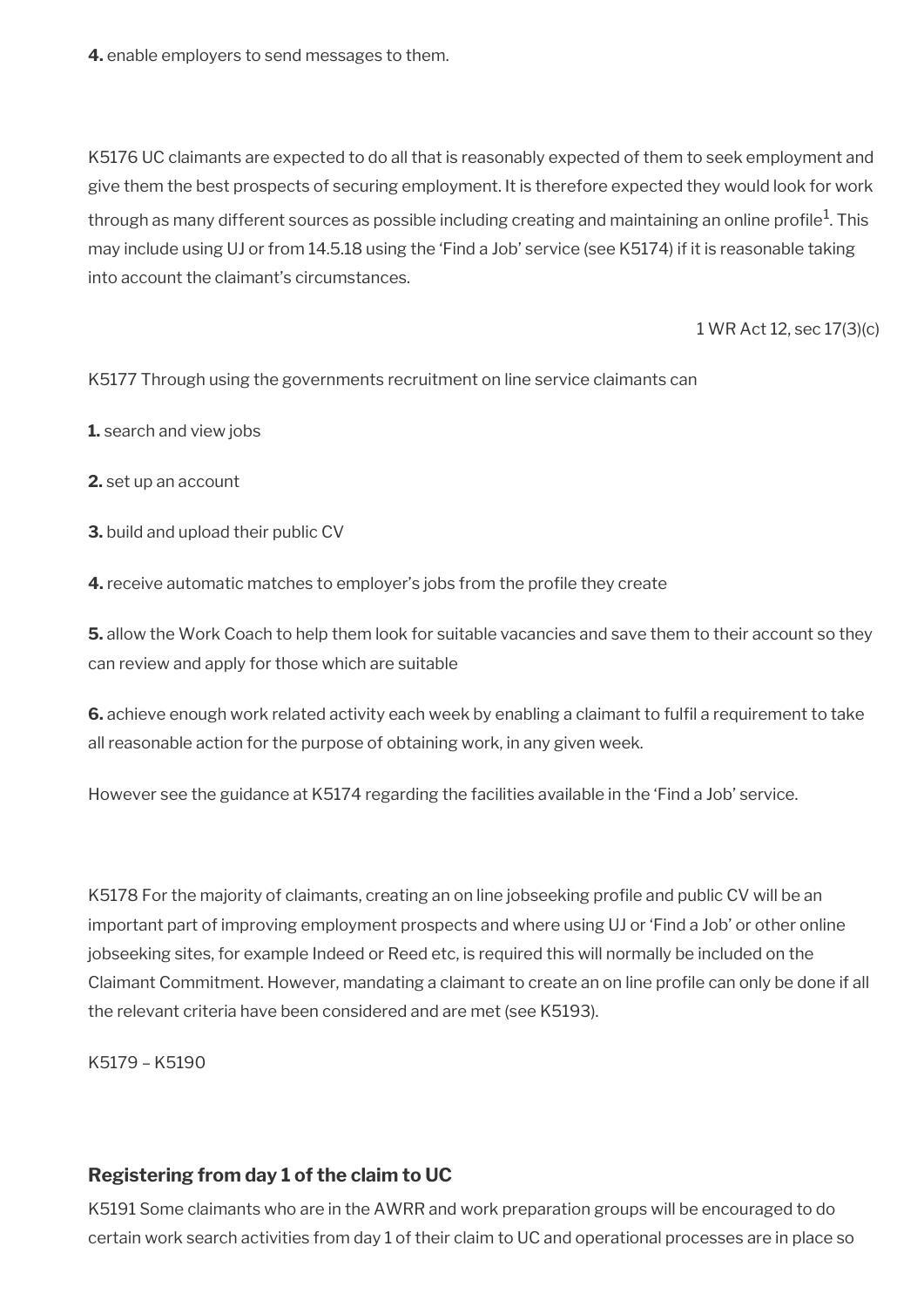that when a claimant makes a claim to UC online they are advised that it would be beneficial for them to create

**1.** a profle and public CV **and**

**2.** an email account **and**

**3.** a CV

if they haven't already done so.

K5192 Claimants are not mandated to complete any of these actions at this stage and therefore if they fail to do so sanction action cannot be taken and any referrals to consider a sanction should be cancelled by the DM.

K5193 There is no mandation until the claimant attends the UC outlet for an initial work search interview where the Work Coach will

**1.** discuss with the claimant what advised actions the claimant has done so far and the reasons why if they haven't completed any **and**

**2.** decide whether it is reasonable in the claimants specifc circumstances to mandate the claimant to create a UJ or 'Find a Job' account (see K5174) **and**

**3.** set and agree any actions the claimant is required to take on the Claimant Commitment (also see further guidance in ADM Chapter K3 (Higher-level Sanctions) with regard to specifed vacancies **and**

**4.** issue the cookie fact sheet (see further guidance at K5207) **and**

**5.** explain the consequences of sanctions if the claimant fails to comply with an agreed action without good reason.

#### **Example 1**

Dorek makes a claim to UC on line on 25.4.16. He is requested to attend the UC outlet on 27.4.16 for his initial WfI with his work coach and is encouraged to register with UJ, create an email address and create a CV. Dorek attends the interview on 27.4.16 and confrms he has an email address and a CV but has not registered with UJ yet, he has however used several other on line job sites to look for suitable work and has already applied for several jobs.

The Work Coach must now consider if it is reasonable for Dorek in his circumstances to open a UJ account.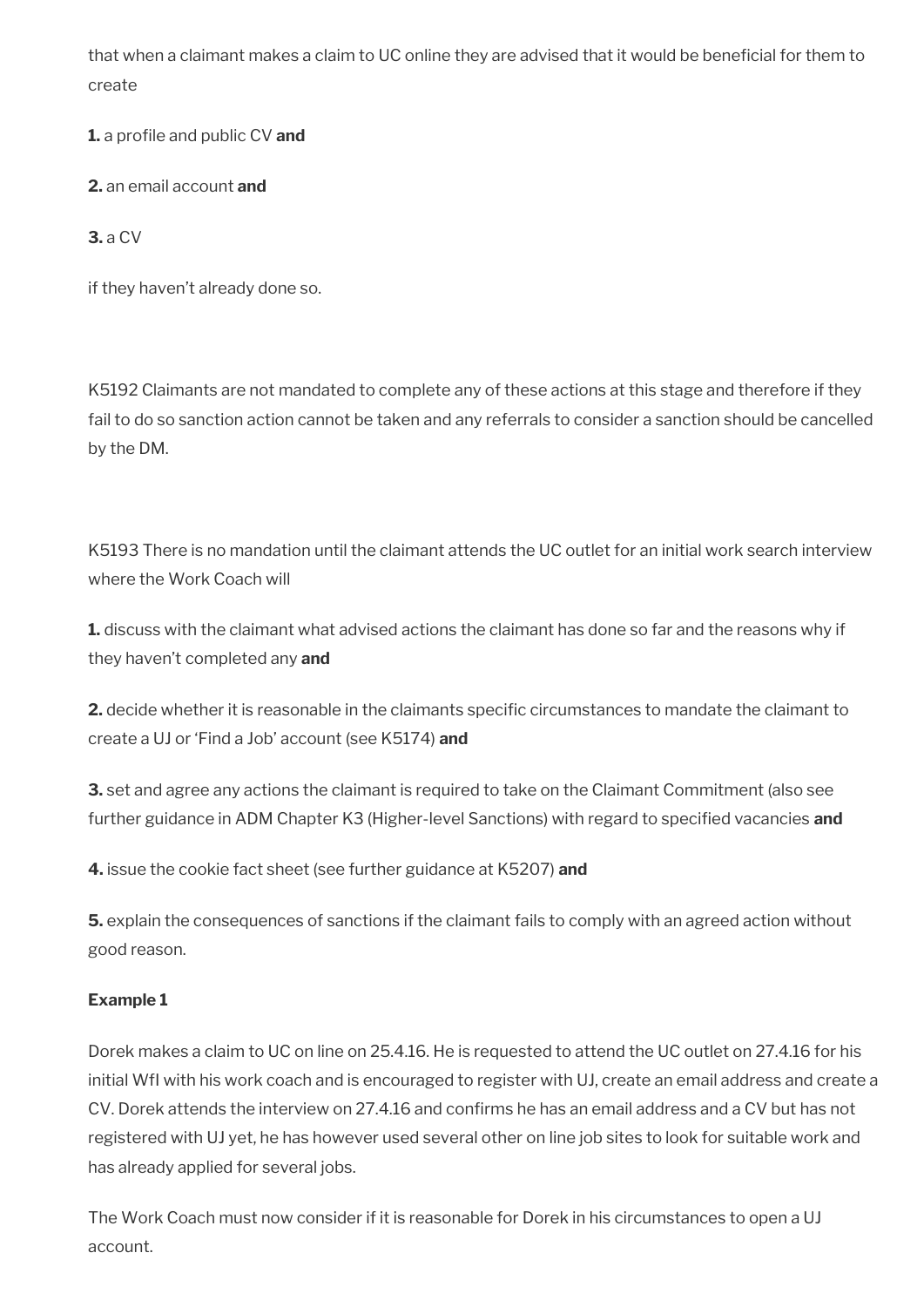A sanction referral would not be appropriate at this stage.

#### **Example 2**

Christie makes a claim to UC on 16.5.18. She is requested to attend the UC service centre on 22.5.18 for an initial WfI with an advisor and is advised to register with 'Find a Job', create an email address and create a CV on line.

Christie attends the interview on 22.5.18 and confrms she already had registered with Reed and Indeed jobsites on line and has an email address and public CV.

Christie has met her requirements for Day 1 conditionality. The work coach advises Christie about the free government site 'Find a Job' and she agrees to also register with 'Find a Job' before her next WfI.

Mandating Christie to register with 'Find a Job' would only be appropriate if she has not done so when she attends her next WfI.

K5194 – K5200

## <span id="page-38-0"></span>**Mandating a UC claimant to create a profle and public CV online**

K5201 Claimants in the AWRR and work preparation groups can only be mandated to create an on line profle and public CV when

**1.** it has been explained to the claimant the benefits of creating a profile and public CV and

**2.** it is reasonable in the claimant's circumstances **and**

**3.** an IAD service is reasonably available to the claimant should they need to use one (see K5205) **and**

**4.** they have been issued with the cookies fact sheet (see K5207).

#### **Access to the claimant's account**

K5202 A UC claimant cannot be mandated to give DWP access to their UJ account, this is a voluntary action by the claimant and so it follows that a claimant cannot be sanctioned for refusing access to the UJ account. See guidance at K5174 regarding access to the 'Find a Job' service.

**Note:** The Work Coach should encourage the claimant to give access but the benefits need to be explained fully to the claimant and it needs to be exactly clear what this means and what the access will be used for (see K5193). Access to the claimant's UJ account will help provide evidence of job search activity and the Work Coach can provide extra support to the claimant by looking out for and saving jobs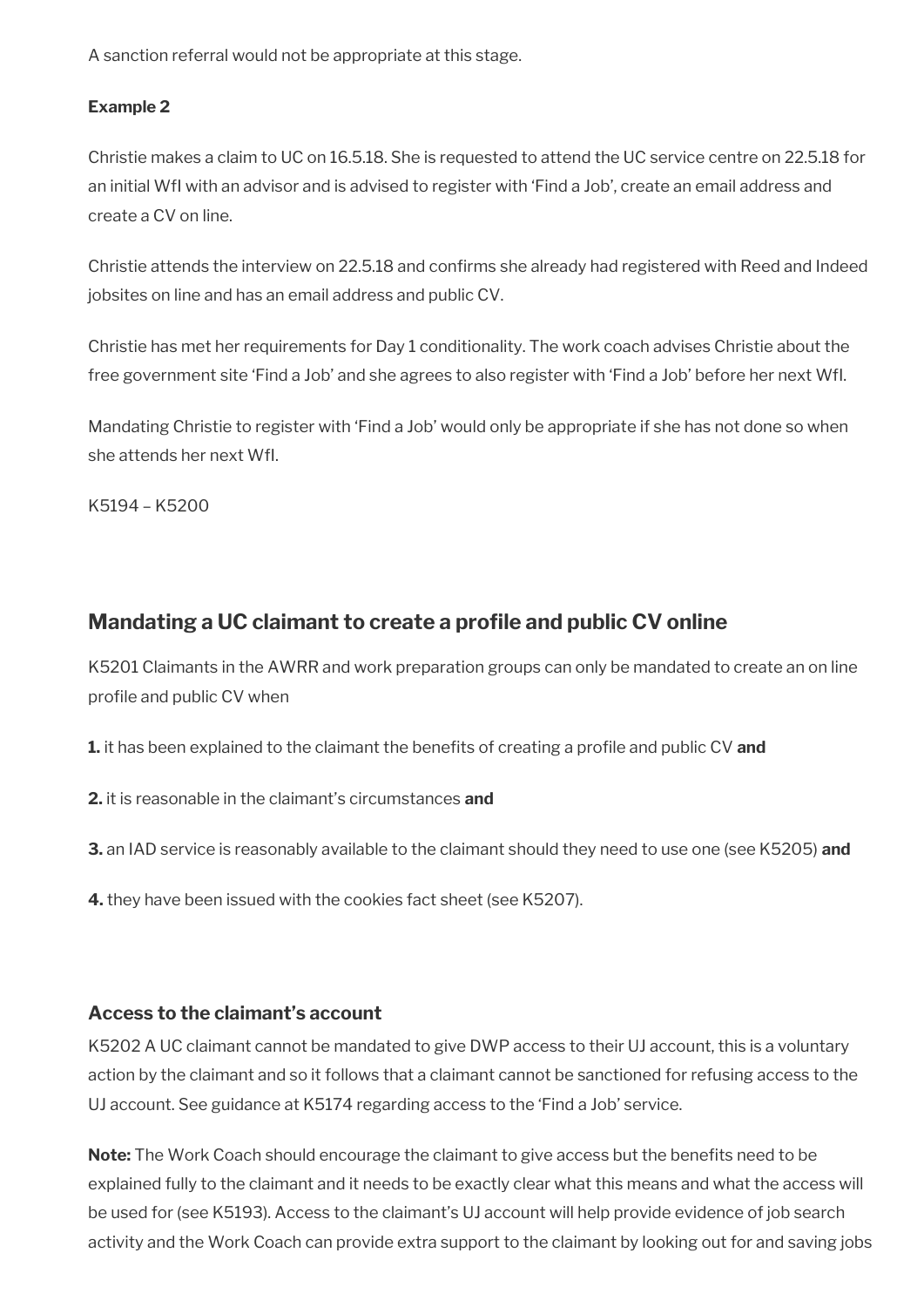for the claimant in the UJ 'Saved Jobs page'. Work Coaches can set this up as one of the claimants work search activities helping them achieve enough work related activity each week.

K5203

#### **Exceptions to mandating**

K5204 Creating a profle and public CV online will be an important part of improving employment prospects for the majority of claimants. However, creating a profile, a public CV and using a recruitment site may be less than straightforward for some claimants if they are not reasonably able to use the service. For example those

1. with a learning difficulty, cognitive impairment or other health-related condition or

**2.** for whom English is their second language **or**

- **3.** who lack the appropriate literacy and/or numeracy skills **or**
- **4.** who are not reasonably able to access

**4.1** their own computer/device (for example, because they do not have such a device or cannot afford to access the internet) **and**

**4.2** an alternative internet access device in their area (for example, because of their personal circumstances, poor internet service in the area or lack of access to affordable internet access) **and**

4.3 a DWP IAD in the local DWP office because for example, the office has a high number of claimants who need access to a DWP IAD and availability to access an IAD may be over subscribed or have restricted availability.

Note: The particular barrier to using an on line recruitment sevice should be addressed first (e.g: English language or numeracy skills).

#### **Example**

Ranjit has English as a second language and is unable to use UJ. He cannot be mandated to use UJ at present. The Work Coach must address Ranjit's other barriers frst and sets him a requirement to attend an English language skills course.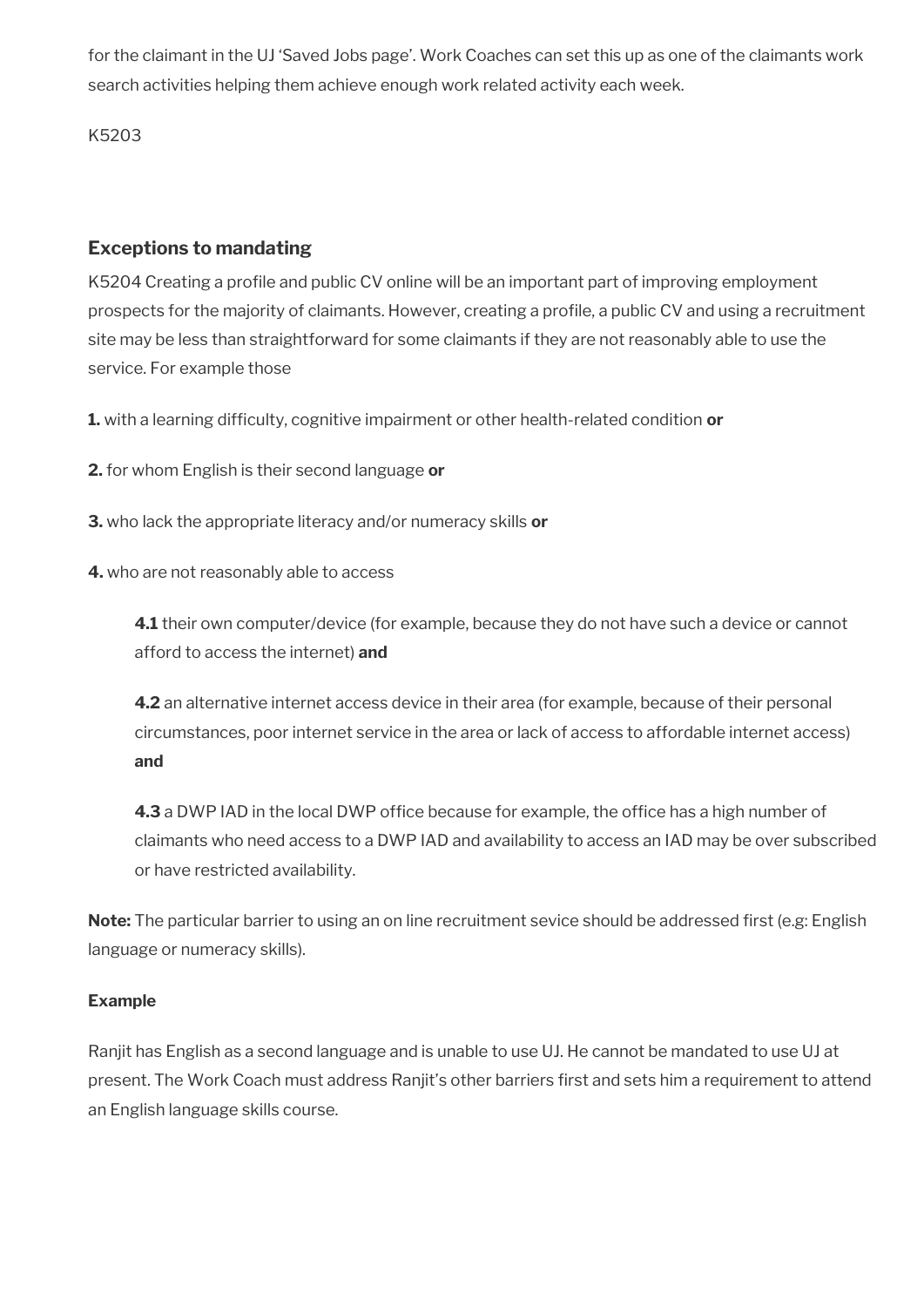#### **Reasonable access to an IAD**

K5205 Before deciding whether to mandate the claimant to create a profle and public CV in UJ or 'Find a Job' from 14.5.18, the work coach must also take into account whether the claimant can reasonably access a DWP IAD should they

**1.** not have reasonable access to the internet **or**

**2.** wish to exercise their right not to accept cookies.

K5206 All the claimant's individual circumstances should be considered. For example,

**1.** health problems

**2.** any restrictions on their availability

**3.** whether they have childcare available or have other caring responsibilities **and**

**4.** whether they have reasonable access to an IAD.

**Note 1:** The list of examples is not exhaustive it is up to the Work Coach to consider all the claimant's individual circumstances and what would affect reasonable access to the internet depending on the claimants capabilities, capacity and their own resources.

**Note 2:** A suitable alternative IAD may not be one on a DWP site but may be located nearer or more accessible to the claimant, for example in a library or community resource site or at a friend or relatives house. If it is reasonable and has been agreed by the claimant then it could be used in a requirement.

**Note 3:** Claimants must be given an appointment time to access a DWP IAD that is reasonable in their circumstances so they are able to carry out the requirement if no other reasonable alternative is available to the claimant.

#### **Example**

Evelyn discusses setting up a UJ account with her Work Coach and is happy to do so but she does not have internet access at home and has restricted availability during school hours due to childcare arrangements. She lives in a remote village where there is no public library or other public IAD access. She has no family living nearby to arrange to use internet access. The Work Coach arranges for Evelyn to have access to the DWP IAD and makes her an IAD appointment which fits in with her availability.

#### **Cookies fact sheet**

K5207 When it is considered reasonable to require a claimant to create an on line profile and public CV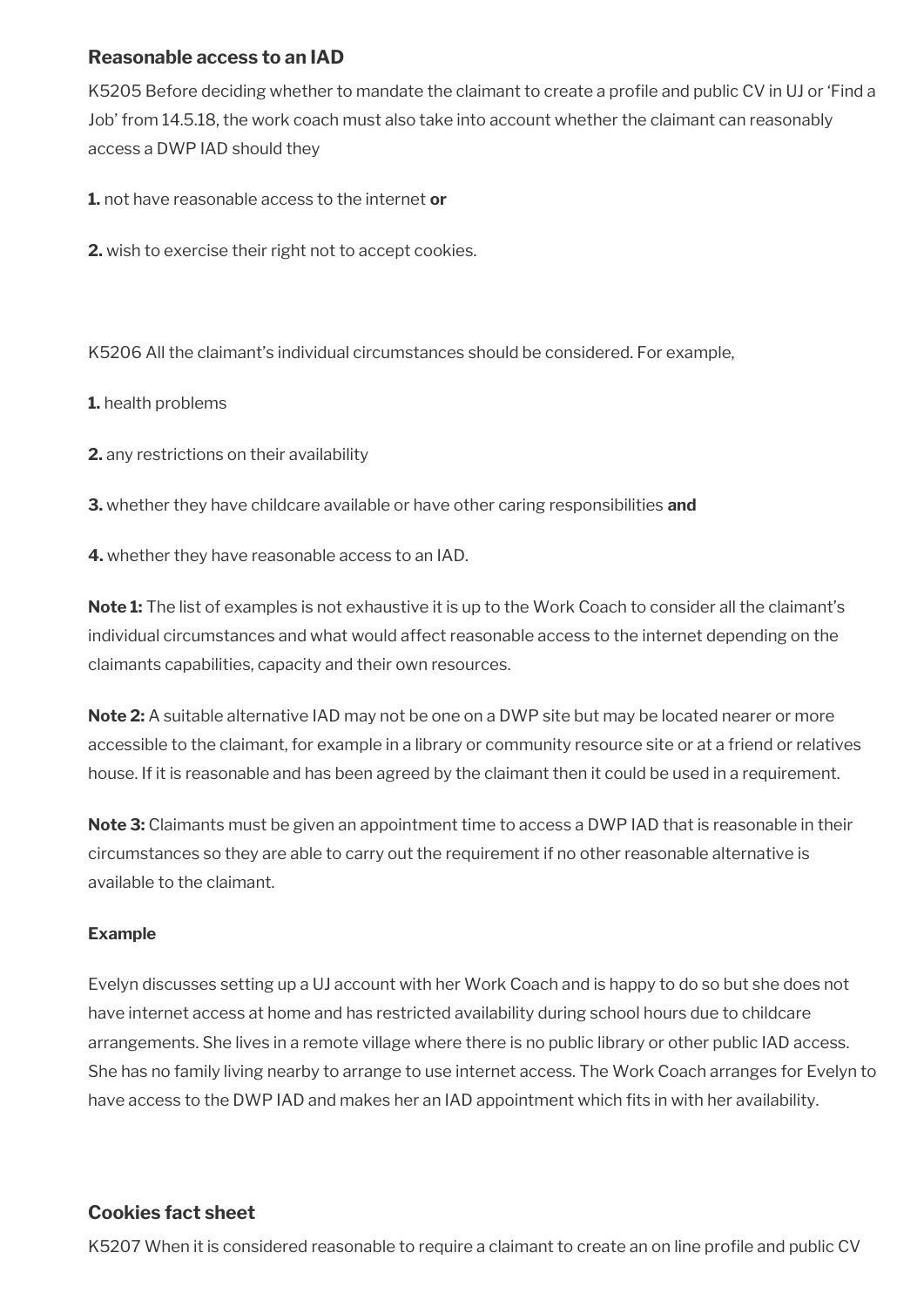**1.** this activity should be included as a requirement on their Claimant Commitment

**2.** the Cookies fact sheet must be attached to the Claimant Commitment, explaining the use of an IAD should the claimant not wish to accept cookies **and**

**3**. a record of it's issue made on system records.

A sanction will not be able to be imposed if the cookies fact sheet has not been issued.

**Note 1:** It must be recorded in the claimant's history that the cookies fact sheet has been issued for evidentiary reasons should it be needed in the event of any sanction determination or subsequent appeal. Failure to do this may affect whether or not a sanction can be imposed in the event of any failure to comply by the claimant.

**Note 2:** The cookies fact sheet explains what cookies are used, why, and the choices that are available to the claimant in relation to cookies.

### <span id="page-41-0"></span>**Evidence**

K5208 Failure to record the relevant evidence may affect whether or not a sanction can be imposed in the event of any failure to comply by the claimant. Evidence can be a copy of the claimant commitment, copies of letters or copies of computer records which hold details of any on going meetings, interventions, conversations, texts sent between the claimant and the Work Coach regarding the use of an on line account which show the claimant was correctly mandated to use one and had been given a copy of the cookies fact sheet.

#### **Evidence of Public CV**

K5209 A claimant can be asked to produce evidence of their public CV. This can be produced on a smart phone or by producing a screen print from the IAD or sent by email account.

**Note:** A sanction should not be imposed where the claimant does not send the CV by email but can produce the evidence by an alternative source, for example, by screen print from the IAD or on a smart phone. The sanctionable failure would occur for not having a public CV when required and not for the method in which they can show evidence of the CV.

K5210 – K5300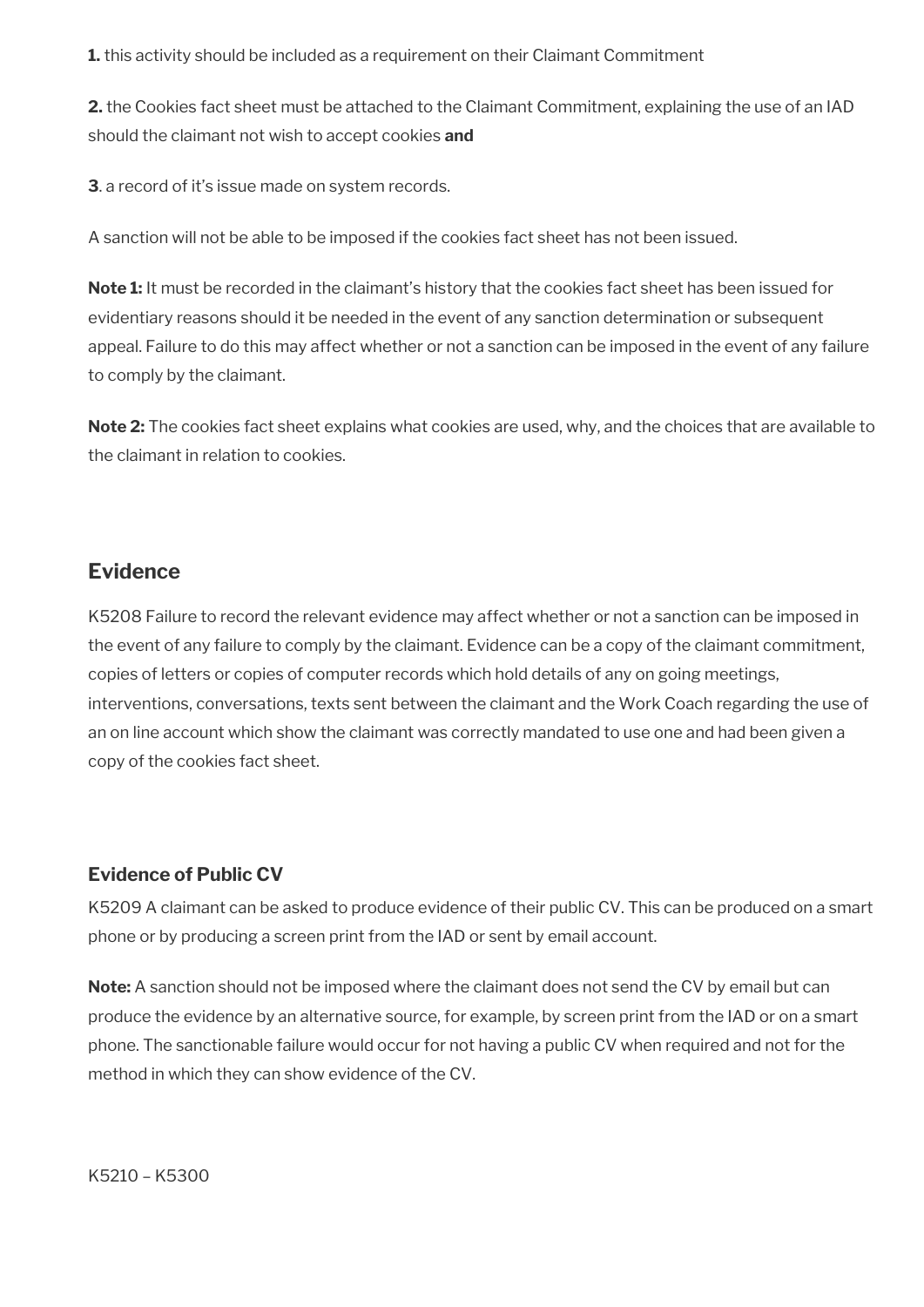# **Fails to comply with work-related requirements during a period of sickness K5301 - K5320**

Fails to comply during first 14 days of sickness K5301 - K5302

[Work-related requirements where sickness continues after 14 days up to the WCA](#page-43-0) K5303 - K5306

[Claimant continues to provide medical evidence after WCA](#page-45-0) K5307 - K5999

## <span id="page-42-0"></span>**Fails to comply during frst 14 days of sickness**

K5301 When a claimant is unfit for work in UC no work search or availability requirements are imposed on the claimant for the first 14 consecutive days of sickness $^{\rm 1}$ . However this does not include the requirement to comply with

**1.** a work preparation requirement, for example participating in an appointment with the Work Programme provider, **or**

**2.** a requirement to participate in an interview<sup>2</sup>.

**Note:** For further guidance on turning off work-related requirements during periods of sickness see ADM Chapter J3.

1 WR Act s 13(1)(c) & (d), s 17 & s 18; UC Regs, reg 99(4); 2 WR Act, s 13(1)(a) & (b)

K5302 A claimant can still be required to carry out work preparation and WfI requirements during a period of sickness. If the claimant fails to comply with those requirements during the first 14 days of sickness the DM will consider whether the claimant can show a good reason for not complying taking into consideration the claimant's sickness along with any other reasons, facts and circumstances of the case when deciding whether to impose a low-level sanction.

#### **Example**

Meghan is required to attend a Jobs Fair on 12.9.17. She fails to attend and a sanction doubt is raised.

Meghan says she had fu for the period from 7.9.17 to 17.9.17 and was too ill to attend.

No work search or availability requirements can be imposed for the period of sickness and the DM considers whether Meghan has good reason for the failure to participate in the Jobs Fair.

Meghan's explanation is that she had fu.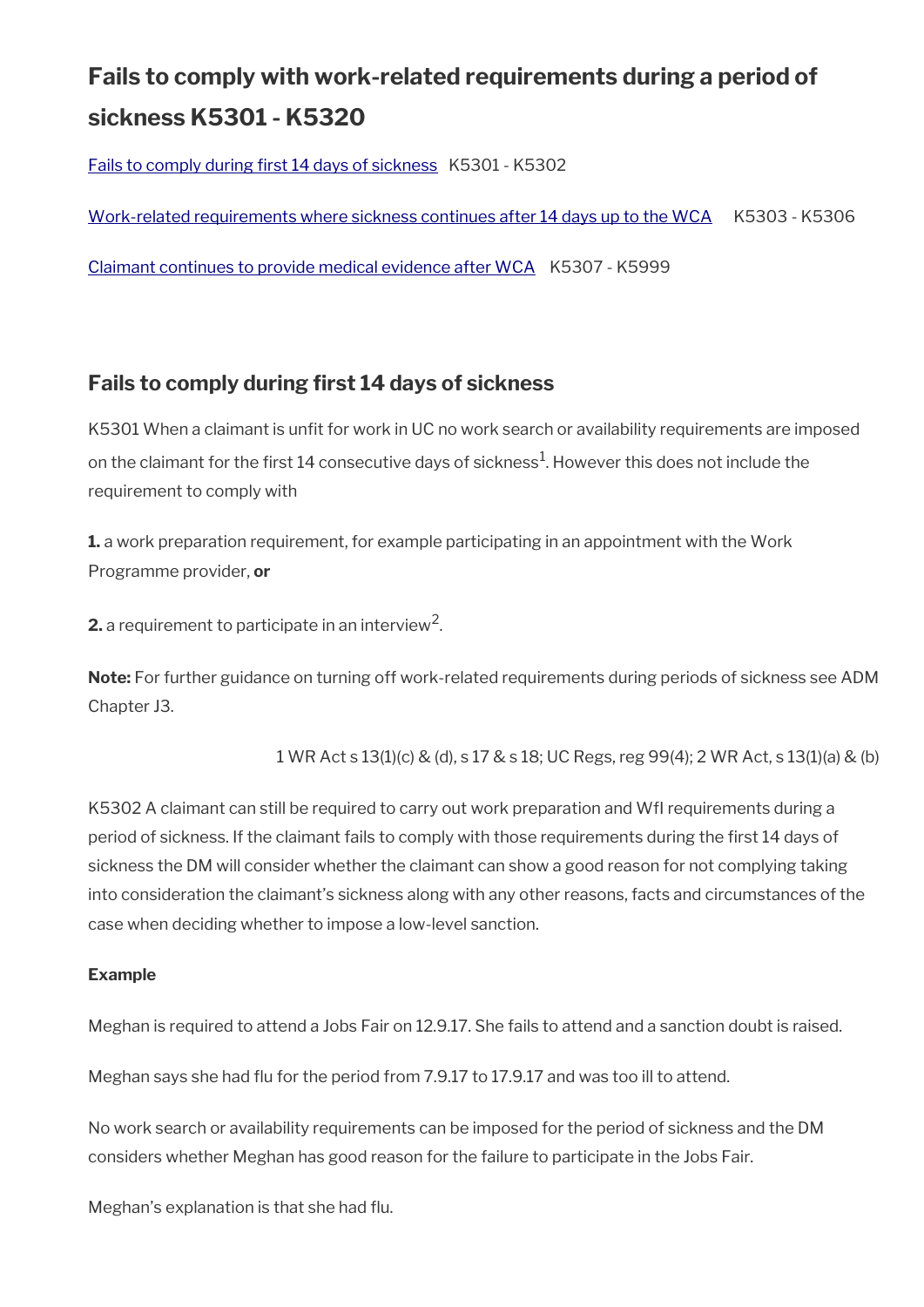From a health point of view it was appropriate and common sense for her to refrain from attending if she did indeed have fu as it could be passed onto other people and general medical advice would be to refrain from attending a public place. There is no contradictory or conficting evidence that does not lend support to the credibility or plausibility of Meghan's account and no evidence of previous noncompliance.

The DM considers Meghan had good reason for not attending the Jobs Fair and no sanction is imposed.

# <span id="page-43-0"></span>**Work-related requirements where sickness continues after 14 days up to the WCA**

K5303 Where a claimant reports

**1.** a third episode of sickness in a rolling 12 month period **or**

**2.** sickness that continues beyond 14 days (up to the point when the WCA process determines the claimant's capability for work)

any period of on-going sickness needs to be supported by a 'fit note' and the claimant is referred for the  $WCA<sup>1</sup>$ .

**Note:** See further guidance at ADM J3226 et seq.

1 UC Regs, reg 99(5)(c).

K5304 Where K5303 applies the work coach will consider what work-related actions may be necessary and reasonable in the individual circumstances. The work coach has the discretion to apply work search and work availability requirements after 14 days but any work-related requirements should be tailored to refect the claimant's individual capabilities. Any requirements need to be reasonable based on the claimant's medical condition and individual circumstances and what they are able to do. For example; a claimant with vertigo would not reasonably be expected to apply for vacancies that involve working at heights such as a roofer, window cleaner or a Sky engineer.

K5305 Work coaches should use discretion and judgement to decide what activities would be practical and reasonable to set for the individual claimant in their circumstances. The claimant commitment should be reviewed and amended accordingly.

**Note:** Reasonable is not defined in legislation and so takes it's every day meaning of 'fair' and sensible' and 'as much as is appropriate' in the circumstances.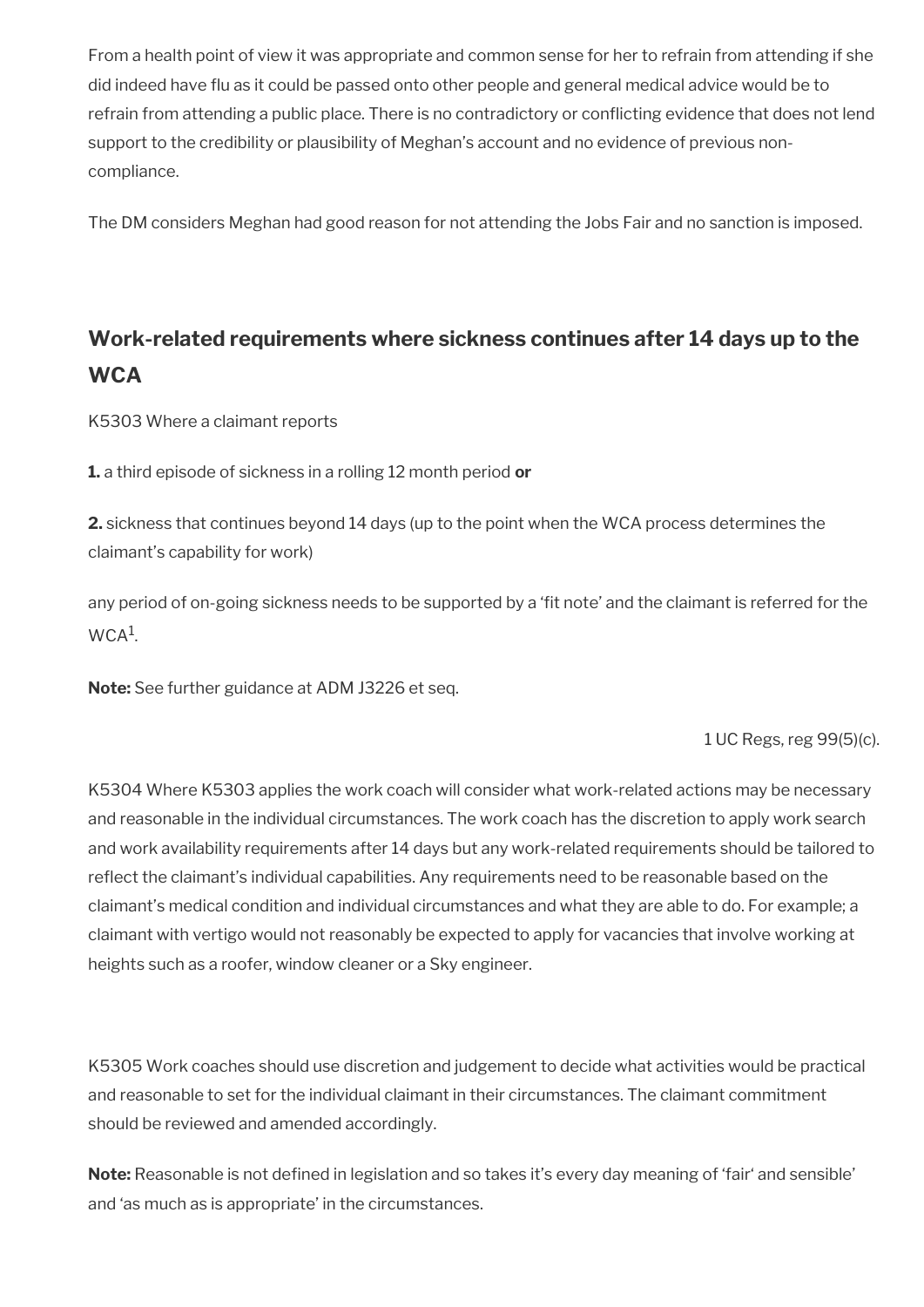K5306 Whether a claimant can be sanctioned if they do not comply with any work-related or connected requirement will depend on

**1.** what is expected of them at the relevant time **and**

**2.** what was agreed on the revised claimant commitment **and** 

**3.** whether the claimant can show a good reason for the failure to comply.

**Note:** The DM will consider each case on its individual merits, facts and circumstances having regard to the appropriate guidance for the relevant sanctionable failure. See guidance in ADM Chapters K1 – K9.

#### **Example:**

Harry has a fractured wrist and provides a fit note for a period of 6 weeks from 22.8.17.

From day 15 of his sickness the work coach agrees a revised claimant commitment with Harry which refines his work search and availability requirements to being subject to work preparation requirements only.

His work-related requirements are tailored and limited to what is reasonable and practicable in his circumstances and it is agreed he will continue to participate in the Wp and attend interviews with his Wp provider.

Any referrals to work-related activities and job opportunities have to be restricted to his current capabilities taking account of his left hand being immobilised in a cast.

At day 29 of the sickness the work coach refers Harry for a WCA.

On 13.9.17 Harry fails to attend an interview with the Wp provider. Harry can show no good reason for the failure, he says he got up late and missed the bus.

The DM considers it was reasonable in Harry's circumstances to have expected him to attend the interview as agreed on his revised claimant commitment and the DM imposes a low-level sanction for the failure to participate.

On 18.9.17 Harry attends an interview with his Wp provider and refuses to apply for an identifed job vacancy given to him by the provider.

Although Harry is a skilled machinist he is currently incapable of doing that occupation due to his fractured wrist and the start date for the successful applicant would be immediately for an agency on a sub-contracting basis.

The DM considers Harry has good reason for not applying for the vacancy and no higher-level sanction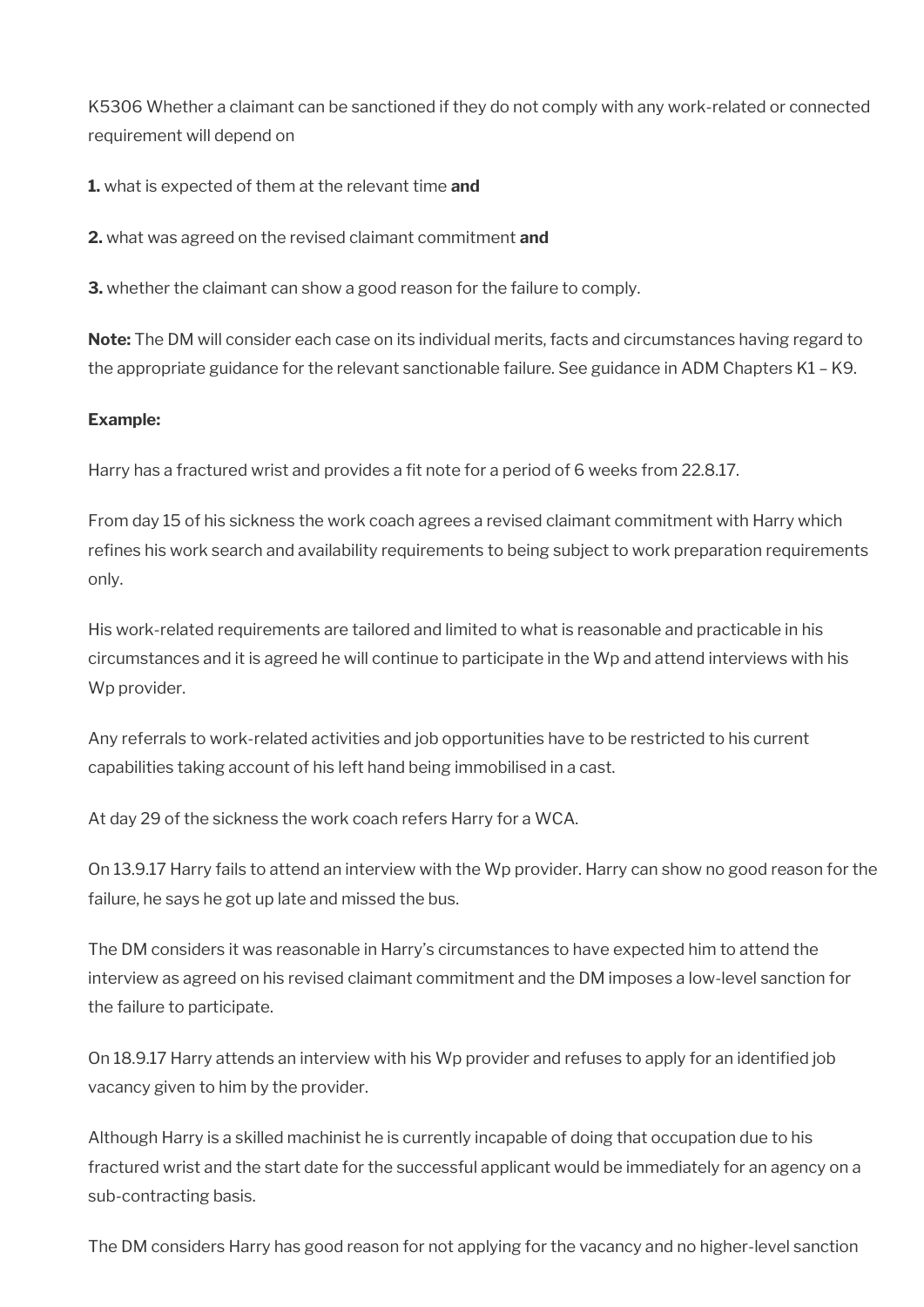can be imposed (for further guidance on higher-level sanctions see ADM Chapter K3).

### <span id="page-45-0"></span>**Claimant continues to provide medical evidence after WCA**

K5307 Following a WCA, a DM determines if a claimant is

**1.** fit for work and remains in the AWRR group or

**2.** has LCW and enters the work-preparation group **or**

**3.** has LCWRA and enters the NWRR group.

**Note:** The evidence that can be used to determine which conditionality group the claimant goes into is the WCA report with any other available evidence provided, i.e. 'fit notes'. This will be evidence to help the work coach decide and agree any appropriate limitations or restrictions on the claimant commitment with the individual claimant in line with what is reasonable in the individual circumstances.

K5308 Whichever conditionality group the claimant falls into as per K5307 will decide whether the DM can consider a sanction for any failure to comply with work-related requirements following normal processes and guidance for the appropriate conditionality group and relevant sanctionable failure.

**Note:** For guidance on conditionality groups see ADM Chapter J3. For guidance on sanctions see ADM Chapters K1 to K9.

K5309 – K5320

**The content of the examples in this document (including use of imagery) is for illustrative purposes only**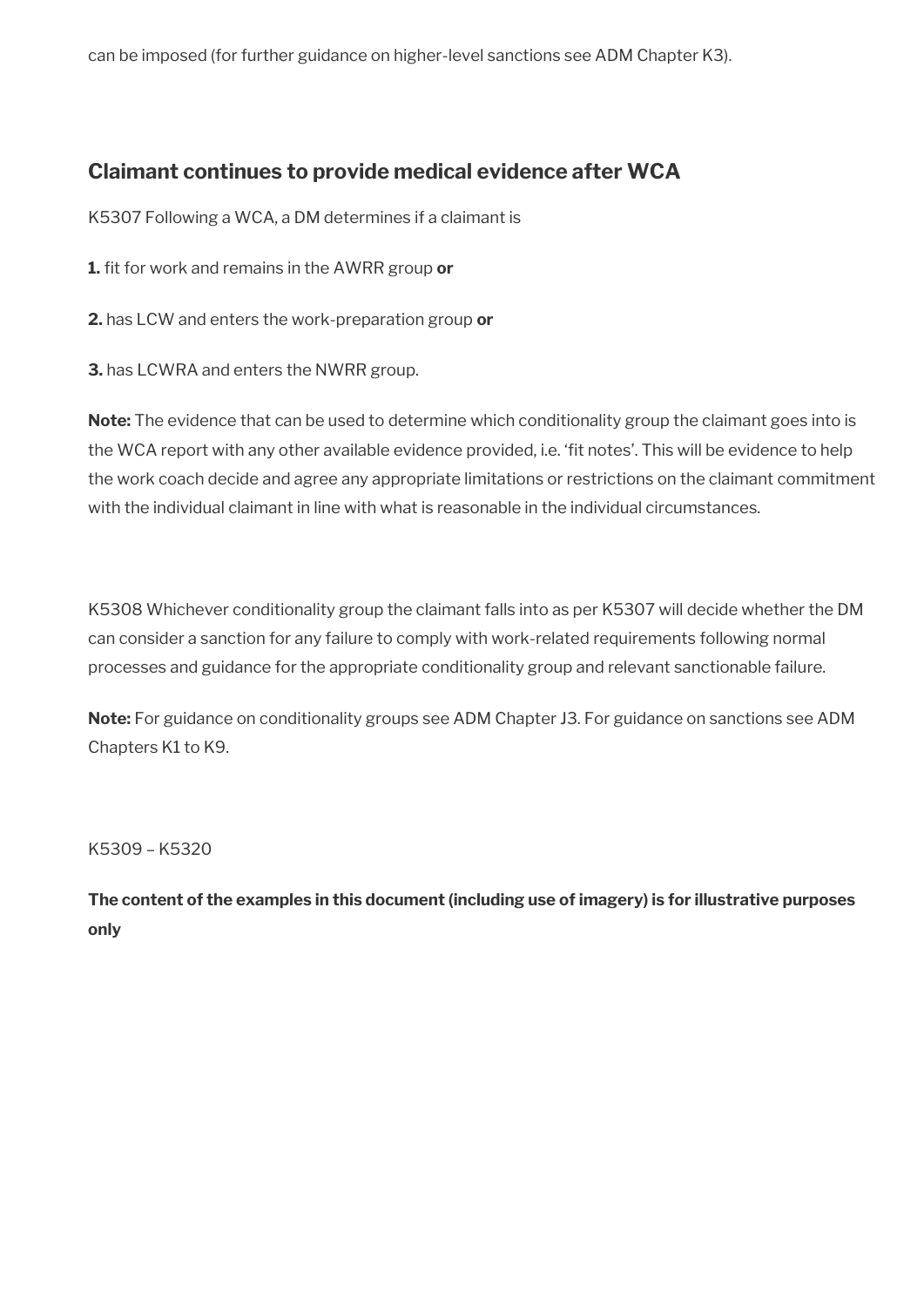# **Fails to take part (including attend) in an interview (other than the initial interview) K5321 - K5999**

[Meaning of participation](#page-46-0) in an interview K5321 - K5340

Group Information sessions (GIS) K5341 - K5360

[Change in conditionality group – setting new work-related requirements by requiring](#page-49-0)  [participation in an interview](#page-49-0) K5361 - K5999

## <span id="page-46-0"></span>**Meaning of participation in an interview**

K5321 Participation entails at least turning up at the place and time specifed in the relevant notice, i.e. attending. However, participation also extends to making some meaningful contribution to the interview, for example by answering questions and completing relevant forms and includes all ways of taking part in an interview including the claimant's conduct and behaviours whether by

- 1. actual attendance (face to face) **or**
- 2. telephone **or**
- 3. electronic means (e.g. e mail or text message or via the on line journal).

**Note 1**: The requirement to 'participate' encompasses all types of interview and not just attendance at the office. For example, a failure to take part in an arranged telephone interview could not be regarded as 'attending'. Participation includes all manner of interviews by face to face, telephone or electronic means such as communication by on line methods such as via a journal.

**Note 2**: See full guidance on the meaning of failing to comply, conduct and behaviours in ADM Chapter K1, Sanctions – general principles.

K5322 It is the Secretary of State who will specify the how, when and where and manner of participation in line with the obligations to notify outlined in the public law principles of fairness (see further guidance in ADM Chapter K1). From 8.10.18 the Secretary of State also has an obligation to ensure the 'substance' (i.e. the reason for the interview in basic terms) is notifed to the claimant as well as the date, time and place and consequences of failure (see full guidance in ADM Chapter K1). This is so the claimant can prepare for the interview (for full guidance on the notification requirements and the meaning of 'substance' see ADM Chapter K1).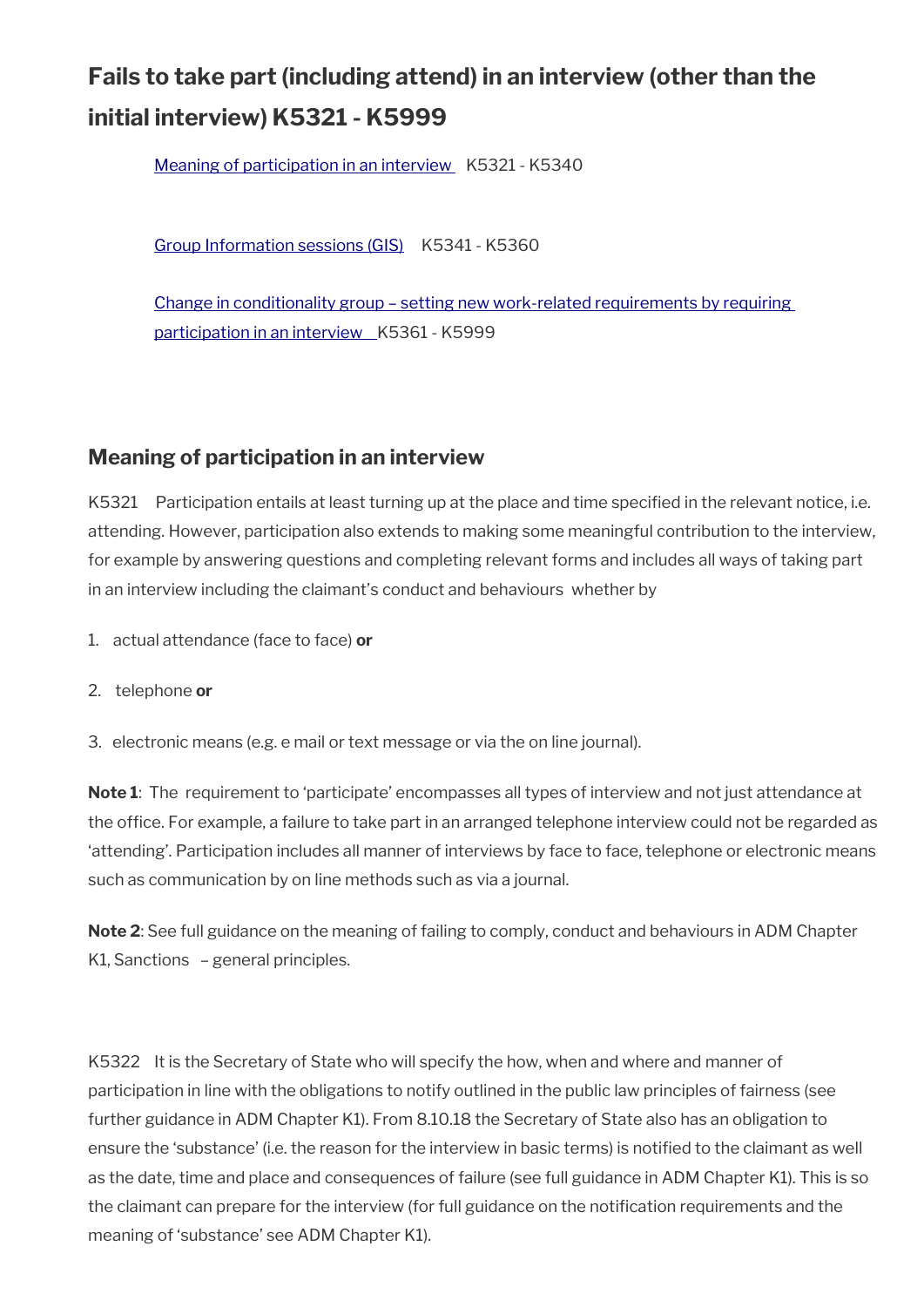K5323 Participation will also include the claimant's conduct and behaviours during the interview. See full guidance on the meaning of failing to comply, conduct and behaviours in ADM Chapter K1 , Sanctions – general principles.

K5324 Any failure for no good reason to participate in an interview (other than the initial interview) that was validly notifed to the claimant will attract a low-level sanction.

**Note :** See ADM Chapter K2 for full guidance on good reason. See K5020 for the reduction rate that will apply.Further guidance on the compliance condition to end the open-ended element of the sanction can be found in ADM Chapter K1. Also see ADM Chapter K1 for full guidance on 'validly notifying work-related requirements'.

K5325 - K5340

# **Group Information Sessions (GIS)**

K5341 Work coaches may invite a number of claimants into the office at the same time for a Group Information Session (GIS) at which general information will be delivered to all attendees. Taking part in a GIS is normally voluntary and any failure or refusal to attend and take part in such a session would not be a sanctionable failure.

K5342 Generally a requirement to take part in a GIS would not meet the legal requirements of a workpreparation requirement1, i.e. an action for the purpose of making it more likely in the opinion of the Secretary of State that the claimant will obtain paid work , (more or better-paid work).

**Note**: **'More likely'** implies that something is reasonably expected to happen. Therefore there **must** be a clearly identified and tangible benefit to the individual claimant in terms of moving them closer to paid work.

*1 WR Act 12, sec 16*

K5343 It may be in an individual case that taking part may be reasonable and appropriate but normally taking part will be voluntary. Taking part will be dictated by the

- **1.** content of the session **and**
- **2.** expected outcome for each individual claimant.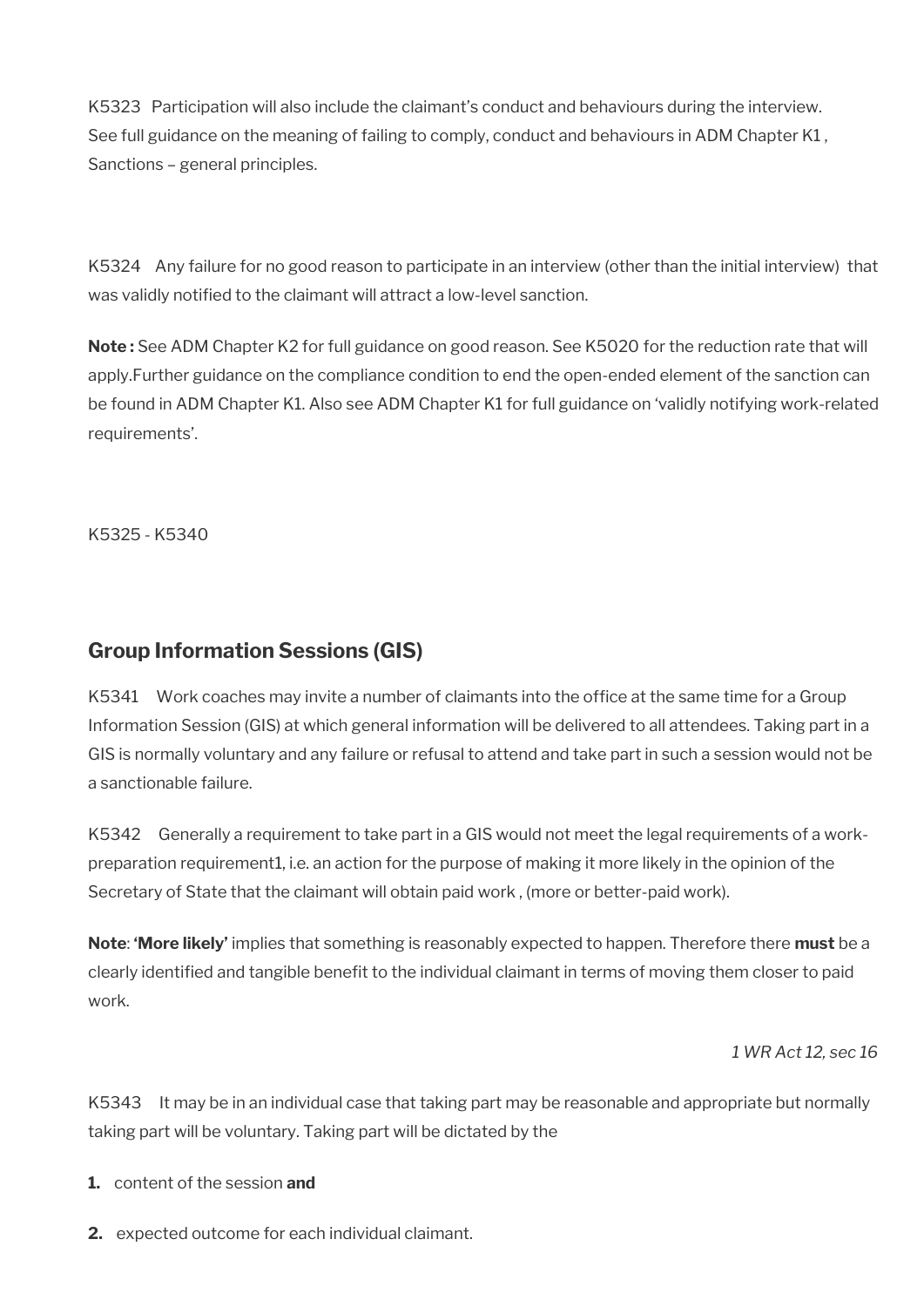The consideration would be, what is there in the session that means for that individual claimant it is highly likely they will find paid work (more or better-paid work) by taking part (also see K5344).

**Note 1:** The sessions may range from informing new claimants of the conditionality requirements and what is expected of them during their claim, to details about how to go about finding suitable vacancies or training opportunities, to more specific information about a particular type of employment or writing a good CV.

**Note 2:** It will also be imperative that the claimant is adequately informed as to the purpose of the interview. See full guidance on validly imposing requirements and notifications in ADM Chapter K1: Sanctions- general principles.

K5344 For example, if it is identified that a particular claimant needs a CV (or a better CV), the Secretary of State can require participation in something that helps address that need, but if that help is provided within the wider context of a general group information session, lots of which the claimant may or may not need or which may or may not make it highly likely they will obtain paid work (more or betterpaid work), the claimant cannot be required to take part in the whole session. If the session on CV writing means the claimant will leave with an improved CV, that would be tangible evidence that could improve the claimant's prospects of getting paid work (more or better paid work – also see Example). However, if the session also includes advice on, for example, debt counselling, better off in work calculations, sanctions or conditionality information, whilst it may be desirable for claimants to know how working affects their finances it is not a specific activity that will mean it is highly likely the claimant will obtain paid work (more or better paid work). So as long as the claimant takes part in the CV writing element of the Group Information Session they could not be sanctioned for not taking part in the rest of the session.

#### **Example**

Ethan has been unemployed for 6 months. His work coach is of the opinion he would benefit from some training on how to complete a good job application. He has shown an interest in working in the retail sector. Ethan is set a requirement to take part in a Group Information Session which includes a session on how to complete good job applications and what the employer looks for in a good applicant by a representative from a local major supermarket. Ethan attends the session but in the general session regarding conditionality and sanctions he was asked to leave because he was disruptive by asking questions and heckling. As Ethan attended and fully participated in the session on job applications a sanction cannot be applied for his failure to participate (i.e. his disruptive behaviour) during the remainder of the session. Whilst his behaviour was unacceptable and inappropriate and he was rightly asked to leave, participation in that part of the session was not mandatory and therefore he could not be sanctioned.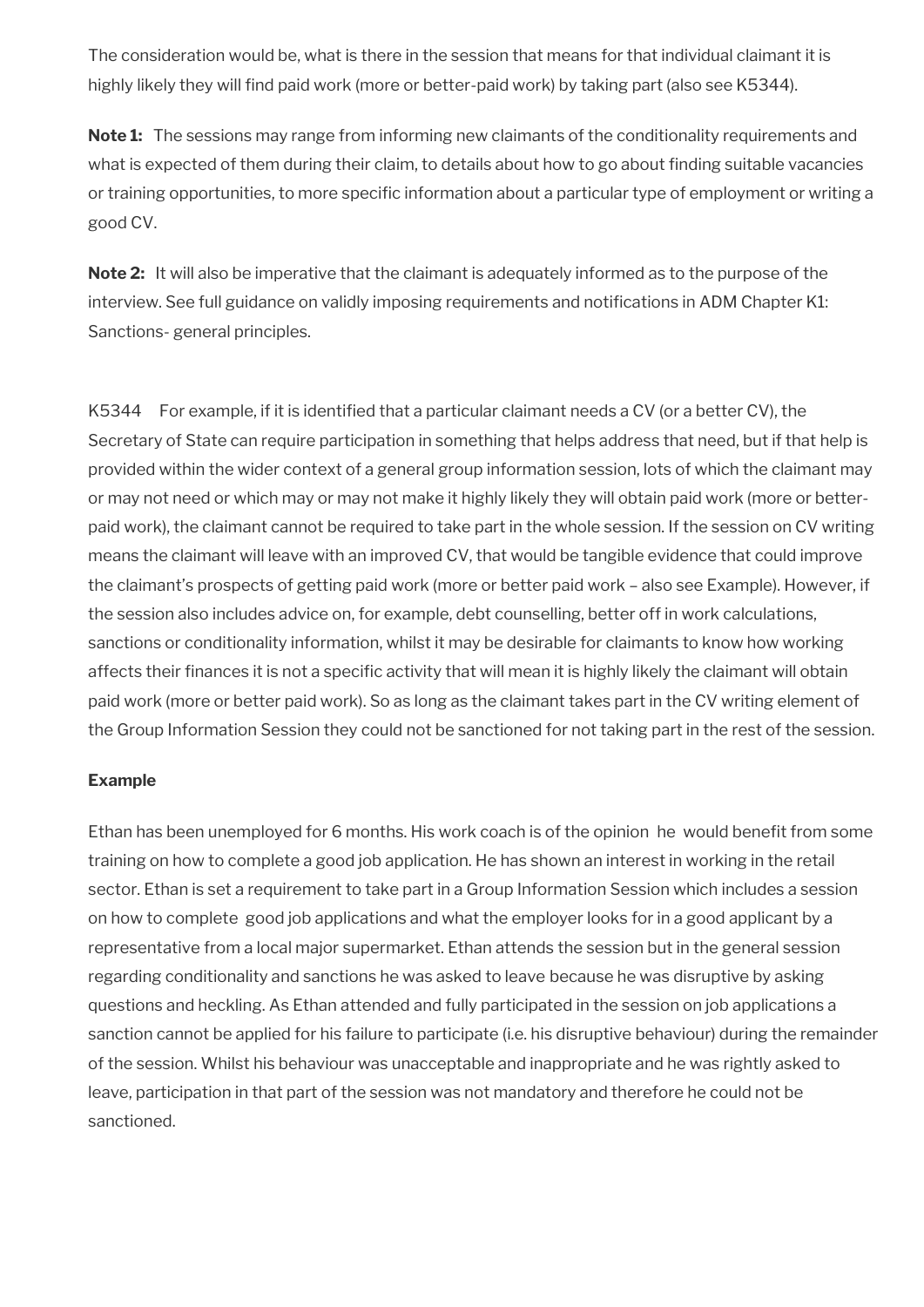#### **Session includes personal work-search review**

K5345 If the GIS includes time to discuss the individual's work search review as well as the general information delivered to the group, a sanction could only apply if the claimant failed to take part and provided no good reason for their non attendance or non participation in the work search element.

**Note**: The DM will have to be satisfed that the claimant was adequately notifed of the requirement and exactly what the session entails along with the consequences of failing to take part as per the public law principles of fairness (see full guidance on validly imposing requirements and notifcations in ADM Chapter K1: Sanctions- general principles).

#### **Example**

Annabelle and Sydney are invited to take part in a group session at their local Jobcentre at which a work coach will deliver a presentation to the group on effective job hunting techniques followed by an individual review of what they have done to look for work over the last two weeks. Annabelle does not attend the session and later provides her reason for not coming as she forgot with no mitigating factors. A low-level sanction can be applied as Annabelle failed to take part in a scheduled work-search review.

Sydney does attend the session but arrives late after the general presentation to the group but is on time for and takes part in his personal work search review. No sanction can be applied to Sydney's beneft regardless that he missed the presentation on effective job hunting techniques.

K5346 - K5360

# <span id="page-49-0"></span>**Change in conditionality group – setting new work-related requirements by requiring participation in an interview**

K5361 Each claimant, regardless of which conditionality group (regime) they have been allocated to, will be required to accept a claimant commitment which sets out their responsibilities in return for receiving UC. The claimant commitment should be reviewed and revised on a regular basis to ensure it is up to date and refects the work-related requirements that are still appropriate to the claimant's individual circumstances.

**Note:** For full guidance on the claimant commitment see ADM Chapter J1.

K5362 When a claimant moves between regimes they will be required to accept a revised claimant commitment. Where the change leads to the claimant and/or their partner being allocated to a new labour market group, it is important they are made aware of the change promptly including any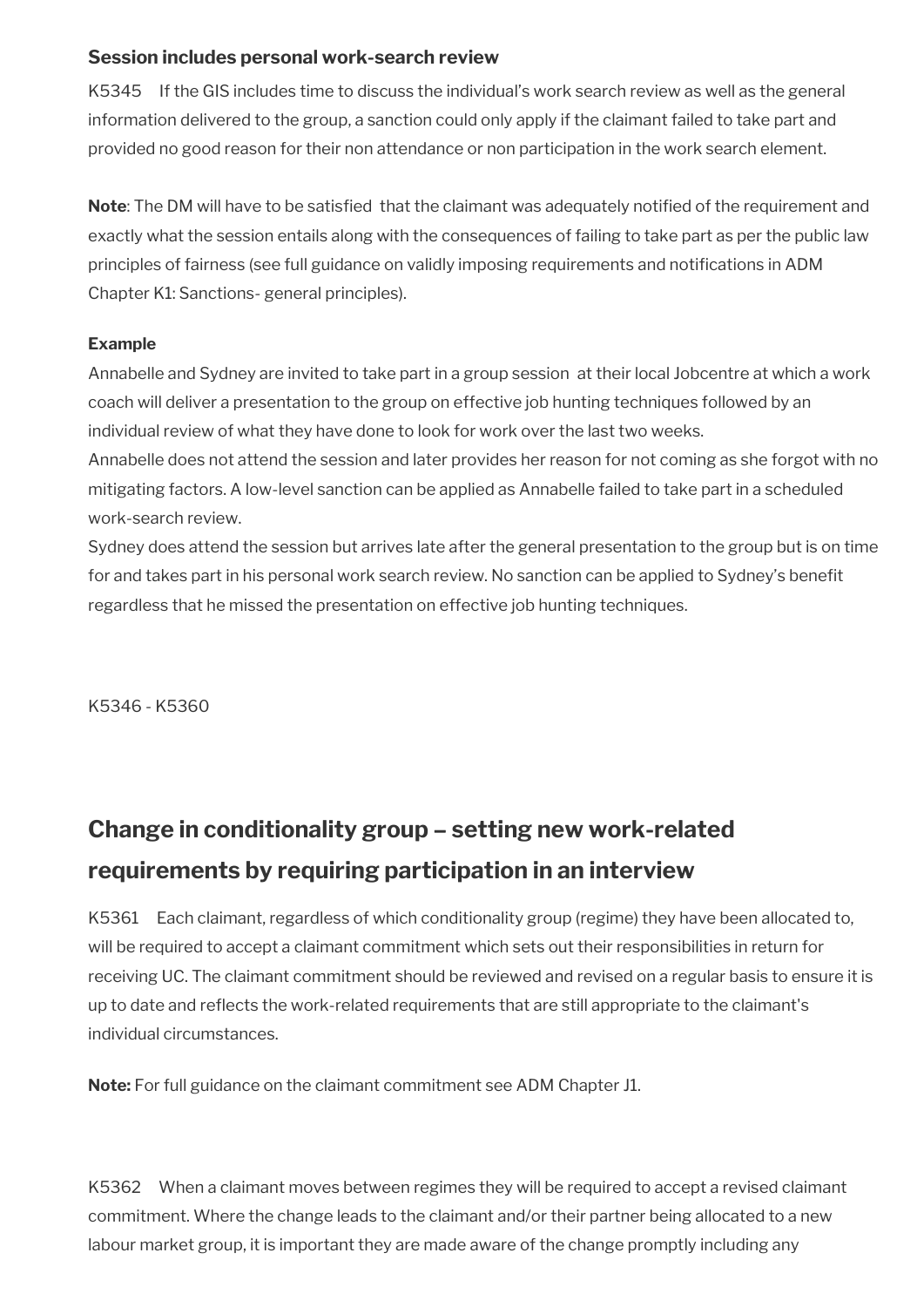consequences of sanctions that may be appropriate, so they can continue to meet their labour market conditionality requirements. Claimants and their partners must always remain in the correct regime and know exactly what they are expected to do in return for UC.

**Note**: This includes a claimant moving from the 'intensive' to the 'light touch' AWRR regime. For full guidance on conditionality groups and regimes see ADM Chapter J2.

K5363 Where there is a change of circumstances that leads to the claimant moving from one conditionality group to another, the individual must accept an updated claimant commitment (see K5064). Changes in circumstances are taken into account immediately for conditionality purposes and the labour market regime is changed when the change of circumstances is notifed.

K5364 When claimants move conditionality group, or are in a conditionality group where taking part in a WFI is a requirement, the claimant would be

**1.** placed in the conditionality group that reflects their circumstances irrespective of whether they have accepted a new claimant commitment from the relevant day of the change, (for example, from the child's 2nd birthday where the claimant is a responsible carer for a child under the age of 1) **and** 

**2.** invited to an appointment to accept a new claimant commitment to update it to reflect what is expected of them concerning any work-related requirements in light of the change in their circumstances<sup>2</sup>.

Any existing sanction in place would be ended or changed as appropriate (see K5066 and ADM Chapter K9 – Sanctions: Amount of reduction).

**Note 1**: There is no legal basis to consider ending the award for failing to accept the claimant commitment since the previous claimant commitment still applies but requirements can be set outside of the claimant commitment if it is reasonable to do so by requiring participation (attendance) in an interview. See further guidance on reviewing the claimant commitment at J1030 in ADM Chapter J1.

**Note 2:** The claimant must be adequately notified of the date, time, place and reason for the appointment and the consequences of failing to comply in line with the public law principles of fairness established in case law. For guidance on validly imposing requirements and notifications see ADM Chapter K1 - Sanctions: general principles.

*1 W R Act, s 19; UC Regs, reg 104 (2)(a)(ii); 2 W R Act s 14(5) & s 23*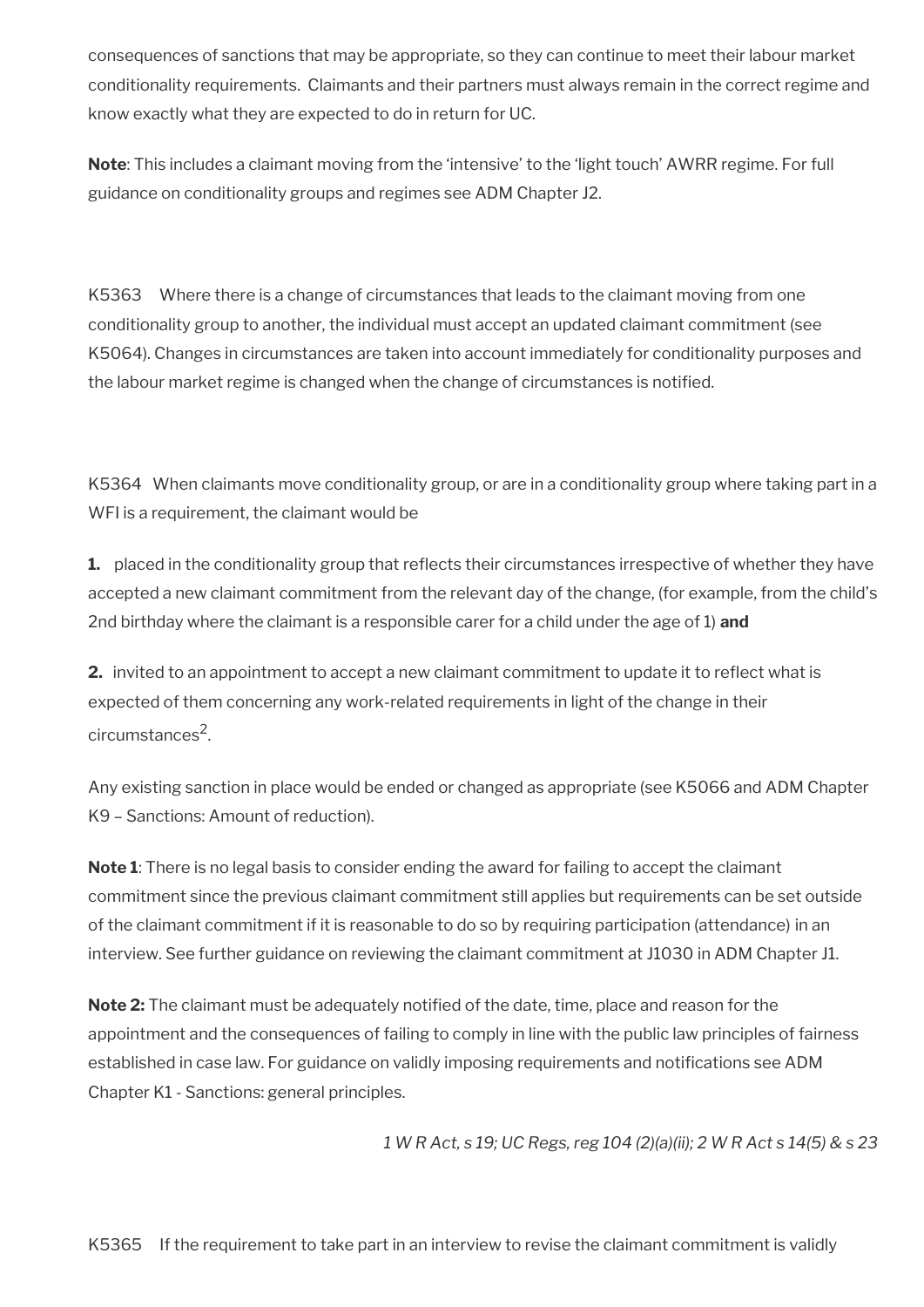notifed and the claimant fails to take part in the interview for no good reason a low-level open ended sanction would apply as normal until one of the reasons listed in K5020 (**1.)** applies.

**Note:** Only if the claimant attends the interview but fails or refuses to accept the new claimant commitment can the DM consider ending the award after a cooling off period. Failing to attend the interview can only ever be a sanctionable failure. For full guidance see ADM Chapter J1 (J1030).

#### **Example**

Katie has been in receipt of UC for 12 months and has a daughter who's 2nd birthday is on 4.5.19. This means Katie will be moved from the WFI only group into the work-preparation group from 4.5.19 and a new claimant commitment will be required to refect the new conditionality group.

On 13.12.18 Katie failed to attend a work-focused interview for no good reason and a lowest-level sanction was imposed for an open-ended period. The sanction is ended on the date of change of conditionality regime on the basis that Katie can no longer comply with the requirement because she no longer falls within the WFI only conditionality group and she becomes subject to other work-related requirements. The sanction is ended on 4.5.19. (See ADM Chapter K6 for further guidance on lowest level sanctions).

Although Katie's current claimant commitment does not require her to attend and take part in interviews other than a WFI, Katie can be required to meet a connected requirement to participate in an interview in order to set new work-related requirements and accept a new claimant commitment. This requirement is set outside of the current claimant commitment.

Katie is notifed via her journal that she is required to participate in a commitments review interview with her work coach at the Jobcentre at 11am on 6.5.19.

On 29.4.19 the work coach phones Katie to explain that the current sanction will end on 4.5.19 and what the change of conditionality means for her now her daughter is aged 2. She explains she is required to attend the interview on 6.5.19 to set new work-related requirements and that if she does not take part for no good reason a sanction could be imposed. This would be a low-level sanction.

### **Claimant moves to the NWRR group**

K5366 If a claimant moves to the NWRR conditionality group from the AWRR group, any existing open-ended sanction will end the day before the day on which the claimant falls into the NWRR group<sup>1</sup> and the fixed period applied. The claimant will be required to participate in an interview to set new workrelated requirements as per K5064 and any failure to comply may result in a low-level sanction as per K5065.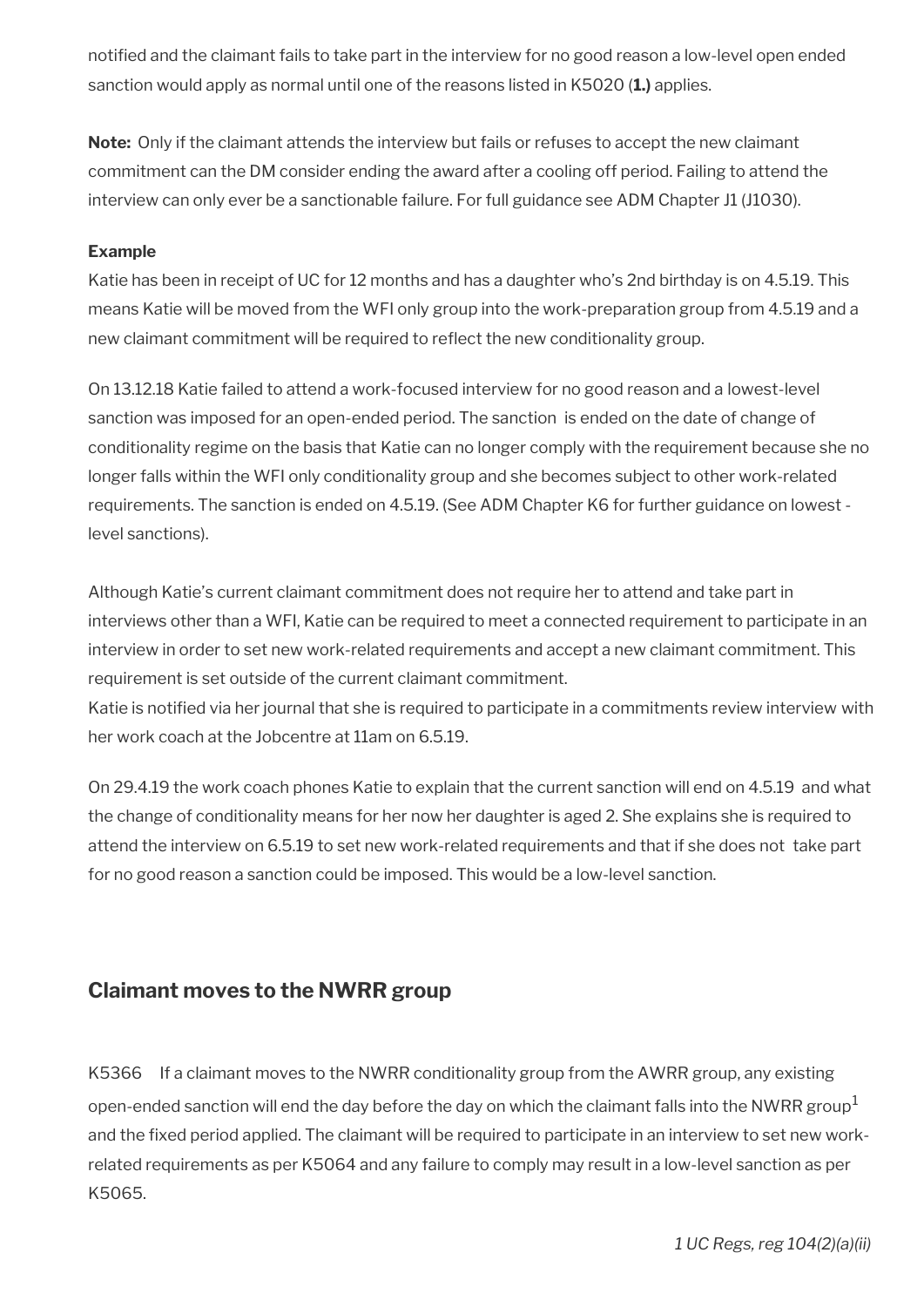K5367 - K5999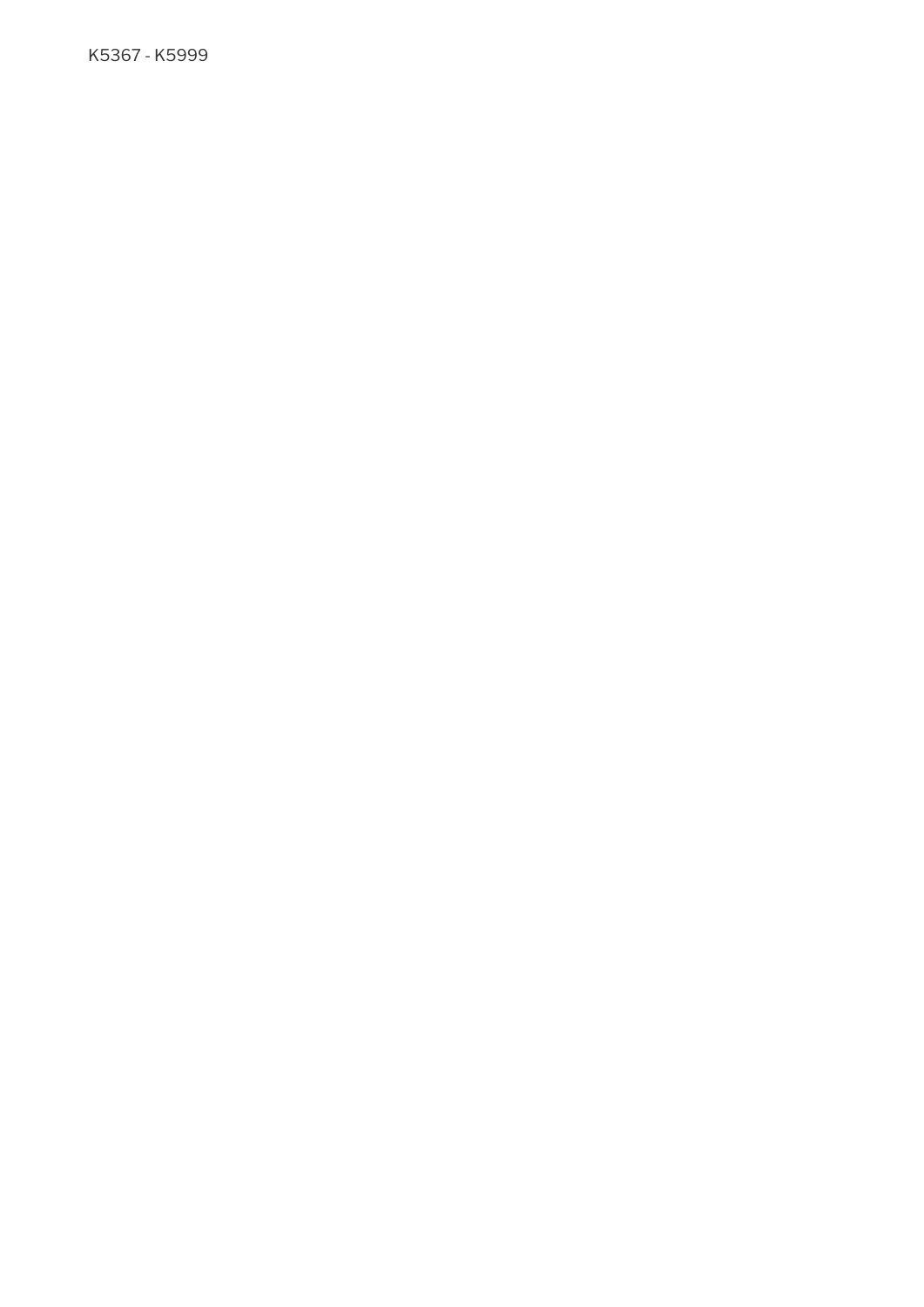# **APPENDIX 1 - CwP scheme ends**

[Early termination](#page-53-0)

[Effect on sanctions](#page-54-0)

[Compliance condition for low-level sanctions](#page-55-0)

[Varying the compliance condition](#page-56-0)

1 Unless paragraph 3 applies, the CwP programme will end on 27.10.16. The fnal date a work coach can refer a claimant to the CwP scheme is 31.3.16 and the last date claimants can participate in the CwP scheme will be 26.10.16.

2 Claimants referred to the CwP scheme prior to 31.3.16 will, generally, participate for the 30 weeks allotted time on the scheme. The exception is those claimants who either do not attend their initial engagement meeting or do not start the placement offered. Those claimants will be required to attend a standard work search interview to discuss the next steps to move the claimant closer to or into work with their advisor.

 $\mathsf{Note:}$  The definition of and referral to CwP are removed from relevant legislation $^1$  from 20.11.17 as they are no longer in use.

1 JSA (SAPOE) Regs, reg 3

## <span id="page-53-0"></span>**Early termination**

3 Referrals to the CwP scheme in certain areas will end early, i.e. at the close of business on Monday 29.2.16. Accordingly, the corresponding referral opportunities will also end at 6pm on that date and the last date a claimant can participate in the scheme for a provider affected by early termination will be 25.9.16.

4 The areas affected by early termination are:

**1.** CPA1 (Seetec) – covering East Anglia, Essex, and Bedfordshire & Hertfordshire districts

**2.** CPA 8 (Learn Direct) - covering all districts in Scotland

**3.** CPA 10 (Seetec) - covering Kent district along with the Surrey & Sussex sides of Berkshire, Surrey &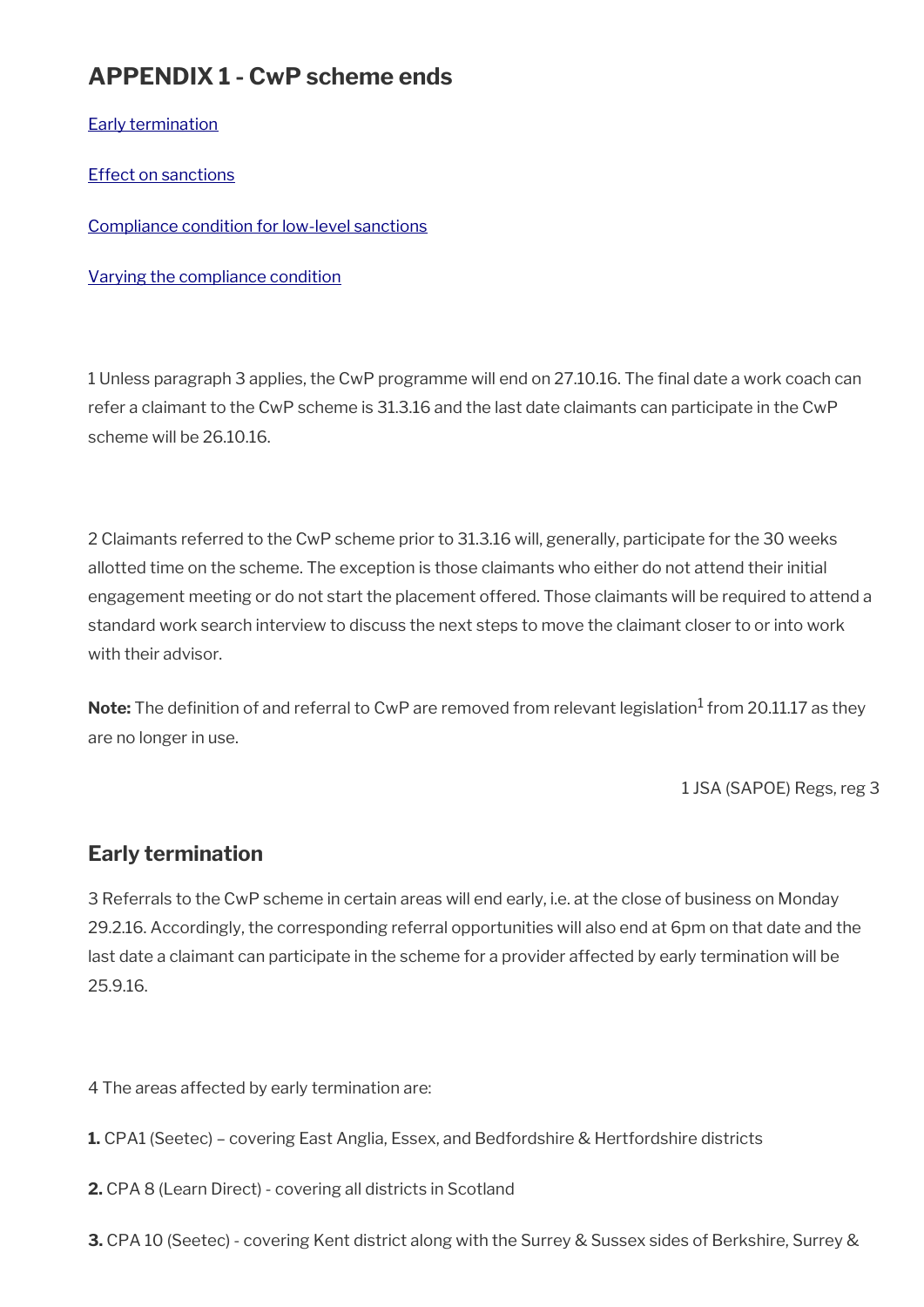**4.** CPA 14 (Seetec) - covering Black Country and Birmingham & Solihull districts.

**Note 1:** Referrals to the CwP scheme in these areas will not be made after 29.2.16.

**Note 2:** All CwP scheme providers, including those with early termination, are contractually obliged to deliver the provision, in full, for those claimants referred on or before the final referral date.

## <span id="page-54-0"></span>**Effect on sanctions**

5 DM action should be undertaken as normal following current processes for considering a low-level sanction for any failures to participate in the CwP scheme received with a date of failure to participate on or before

#### **1.** 26.10.16 for CwP **or**

**2.** 25.9.16 for CwP providers with early termination (see paragraph 4).

**Note:** Any sanction referrals received with a date of failure to participate in the scheme after the last date a claimant can participate in the scheme should be cancelled.

6 The period of any sanctions applied will not be affected by the end of provision date. The appropriate sanction period is applied to either the

**1.** next available Assessment Period **and/or**

**2.** added to the TORP in the usual way.

It is the date of failure which is the important date for the DM to consider and that must occur on or before the last date for participation in the relevant scheme (see paragraph 5).

**Note:** For further guidance on applying sanctions see ADM Chapter K1 (General Principles – Sanctions).

#### **Example**

Brie was referred to the CwP scheme on 30.3.16.

The provider is not one with an early termination date.

On 26.10.16 Brie fails to attend an appointment with her CwP provider by way of participation in the scheme.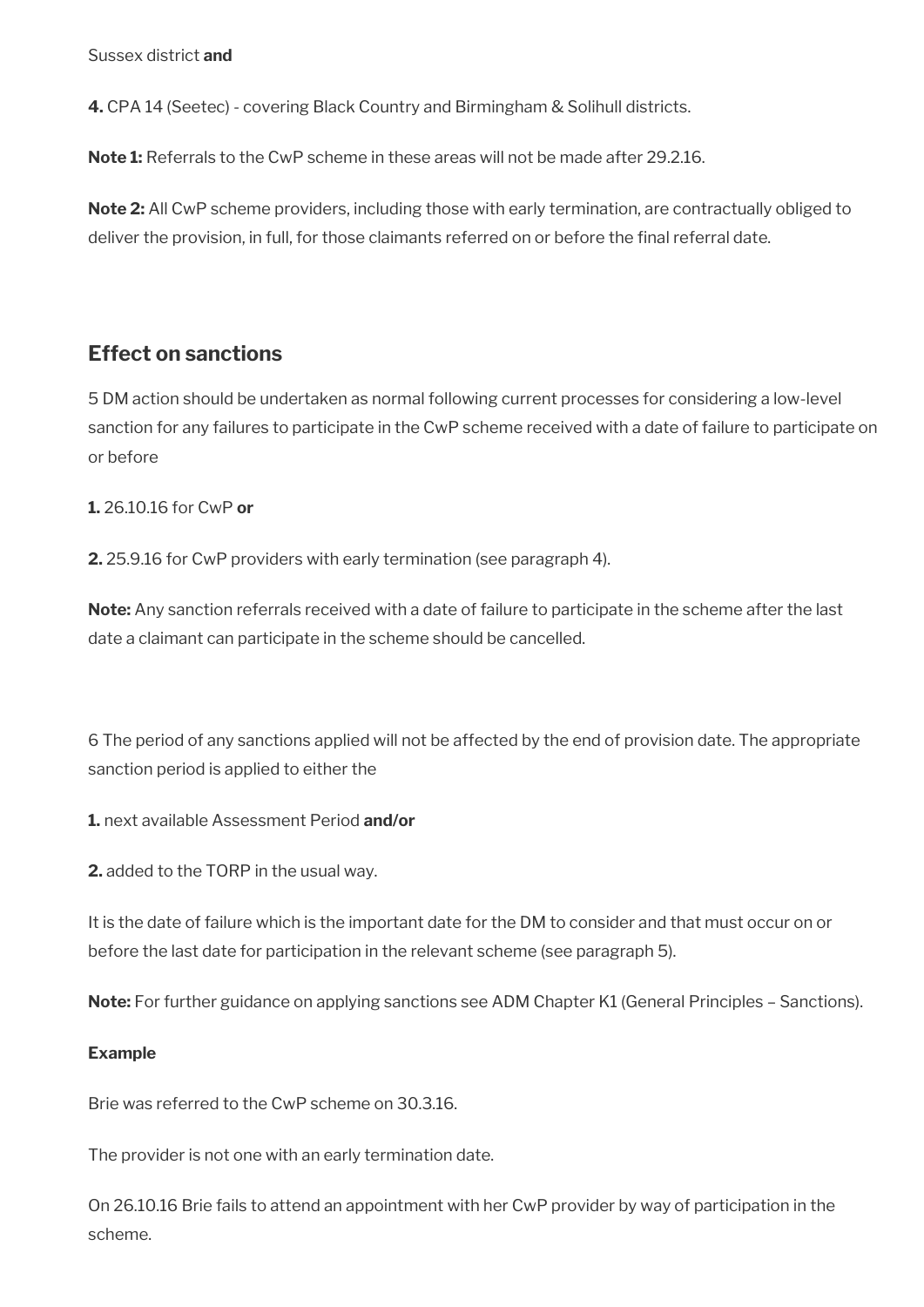The compliance condition is to contact the provider and agree and attend the frst available appointment.

Brie makes no contact with either the provider or the UC outlet.

On 15.11.16 the DM considers Brie cannot show a good reason for the failure to participate in the CwP scheme on 26.10.16.

As the last date Brie can participate in the CwP scheme is 26.10.16, the open ended sanction begins and ends on 26.10.16 as the date of failure and the date of compliance would be 26.10.16 (see further guidance on compliance conditions at paragraphs 12 and 13).

A 7 day fixed low-level sanction is appropriate as there have been no previous low-level sanctions within 365 days of the date of the current failure.

The 8 day sanction is applied to the next available Assessment Period.

# <span id="page-55-0"></span>**Compliance condition for low-level sanctions**

7 Where a claimant has been referred to the CwP scheme and a failure to participate results in an openended part of a low-level sanction being imposed, the date the open-ended sanction must end is on

#### **1.** 26.10.16 **or**

#### **2.** 25.9.16 for CwP providers with early termination

unless it can end sooner (see paragraph 8 to consider varying the compliance condition).

#### **Example**

On 20.10.16 Asif should have attended an appointment with his CwP provider.

The provider is not one with an early termination date.

He has no good reason for the failure.

The compliance condition is to contact the provider and agree and attend the first available appointment. Asif makes no contact with either the provider or the UC outlet.

The open ended sanction will run from the date of the failure 20.10.16 and end on the last date the claimant can participate in the CwP scheme, i.e. 26.10.16. The fixed period low-level sanction will be imposed from 27.10.16.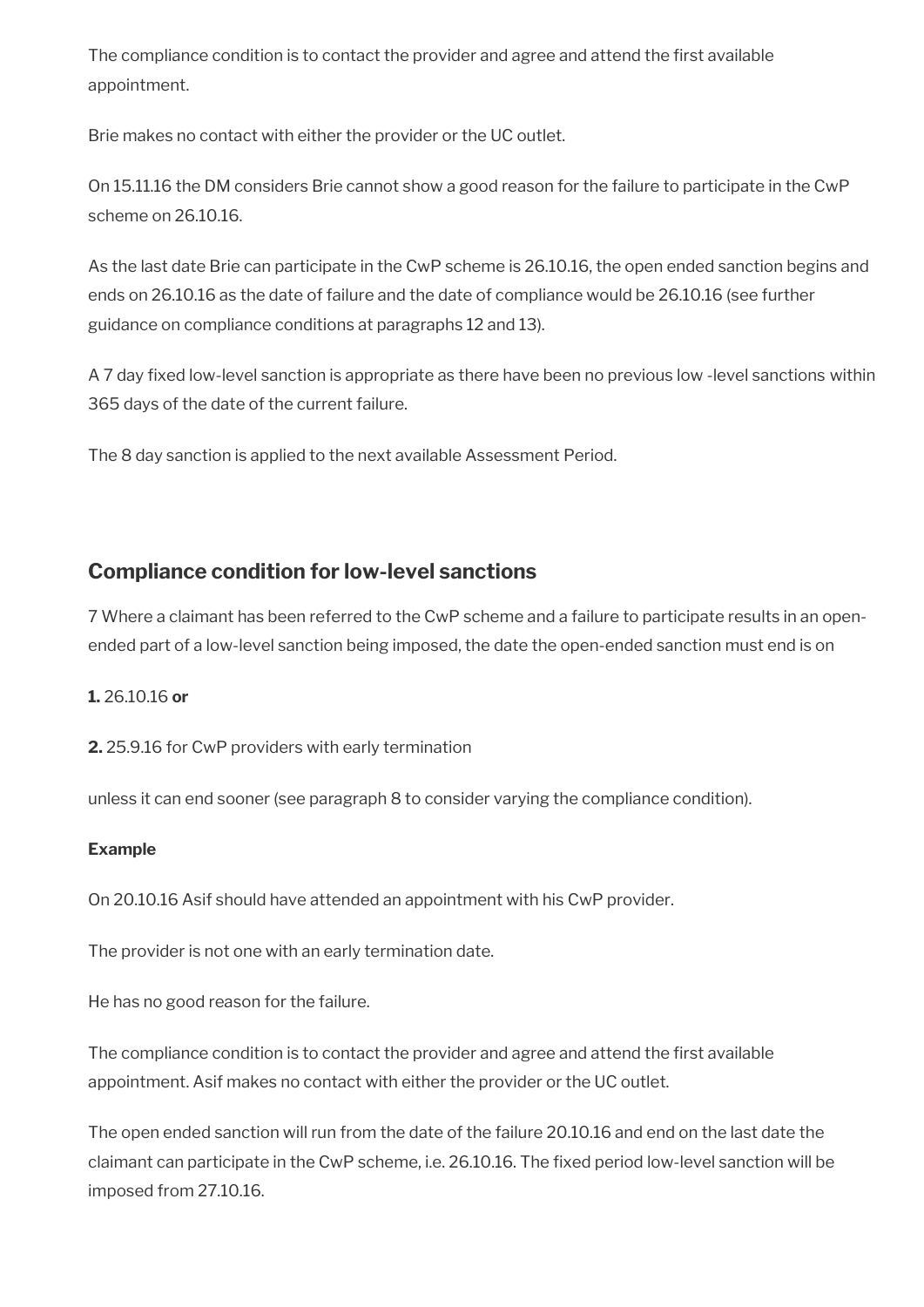## <span id="page-56-0"></span>**Varying the compliance condition**

8 Where the claimant

**1.** makes enquiries to end the open-ended sanction before the end date of the scheme **and** 

**2.** it is no longer reasonable or appropriate for the claimant to participate in the CwP scheme

the work coach should set a revised compliance condition that is reasonable and achievable before the end date of the scheme.

9 The revised compliance condition could be, for example, to attend an interview with the work coach to discuss next steps. The effective date of compliance would then be

**1.** the date the claimant complies with the revised compliance condition **or**

#### **2.** 26.10.16 **or**

**3.** 25.9.16 for CwP providers with early termination

whichever date is the sooner.

**Note 1:** The open ended part of a low-level sanction cannot run beyond 26.10.16 for a failure to participate in the CwP scheme or 25.9.16 for CwP providers with early termination (see paragraph 7). It must end on the last date a claimant can participate in the scheme.

**Note 2:** See further guidance on compliance conditions in ADM Chapter K1.

#### **Example**

Alicia has received a letter telling her she is to be sanctioned as she failed to attend an appointment with her CwP provider on 3.10.16.

The provider is not one with an early termination date.

Alicia does not have a good reason for failing to participate in the appointment on 3.10.16.

On 11.10.16 she phones the UC outlet. Her original compliance condition is to contact the provider and agree a date for future attendance and attend a re-arranged appointment. However as the last date a claimant can participate in this CwP provision is 26.10.16 this is no longer appropriate as the provider has told her there are no more appointments available.

The work coach makes an appointment to discuss next steps with Alicia on 12.10.16 and advises her that this is her new compliance condition and the open-ended sanction will end if she attends the interview.